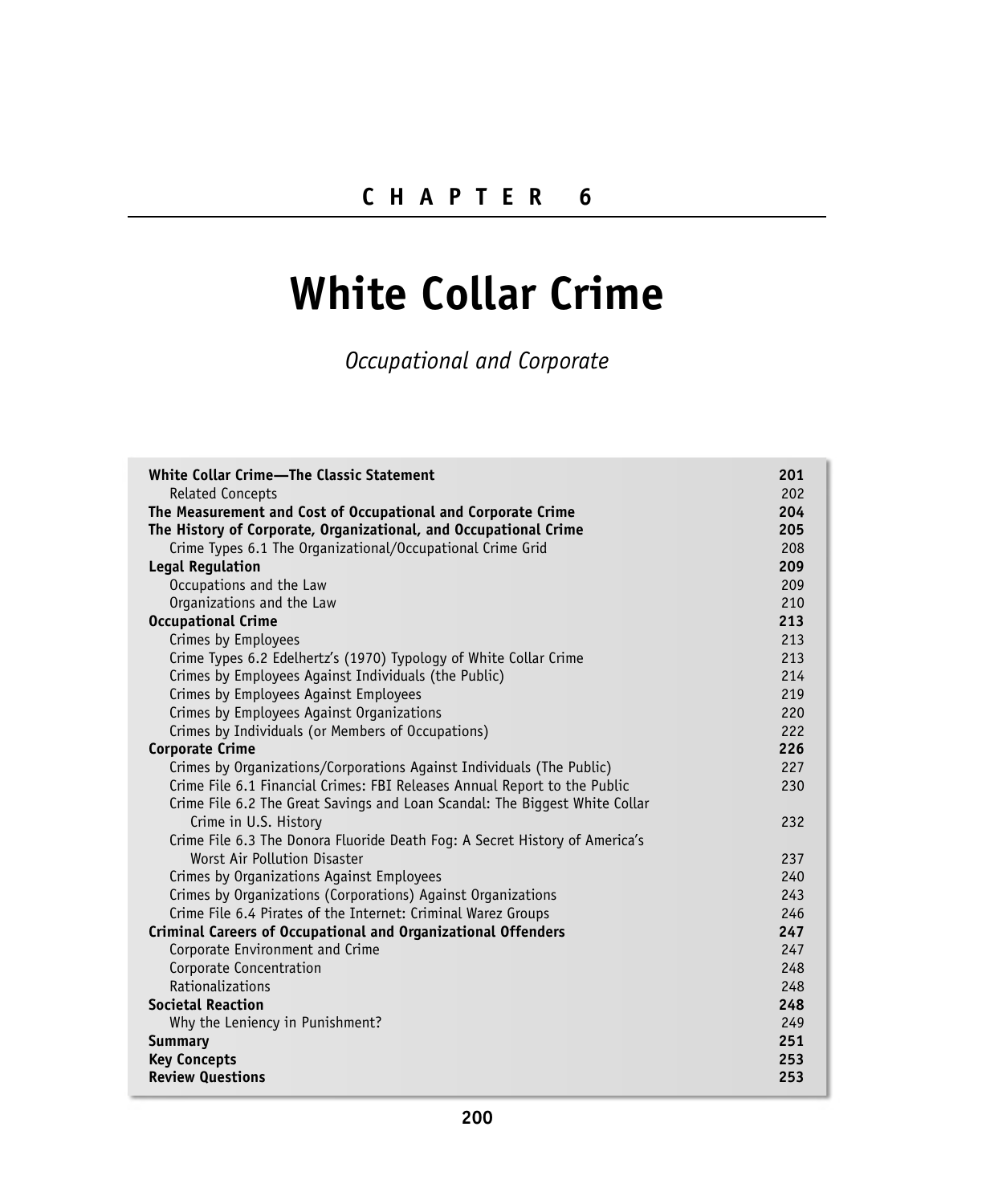*Seldom do members of a profession meet, even be it for trade or merriment, that it does not end up in some conspiracy against the public or some contrivance to raise prices.*

—Adam Smith (1776/1953, p. 137)

*We have no reason to assume that General Motors has an inferiority complex or Alcoa Aluminum Company a frustration-aggression complex or U.S. Steel an Oedipus complex or Armour Company a death wish, or that Dupont wants to return to the womb.*

—Edwin H. Sutherland (1956a)

*The best way to rob a bank is to own one.*

—William Crawford, California Savings and Loan Commissioner (quoted in Pizzo, Fricker, & Muolo, 1989, p. 318)

# **WHITE COLLAR CRIME—THE CLASSIC STATEMENT**

Although previously discussed in the popular literature, the concept of *white collar crime* was first introduced in the social sciences by Edwin Sutherland in a 1939 presidential address to the American Sociological Association. Defining white collar crime as "a crime committed by a person of respectability and high social status in the course of his occupation" (Sutherland, 1940), his address was important in that it was the first major statement on white collar crime in academic criminology. Volk (1977) describes Sutherland's pioneering effort as "the sign of a Copernican revolution in Anglo-Saxon criminology" (p. 13), a radical reorientation in theoretical views of the nature of criminality. Mannheim (1965) felt that if there were a Nobel Prize in criminology, Sutherland would deserve one for his effort. It certainly represented, to use Kuhn's (1962) notion, "a paradigm revolution," a new model that served to radically reorient future theoretical and empirical work in the field.

Sutherland's (1949) investigation using records of regulatory agencies, courts, and commissions found that of the 70 largest industrial and mercantile corporations studied over a 40-year period, every one violated at least one law and had an adverse decision made against it for false advertising, patent abuse, wartime trade violations, price fixing, fraud, or intended manufacturing and sale of faulty goods. Many of these corporations were recidivists with an average of roughly eight adverse decisions issued for each. On the basis of his analysis, it becomes obvious that, although he used the general label *white collar crime,* Sutherland was in fact primarily interested in organizational or corporate crime.

Sutherland maintained that while "crime in the streets" attracts headlines and police attention, the extensive and far more costly "crime in the suites" proceeds relatively unnoticed. Despite the fact that white collar crimes cost several times more than other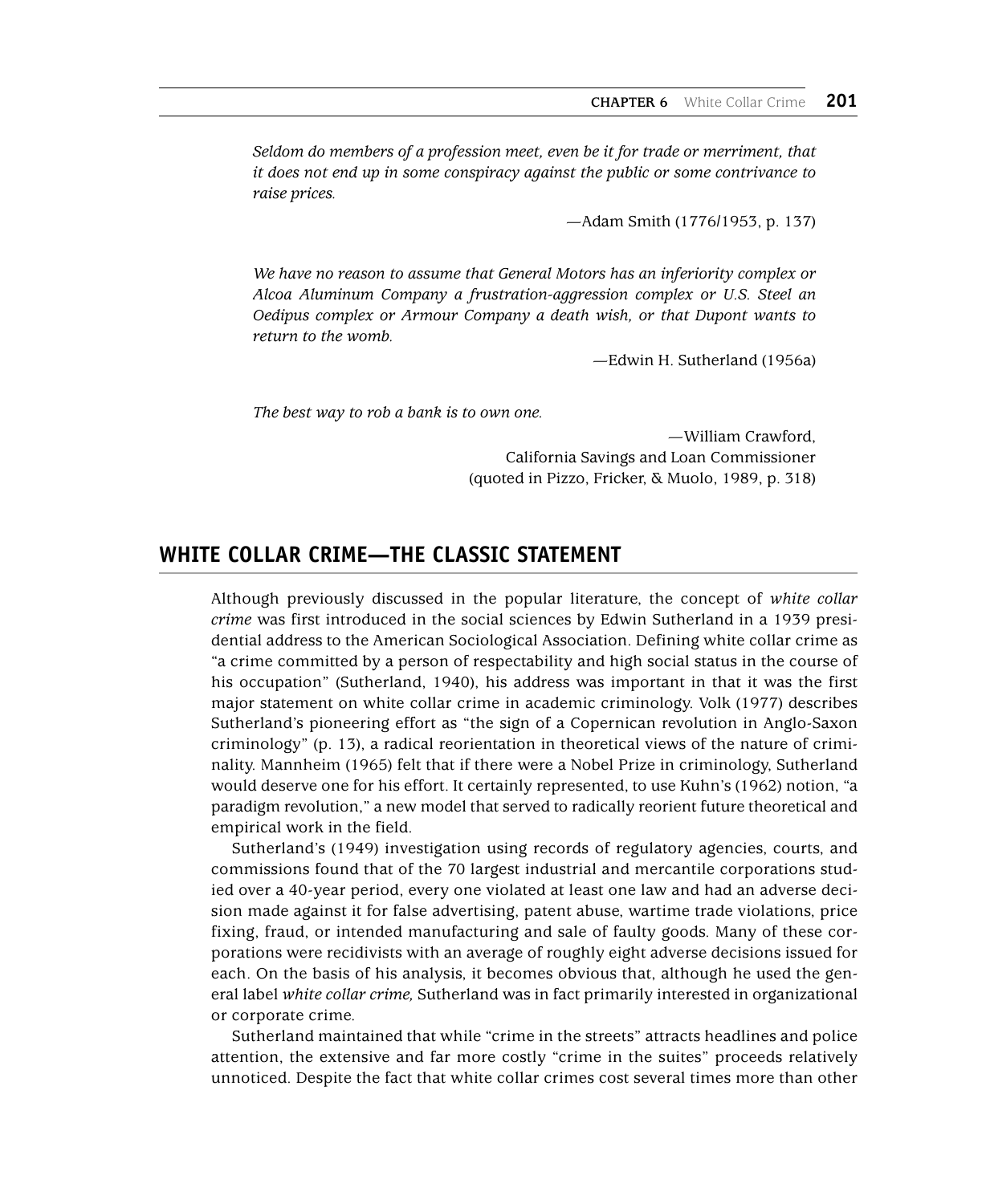crimes put together, most cases are not treated under the criminal law. White collar crime differs from lower-class criminality only in the implementation of criminal law that segregates white collar criminals administratively from other criminals (Sutherland, 1949). Furthermore, white collar crime is a sociological rather than a legal entity. It is the status of the offender rather than the legal uniqueness of the crime that is important (Geis, 2007).

The hazard of identifying white collar crime simply by official definitions is demonstrated by Hirschi and Gottfredson (1987, 1989). They (erroneously) dispute the usefulness of the label "white collar crime" because the four UCR measures of white collar crime (fraud, embezzlement, forgery, and counterfeiting) that they measure show that most offenders are middle class and differ little from traditional offenders. Steffensmeier (1989b) correctly responds that UCR offense categories are not appropriate indicators of white collar crime.

# **Related Concepts**

One of the earliest scholars to discuss types of behaviors that later would be described as "white collar crime" was Edward Ross (1907) in an article that appeared in the *Atlantic Monthly.* Borrowing a term used by Lombroso (Lombroso-Ferrero, 1972), Ross refers to **"criminaloids"** as "those who prospered by flagitious [shameful] practices which may not yet come under the ban of public opinion" (A. E. Ross, 1907, p. 46). Describing the criminaloid as "secure in his quilted armor of lawyer-spun sophistries" (p. 32), Ross views such offenders as morally insensible and concerned with success, but not with the proper means of achieving it. C. Wright Mills (1952) uses a similar notion, "the higher immorality," to characterize this moral insensibility of the power elite. Mills felt this was a continuing, institutionalized component of modern U.S. society, involving corrupt, unethical, and illegal practices of the wealthy and powerful.

A variety of other terms have been proposed as substitutes, synonyms, variations, or related terms for white collar crime, including "avocational crime" (Geis, 1974a), "corporate crime" (Clinard & Quinney, 1986), "economic crime" (American Bar Association, 1976), "elite deviance" (D. R. Simon, 1999), "the criminal elite" (Coleman, 1994), "occupational crime" (Clinard & Quinney, 1986; G. Green, 1990), "organizations crime" (Schrager & Short, 1978), "professional crime" (Clinard & Quinney, 1986), and "upperworld crime" (Geis, 1974b). (See also Albanese, 1995; Blankenship, 1995; Friedrichs, 1995; Jamieson, 1995; Schlegel & Weisburd, 1994.)

This chapter will concentrate on two key types of criminal activity: occupational criminal behavior and corporate (organizational) criminal behavior. **Occupational crime** refers to *personal violations that take place for self-benefit during the course of a legitimate occupation,* while **corporate (organizational) criminal behavior** refers to *crimes by business or officials, committed on behalf of the employing organizations.* Although organizational crime refers to crime on behalf of the organization, it becomes corporate (business) crime when it is done for the benefit of a private business. Thus, much of what ordinarily would be branded as corporate crime in a free enterprise economy is labeled organizational crime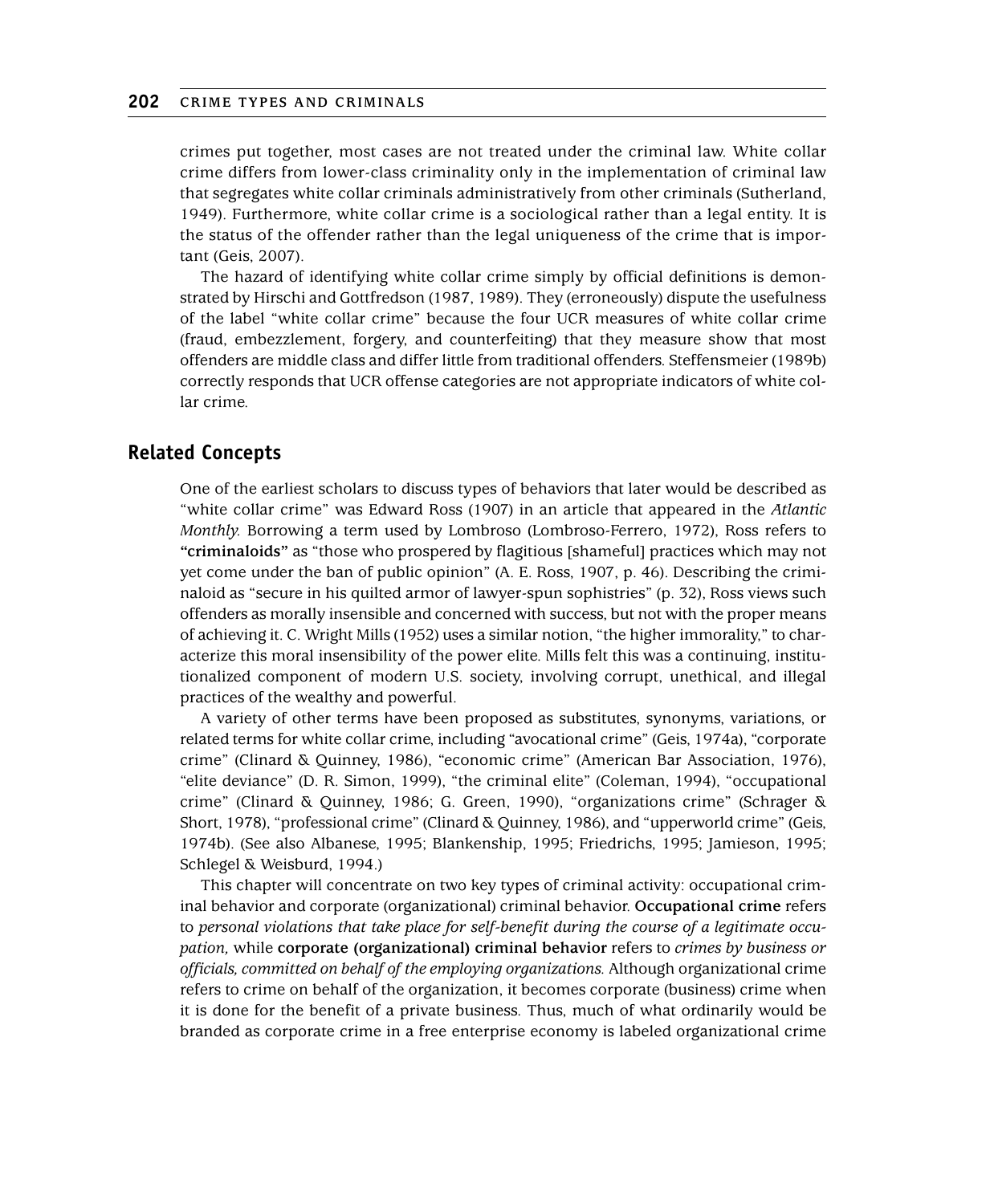when committed by state bureaucrats in socialist systems. The organizational, economic crimes discussed in this chapter are also distinct from political crimes by government, which will be discussed in Chapter 7; the latter have more to do with efforts to maintain power, ideology, and social control than with economic advantage.

Figure 6.1 depicts the relationship among the many definitions of white collar crime and is an attempt by this author to address the debate among writers as to whether the best term for this subject of study is elite deviance (D. R. Simon, 1999), white collar crime (Coleman, 1994), or economic crime (various writers). This author views elite deviance as the broadest term, while white collar crime focuses on elite "crimes" but also includes nonelite activities—for example, employee theft and lower-level occupational crime. When observers ignore the status of the offender, economic crime can include minor fraud, embezzlement, and the like, even when it is not committed by individuals of high status. The issue is not which of these concepts is best, but rather how each taps a different dimension of "white collar crime."

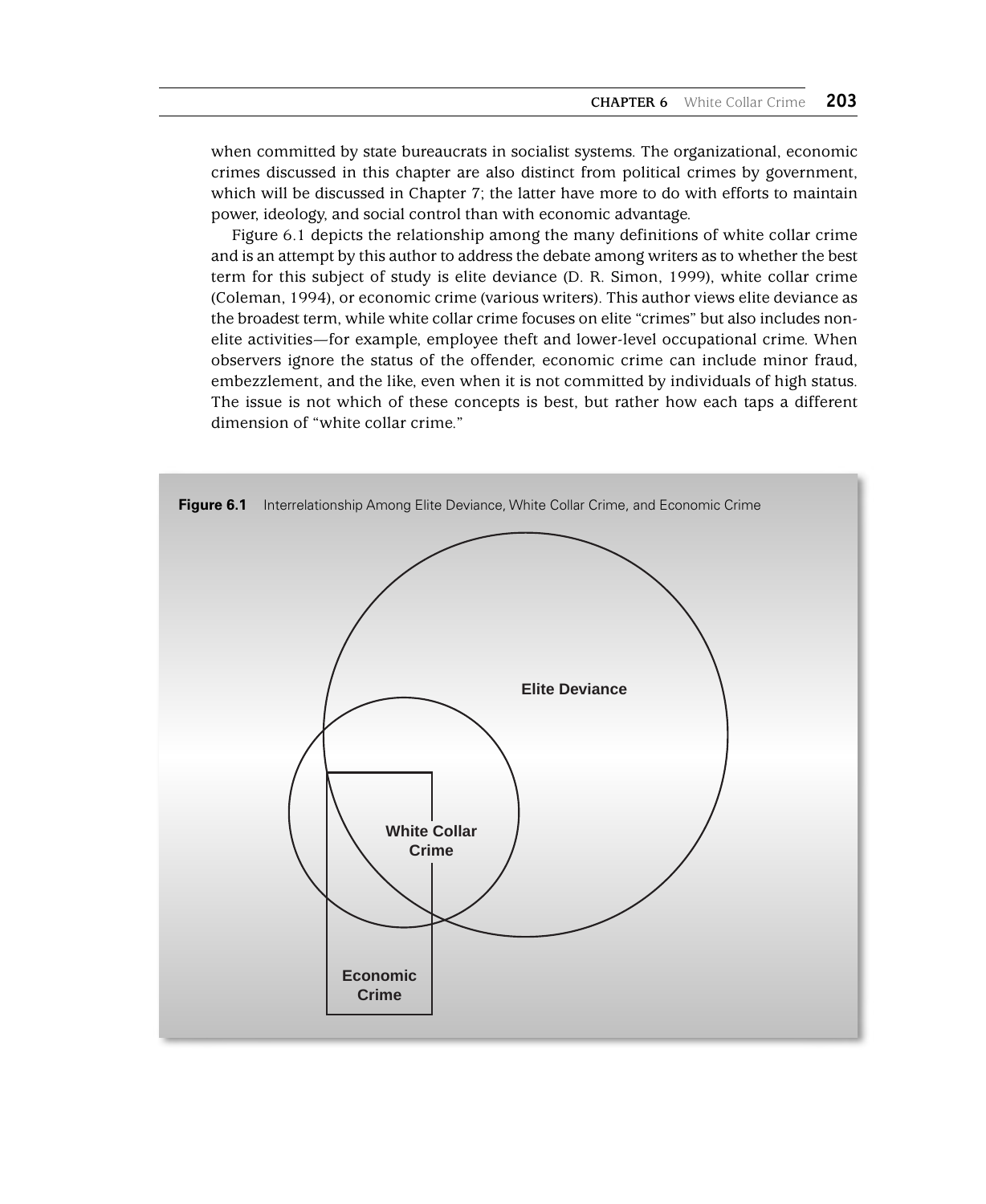# **THE MEASUREMENT AND COST OF OCCUPATIONAL AND CORPORATE CRIME**

Even in societies that permit a measure of freedom of information, the collection of accurate data on most occupational and corporate crimes is difficult. Our primary sources of data (discussed in Chapter 1), such as official statistics (the UCR), victim surveys (the NCVS), and self-reports, generally do not include much information on corporate or upper-level occupational crimes.

Problems faced by researchers who attempt to examine occupational crime include the following:

- 1. The higher professions are self-regulating, and very often codes of silence and protectionism rather than sanctions greet wrongdoers.
- 2. Many employers simply ask for resignations from errant workers in order to avoid scandal and recrimination.
- 3. Occupational crime statistics are not kept on a systematic basis by criminal justice agencies or by professional associations.
- 4. Probes of occupational wrongdoing by outsiders are usually greeted by secrecy or a professional version of "honor among thieves."

The cost of white collar crimes far exceeds the cost of traditional crimes as recorded in official police statistics and as previously discussed in Chapter 1. The Senate Subcommittee on Investigations (Senate Permanent Subcommittee, 1979) estimated that cost at roughly \$36 billion in 1976. Estimates for the early 1980s place the figure at upwards of \$50 billion, a costly sum considering that FBI estimates for all UCR property crimes such as burglary, larceny, and robbery were in the \$10 billion range in the early 1980s. Much higher estimates of costs incurred from white collar crime have been made by the Judiciary Subcommittee on Antitrust and Monopoly, which put the figure between \$174 billion and \$231 billion annually in the late seventies (Clinard  $\&$  Yeager, 1980, p. 8). By the nineties, the estimated cost of \$500 billion for bailing out savings and loan companies alone, with 5 to 40 percent of the losses due to fraud, justifies even higher estimates.

Among others, Clinard and Yeager (1978, pp. 255–272) and Geis and Meier (1977, pp. 3–4) suggest that there are a number of **reasons for the lack of research on corporate crime** in the past:

- 1. Many social scientists are inexperienced in studying corporate crime, which often requires some sophistication in areas of law, finance, and economics.
- 2. Corporate violations often involve administrative and civil sanctions to which criminologists have limited exposure.
- 3. Enforcement is often carried out by state and federal regulatory agencies rather than by the usual criminal justice agencies.
- 4. Funds for such studies have not been generally available in the past.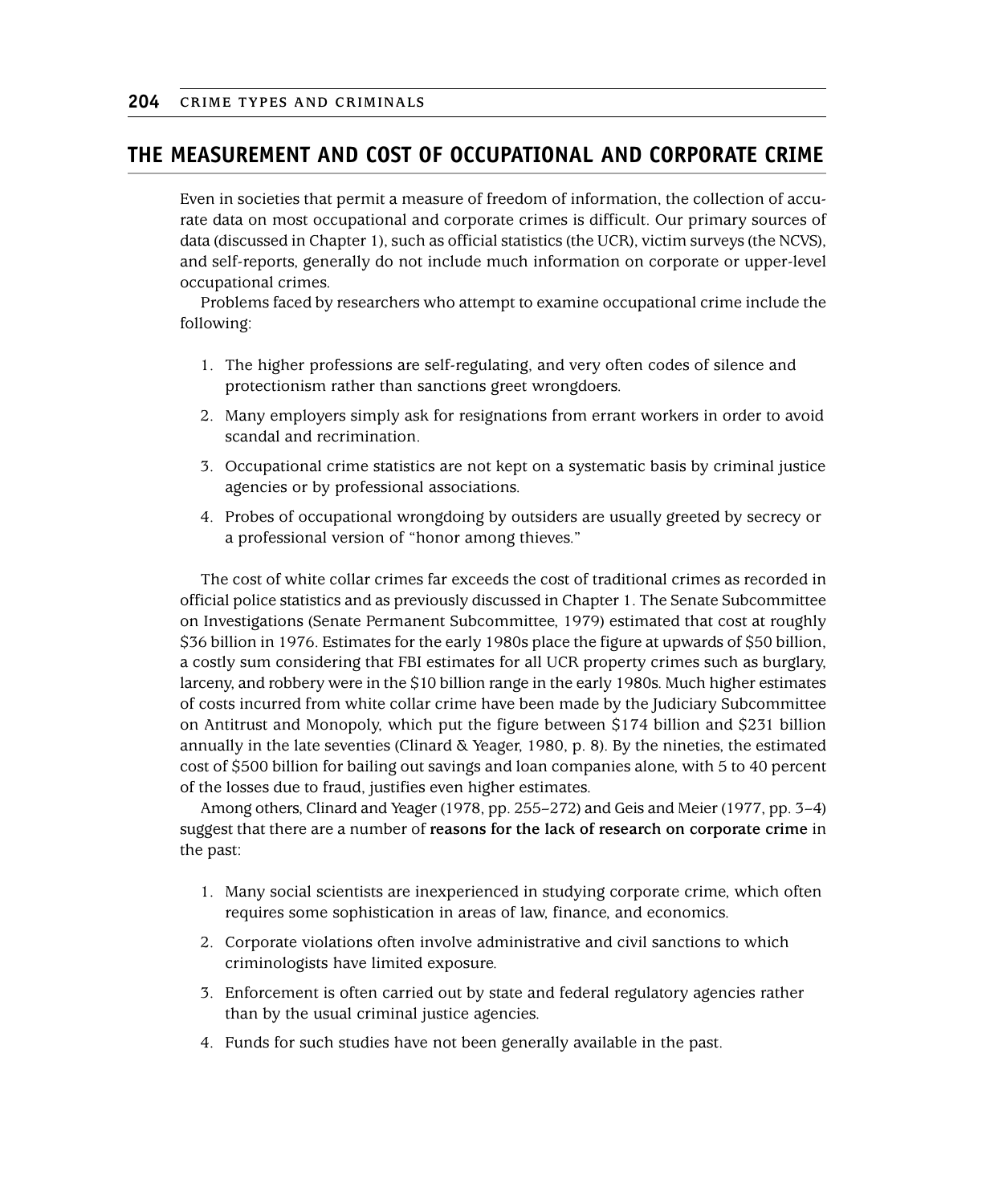- 5. Corporate crime is complicated by the very complexity of corporations.
- 6. Research data are not readily available because of the imperviousness of the corporate board room.
- 7. Corporate crime raises special problems of analysis and research objectivity.

Despite these obstacles, rising public concern about corporate wrongdoing has encouraged increased research into corporate crime.

# **THE HISTORY OF CORPORATE, ORGANIZATIONAL, AND OCCUPATIONAL CRIME**

Current publicity and concern with corporate, organizational, and occupational crime sometimes create the false impression that such activities did not exist in the past. Nothing could be further from the truth. In fact, history is replete with examples of past corporate wrongdoing; the current business climates probably set higher moral expectations than ever before.

In the early history of capitalism and the Industrial Revolution, fortunes were made by unscrupulous "robber barons," who viewed the state and laws as negotiable nuisances. Cornelius Vanderbilt, the railroad magnate, when asked whether he was concerned with the legality of one of his operations, was said to have stated, "Law! What do I care about Law. Hain't I got the power?" (quoted in Browning & Gerassi, 1980, p. 201).

Journalistic "muckrakers," or specialists in exposing what Becker (1954) calls "sex, sin, and sewage" (p. 145), preceded criminologists in analyzing abuses in high places. Works such as Lincoln Steffens's *The Shame of the Cities* (1904) and Upton Sinclair's *The Jungle* (1906) dramatically focused on and aroused public interest in corruption and abuse in public and private organizations. John Kenneth Galbraith tells the story of John D. Rockefeller, the founder of the family fortune, and a lecture he was fond of giving to Sunday school classes: "The growth of a large business is merely the survival of the fittest. . . . The American Beauty rose can be produced in the splendor and fragrance which bring cheer to its beholder only by sacrificing the early buds which grow up around it" (quoted in Peter, 1977, p. 87). Browning and Gerassi in *The American Way of Crime* (1980) claim that the period between the Civil War and World War I was probably the most corrupt in U.S. history and describe this time as a "dictatorship of the rich." No one valued private property more than the industrial magnates who were stealing it (p. 210). Jay Gould, a captain of industry, gobbled up railroads through stock manipulation, rate wars, the falsifying of profit records, and the intimidation of competitors by means of hired thugs such as the Hell's Kitchen mob (pp. 133–136). G. Myers in his *The History of Great American Fortunes* (1936, pp. 13, 17) reports an episode in which Russell Sage (a New York financier and politician) and his business associates masterminded a swindle against their creditors; after it succeeded, Sage conned his own partners out of their proceeds from the caper.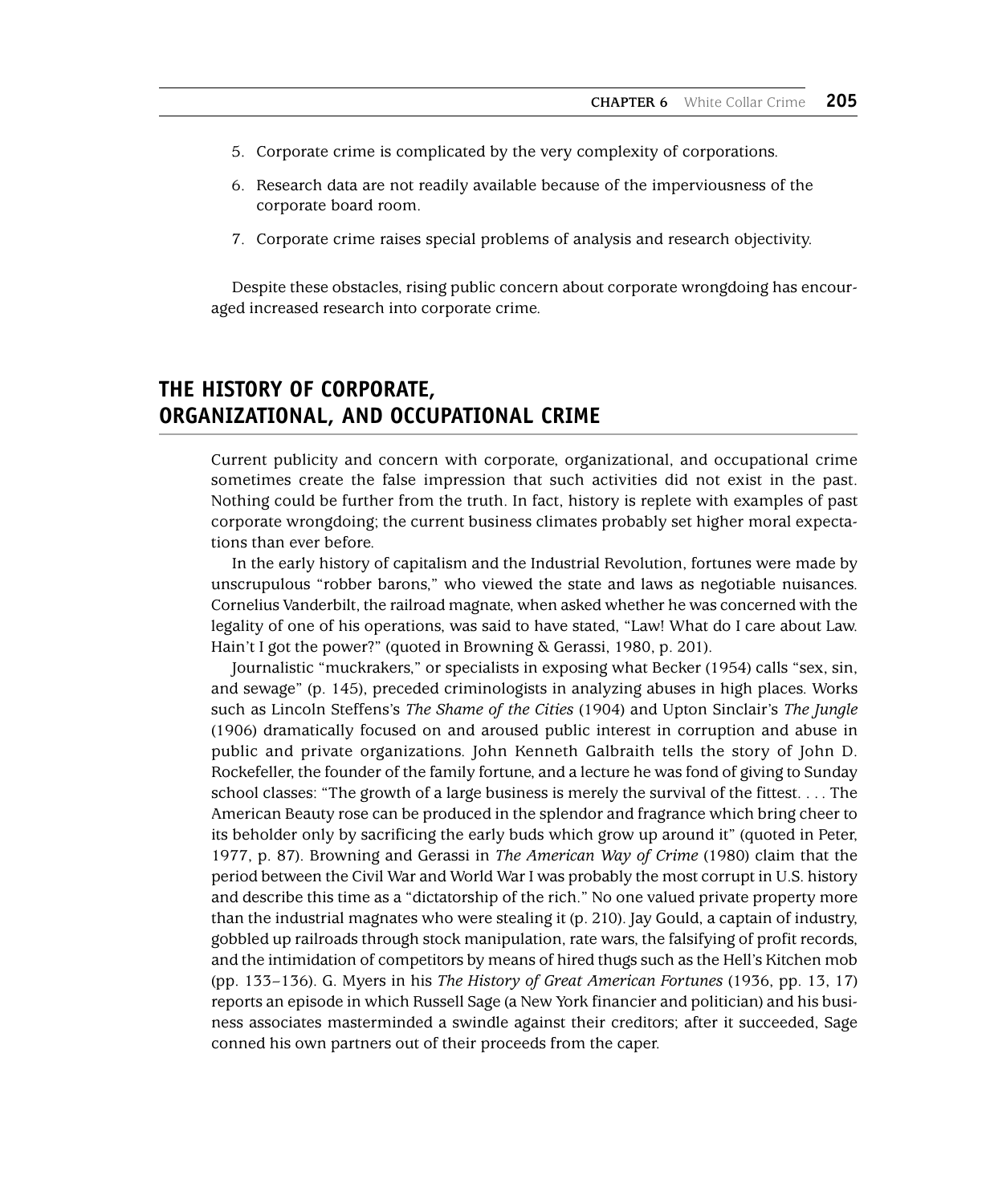Political corruption, bribery, kickbacks, and influence peddling among political officeholders—federal, state, and local—have been rife since the very beginnings of the republic. The widespread acceptance of such corruption has given rise to a number of humorous comments, for example, the description of Mayor Curley of Boston as having been so crooked that when they buried him, they had to screw him into the ground. Another cynical remark claims that it was so cold the other day, the politicians had their hands in their own pockets.

In the post–Civil War period in the United States, political machines were epitomized by "Boss" Tweed's Tammany Hall (New York City's Democratic Party), in which widespread vice and corruption were combined with political favoritism and voter fraud. More than one political election was won with stuffed ballot boxes or the "graveyard vote." S. Ross in *Fall From Grace: Sex, Scandal, and Corruption in American Politics From 1702 to the Present* (1988) documents the fact that political scandals have struck in nearly every decade since before the American Revolution. In 2007, a total of 11 New Jersey officials were charged with taking thousands of dollars in bribes in exchange for promising municipal business to undercover officers posing as insurance brokers (Chen, 2007). More than 100 public officials in New Jersey had been convicted of federal corruption charges between 2001 and 2007.

The first years of the twenty-first century were racked with corporate scandals. On July 14, 2005, Bernard Ebbers, CEO of WorldCom, was sentenced for what was described as "the largest corporate fraud in U.S. history," an \$11 billion accounting fraud. Around the same time, stiff sentences were handed out to other corporate executives. Adelphi Communications founder John Rigas received 15 years in prison and his son Timothy 20 years for conspiracy, bank fraud, and securities fraud. Others included Tyco International CEO Dennis Kozlowski and Chief Financial Officer Mark H. Schwartz, who were convicted of grand larceny, conspiracy, securities fraud, and falsifying business records. They were found guilty of looting the company of over \$600 million to pay for extravagant lifestyles. Former CEO Richard Scrushy of HealthSouth was acquitted on June 28, 2005, on 36 counts of conspiracy, false reporting, fraud, and money laundering. He pointed the finger at 15 HealthSouth executives who all pleaded guilty. Former Chief Financial Officer of Enron, Andrew Fastow, pleaded guilty to two counts of conspiracy and received a 10-year sentence, and former Enron Treasurer Bill Gilson, Jr., received a 5-year sentence for his role in the fraud. Enron founder Ken Lay was found guilty on fraud charges in May 2006, but he died before further charges could be prosecuted (Eichenwald, 2006).

Sometimes described as the poster girl for white collar crime, Martha Stewart was convicted of insider trading. She served 5 months in prison and an additional 5 months of house confinement for conspiracy, obstruction of justice, and making false statements. Her broker, Peter Bacanovic, also served a five-month sentence. Although Stewart was a client rather than a corporate executive, focus on her case may have been misleading. A 2004 study (AccountingWEB, 2004) by KPMG, a corporate fraud investigation firm, found that, of the 100 fraud cases they had been asked to investigate from 2002–2003, senior managers or directors committed over two thirds of the crimes. In 72 percent of the cases, the perpetrators were all males. Thirteen percent involved males and females, and only 13 percent of the cases involved females only. The finance department was the most likely targeted area with 40 percent of the cases. The *Wall Street Journal* (cited in Tolson, 2002) said, "the scope and scale of corporate transgressions is greater than anything Americans have seen since the years before the Great Depression."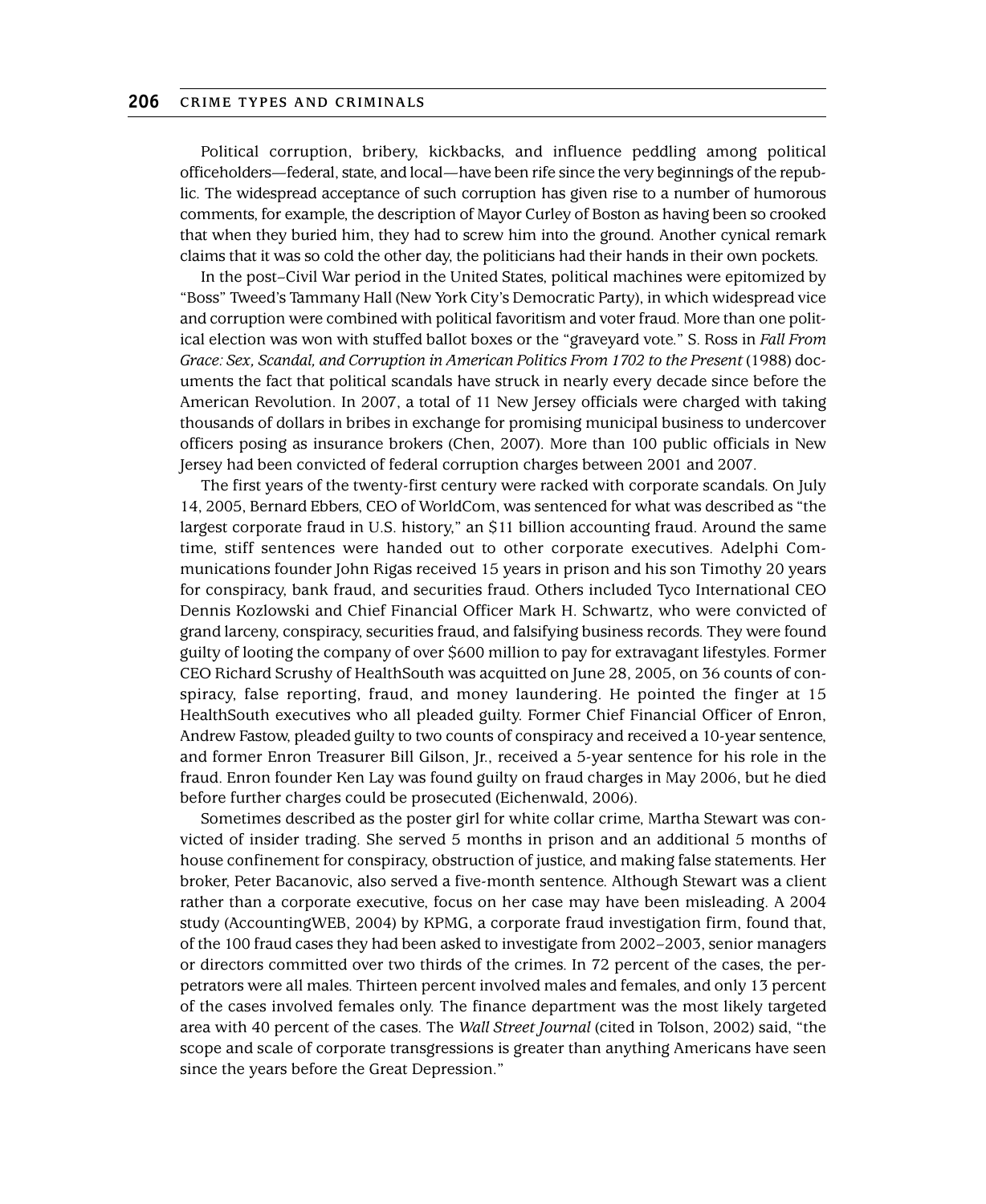

**Photo 6.1** Celebrity Martha Stewart is photographed leaving a courthouse in 2005 where she was later convicted and sentenced for insider trading.

A widely cited typology of white collar crime is the one proposed by Edelhertz (1970). He identifies the following:

- 1. Crimes by persons operating on an individual ad hoc basis (for example, income tax violations, credit card frauds, bankruptcy frauds, and so on)
- 2. Crimes committed in the course of the occupations of those operating inside business, government, or other establishments, in violation of their duty of loyalty and fidelity to employers or clients (for example, embezzlement, employee larceny, payroll padding, and the like)
- 3. Crimes incidental to, and in furtherance of, business operations, but not central to the purpose of the business (for example, antitrust violations, commercial bribery, food and drug violations, and so forth)
- 4. White collar crime as a business, or as the central activity (pp. 19–20). [This is covered in this text under the label "professional crime"; it refers to activities such as medical and health frauds, advance fee swindles, and phony contests.]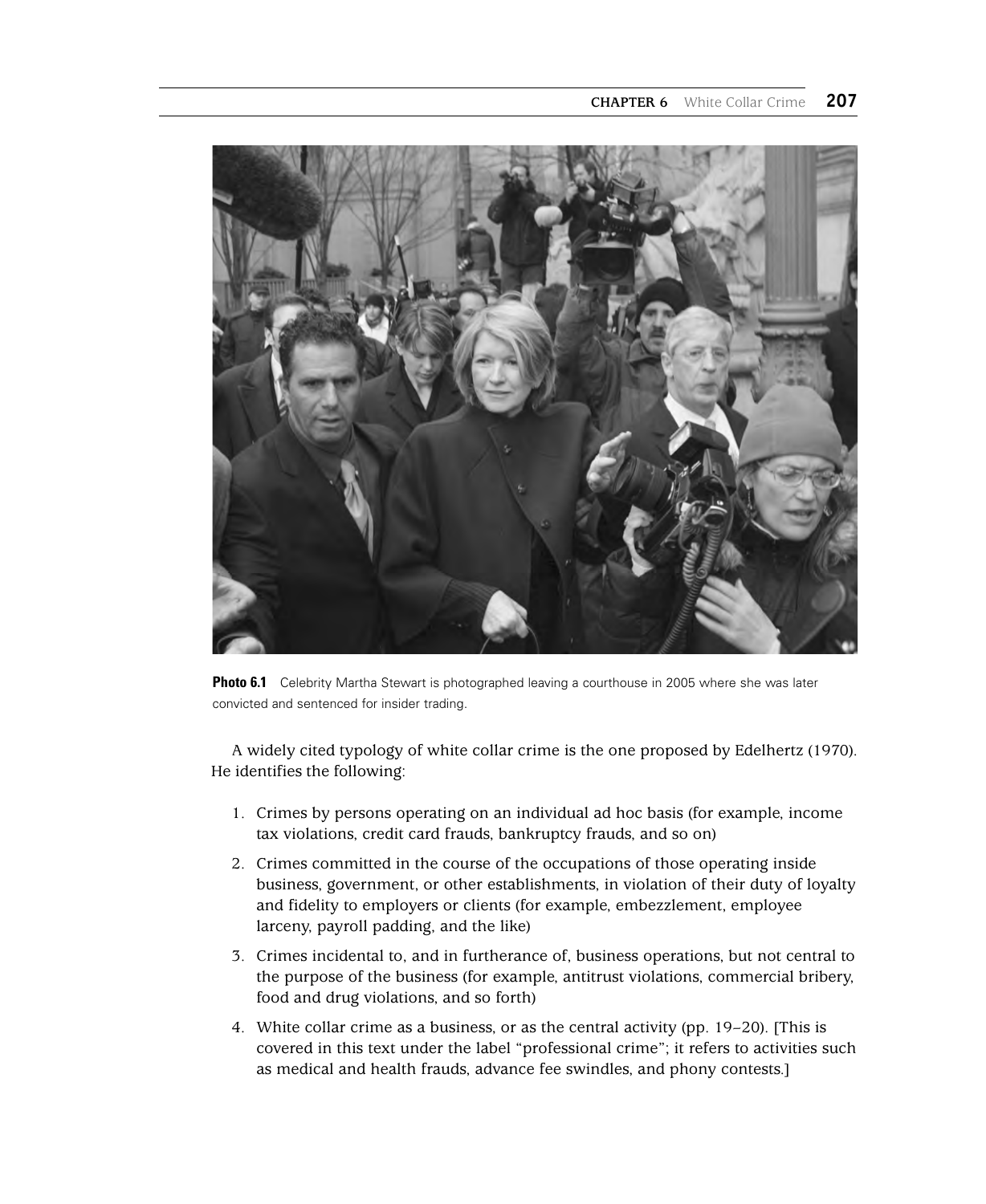Eliminating Edelhertz's item 4 as more appropriately an example of professional crime, Crime Types 6.1 proposes an **Occupational/Organizational Crime Grid,** which classifies the crimes in terms of both perpetrators and victims. Goff and Reasons (1986) have proposed a similar model for organizational crime.

|                                   | The Organizational/Occupational Crime Grid<br>Crime Types 6.1 |                                                            |                                            |                                                                                                  |
|-----------------------------------|---------------------------------------------------------------|------------------------------------------------------------|--------------------------------------------|--------------------------------------------------------------------------------------------------|
|                                   | Crime Committed by:                                           |                                                            |                                            |                                                                                                  |
|                                   |                                                               | Individual<br>(Public, Consumer)                           | Employee                                   | Organization<br>(Corporation, State)                                                             |
|                                   | Individual<br>(Public,<br>Consumer)                           | (1)<br>Merchant vs.<br>Consumer<br>Professional vs. Client | (2)<br>Individual<br>Corruption<br>Payoffs | (3)<br><b>Production of Unsafe</b><br>Products<br>Deceptive Advertising                          |
| Crime Committed Against (Victim): | Employee                                                      | (4)                                                        | (5)<br>Sweetheart<br>Contracts             | (6)<br><b>Occupational Health</b><br>and Safety<br>Violations<br>Environmental<br>Hazards on Job |
|                                   | Organization<br>(Corporation,<br>State)                       | (7)<br><b>Insurance Fraud</b><br><b>Tax Fraud</b>          | (8)<br>Embezzlement<br>Inside Trading      | (9)<br><b>Industrial Espionage</b><br><b>Unfair Competition</b><br><b>Patent Violations</b>      |

Type Description

- (1) Individual vs. Individual (Public)
- (2)\* Employee vs. Individual (Public)
- (3) Organization vs. Individual (Public)
- (4)\* Individual vs. Employer
- (5)\* Employee vs. Employee
- (6) Organization vs. Employee
- (7)\* Individual vs. Organization
- (8) Employee vs. Organization
- (9) Organization vs. Organization

\*These crimes may not have direct corporate or occupational ramifications.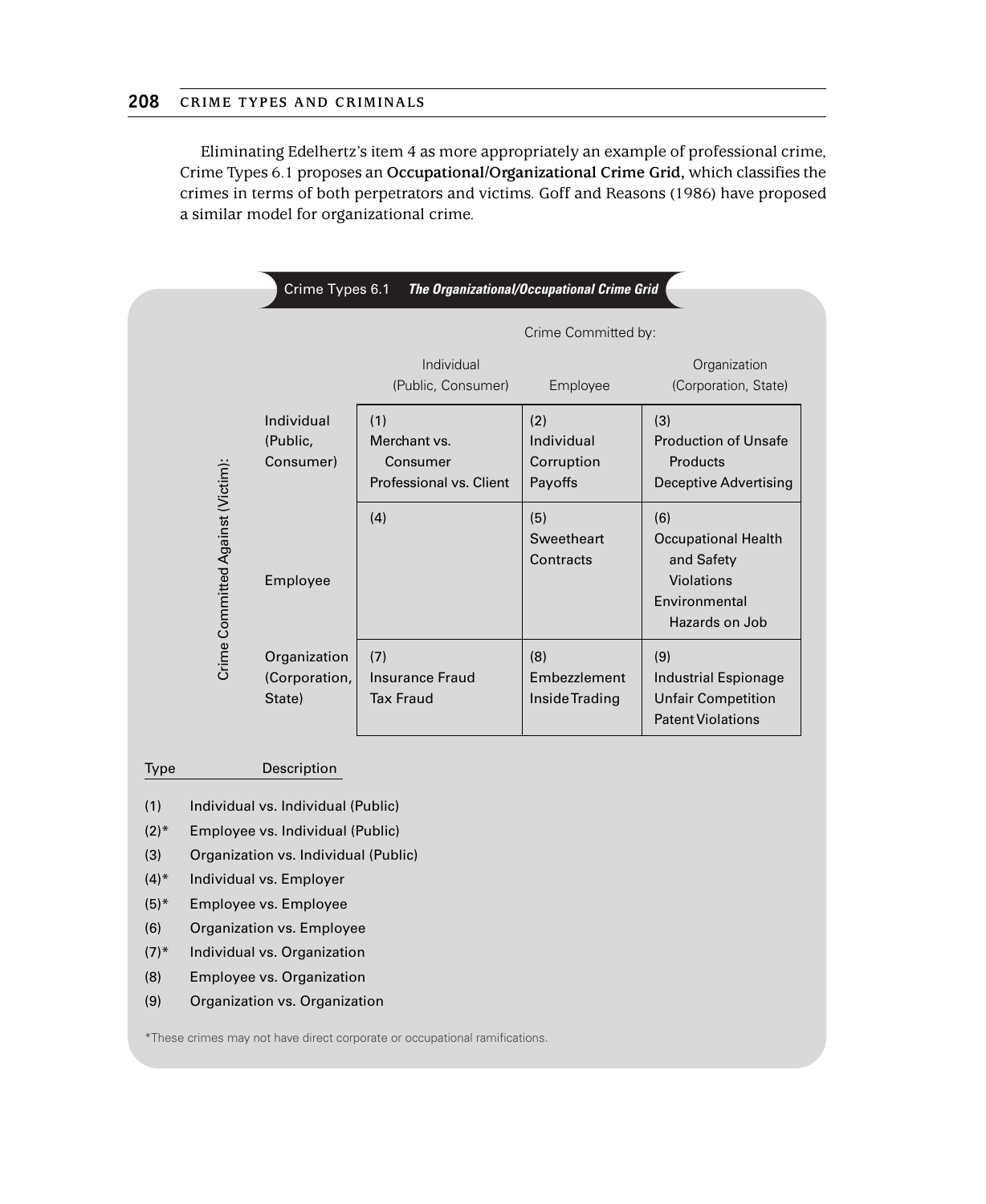While many crimes in fact defy placement in mutually exclusive, homogenous categories, these types offer a useful scheme for organizing the presentation of occupational crime and organizational/corporate crime in this chapter.

# **LEGAL REGULATION**

## **Occupations and the Law**

In Western societies, the legal regulation of occupations is often "self-regulation." Although laws and codes of ethics purportedly exist to protect the public from harmful occupational activity, much self-governance has been used instead to protect the interests of members of the occupation. The more developed *professions* attempt to convince legislatures that they possess highly sophisticated, useful, esoteric knowledge; that they are committed to serving societal needs through a formal code of ethics; and that they therefore should be granted autonomy, since they and only they are in a position to evaluate the quality of their service. In fact, the actual legal codes that control occupational practice tend to be formulated by the occupations themselves in order to dominate or monopolize a line of work. Playwright George Bernard Shaw (1941) in *The Doctor's Dilemma* has one of his characters state that "all professions are a conspiracy against the laity" (p. 9). More developed occupations (professions) virtually control the law-making machinery affecting their work. Professional organizations and their political action committees are quite effective in blocking legislation that may be detrimental to their interests.

An example of professional power is the AMA (American Medical Association), which Friedson (1970) describes as "professional dominance" and Harmer (1975) as "American Medical Avarice." The AMA as a lobbying organization appears more concerned with guarding profit, competition, and private enterprise in the business of medicine than supporting legislation that would improve the quality of medical care delivery. According to the 1968 *Report of the National Advisory Commission on Health Manpower* (cited in Skolnick & Currie, 1982), the health statistics of certain groups in the United States, particularly the poor, resemble those in a developing country.

Occupational crime can be controlled by professional associations themselves, by traditional criminal law, by civil law, and by administrative law. Actions by professional ethics boards can include suspensions, censure, temporary or permanent removal of license and membership, and the like. Traditional criminal prosecution also occurs, such as for larceny, burglary, and criminal fraud; civil actions by the government may include damage and license suspension suits. Administrative proceedings may call for taking away licenses, seizing illegal goods, and charging fines.

The FBI in its early history was involved primarily in investigating and enforcing white collar crimes, such as false purchases, security sales violations, bankruptcy fraud, and antitrust violations; only later did it become preoccupied with its gangbuster image (Lowenthal, 1950, p. 12). As late as 1977, however, the House Judiciary Committee charged that the FBI was soft on white collar crime and that its idea of white collar crime was smallscale fraud (D. R. Simon & Swart, 1984).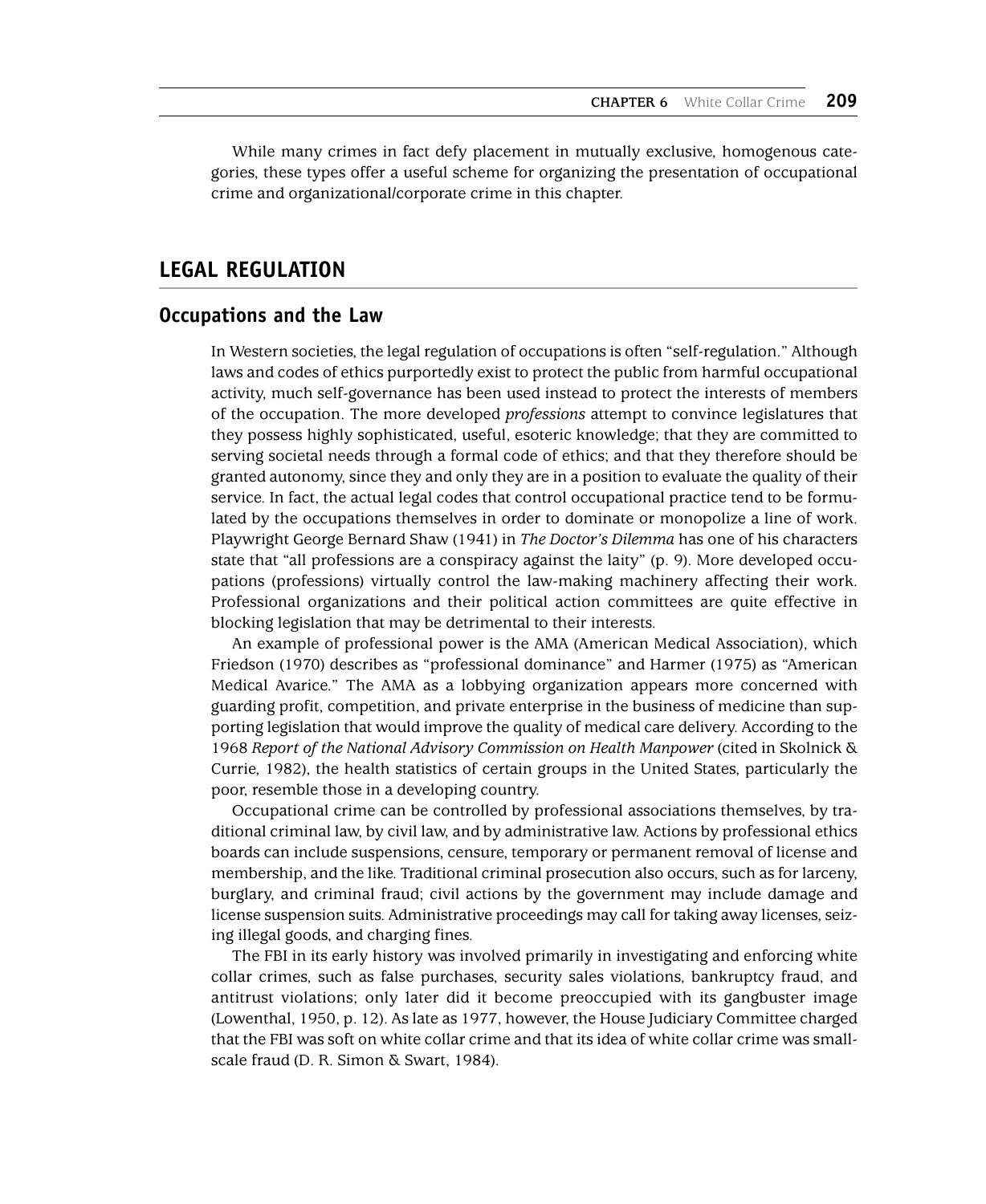## **Organizations and the Law**

A corporation is a legal entity that permits a business to make use of capital provided by stockholders. Although the federal government has had the power to charter corporations since the 1791 *McCulloch v. Maryland* decision, it rarely uses it; most chartering is done by the states. Corporations have been considered legal "persons" since a Supreme Court decision of 1886 (Clinard & Yeager, 1980, pp. 25–28).

In the United States, beginning in the nineteenth century, certain business activities were defined as illegal. These included restraint of trade, deceptive advertisements, bank fraud, sale of phony securities, faulty manufacturing of foods and drugs, environmental pollution, as well as the misuse of patents and trademarks (Clinard & Quinney, 1986, p. 207). In the late nineteenth century, concern grew about the development of monopolies, which threatened to control economies and stifle competition and thereby jeopardized the very philosophy of free-market enterprise.

The Sherman Antitrust Act (1890) was the first of many regulatory laws passed to control corporate behavior. This law forbids restraint of trade and the formation of monopolies; it currently makes price fixing a felony, with a maximum corporate fine of \$1 million, and authorizes private treble (triple) damage suits by victims of price fixing. For the most part, the policing of corporate violations is done by federal regulatory agencies for example, the Federal Trade Commission (FTC), which was set up in 1914 at the same time as the Clayton Antitrust Act and the Federal Trade Act. There are over 50 *federal regulatory agencies* with semi-policing functions with respect to corporate violations. Among these agencies are the Civil Aeronautics Board (CAB), the Environmental Protection Agency (EPA), the Federal Communications Commission (FCC), the Food and Drug Administration (FDA), the Federal Power Commission (FPC), the Interstate Commerce Commission (ICC), the National Labor Relations Board (NLRB), the Nuclear Regulatory Commission (NRC), the Occupational Safety and Health Administration (OSHA), and the Securities and Exchange Commission (SEC). Some areas regulated by these agencies and discussed in this chapter are air safety, air and water pollution, unfair advertising, safe drugs and healthy food, public utility services, interstate trucking and commerce, labor-management practices, nuclear power plants, health and safety in the workplace, and the sale and negotiation of bonds and securities.

Regulatory agencies have a number of sanctions they can use to force compliance with their orders: warnings, recalls, orders (unilateral orders, consent agreements, and decrees), injunctions, monetary penalties, and criminal penalties (Clinard & Yeager, 1980, p. 83). In addition to criminal proceedings, acts such as the Clayton Act (Section 4) permit "treble damage suits" by harmed parties. Guilty companies, with their batteries of lawyers and accountants, generally have more expertise, time, and staff to devote to defense than the Justice Department, under its Anti-Trust Division, has for prosecution. Indefinite delays and appeals are not uncommon.

If the government appears to have a solid case, corporations are permitted to plead **nolo contendere,** or "no contest," to charges. This is not an admission of guilt, and thus enables corporations to avoid the label of criminal. Consent decrees amount to a hand slap; that is, the corporation simply agrees to quit committing the particular violation with which it was charged.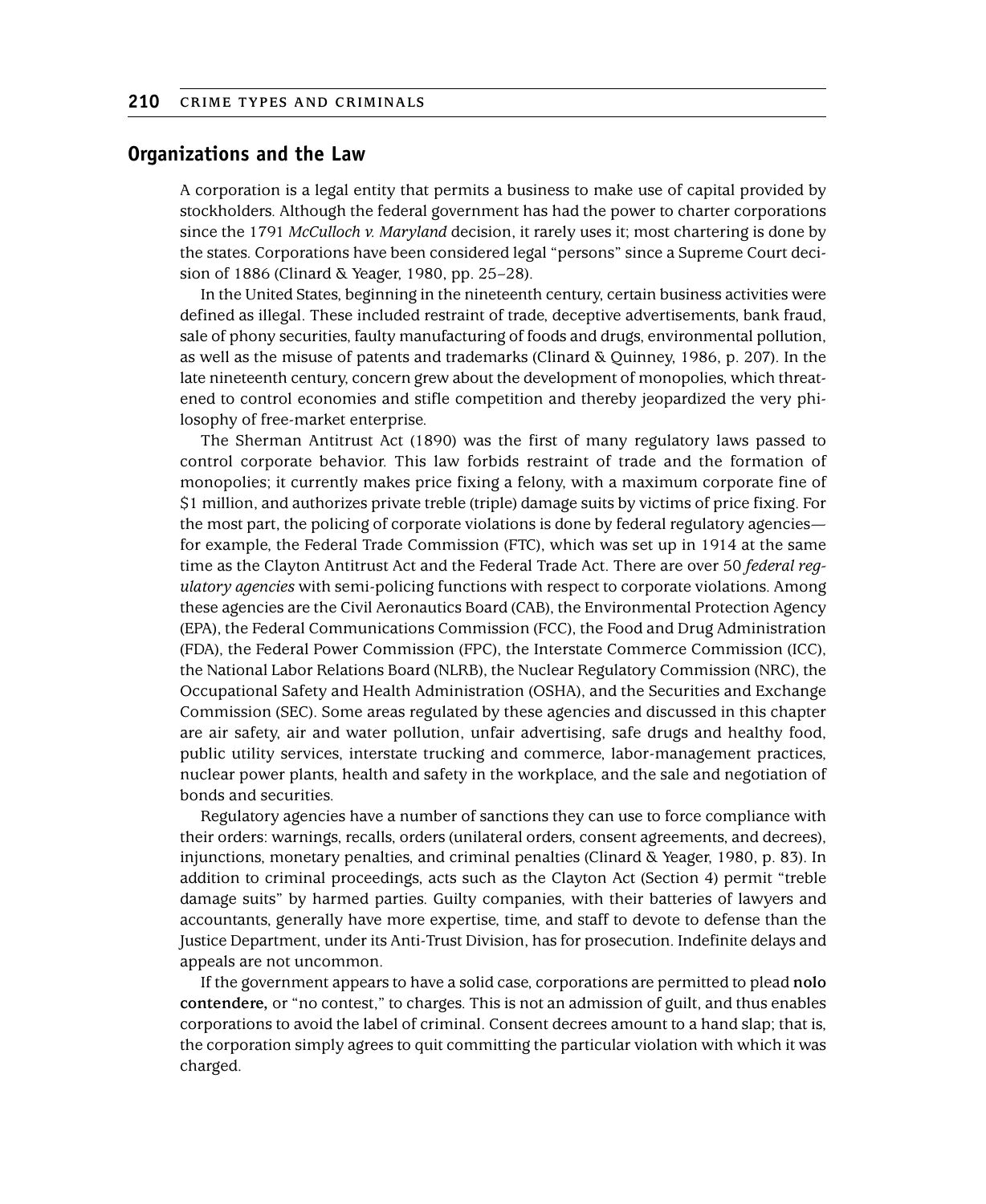A number of criticisms have been levied against federal regulatory agencies and their efforts against corporate crime:

- 1. Lacking sufficient investigative staff, the agencies often rely on the records of the very corporations they are regulating to reveal wrongdoing.
- 2. The criminal fines authorized by law are insignificant compared with the economic costs of corporate crime and become, in effect, a minor nuisance, a "crime tax," a "license to steal," but certainly not a strong deterrent.
- 3. Other criminal penalties such as imprisonment are rarely used and, when they are, tend to reflect a dual system of justice: offenders are incarcerated in "country club" prisons or are treated in a far more lenient manner than traditional offenders.
- 4. The enforcement divisions of many regulatory agencies have been critically understaffed and cut back, as in the Reagan administration's EPA and other agencies, to inoperable levels.
- 5. The top echelons of agency commissions are often filled with leaders from the very corporations or industries to be regulated, creating potential conflicts of interest.
- 6. Relationships between regulators and regulated are often too compatible, with some agency employees more interested in representing the interests of the corporations they are supposed to be regulating than in guaranteeing the public well-being. The fact that many retiring agency employees are hired by the formerly regulated companies lends support to this argument.

In reviewing the state of regulation of illegal corporate activity, Clinard and Yeager (1980) state,

One may well wonder why such small budgets and professional staffs are established to deal with business and corporate crime when billions of dollars are willingly spent on ordinary crime control, including 500,000 policemen, along with tens of thousands of government prosecutors and officials. (p. 96)

Gross (1980) in his book *Friendly Fascism* answers their question by letting us in on what he calls "dirty secrets":

We are not letting the public in on our era's dirty little secret: that those who commit the crime which worries citizens most—violent street crime—are, for the most part, products of poverty, unemployment, broken homes, rotten education, drug addiction, alcoholism, and other social and economic ills about which the police can do little if anything. . . . But, all the dirty little secrets fade into insignificance in comparison with one dirty big secret: Law enforcement officials, judges as well as prosecutors and investigators, are soft on corporate crime. . . . The corporation's "mouthpieces" and "fixers" include lawyers, accountants, public relations experts and public officials who negotiate loopholes and special procedures in the laws, prevent most illegal activities from ever being disclosed and undermine or sidetrack "overzealous" law enforcers. In the few cases ever brought to court, they usually negotiate penalties amounting to "gentle taps on the wrist." (pp. 110, 113–115)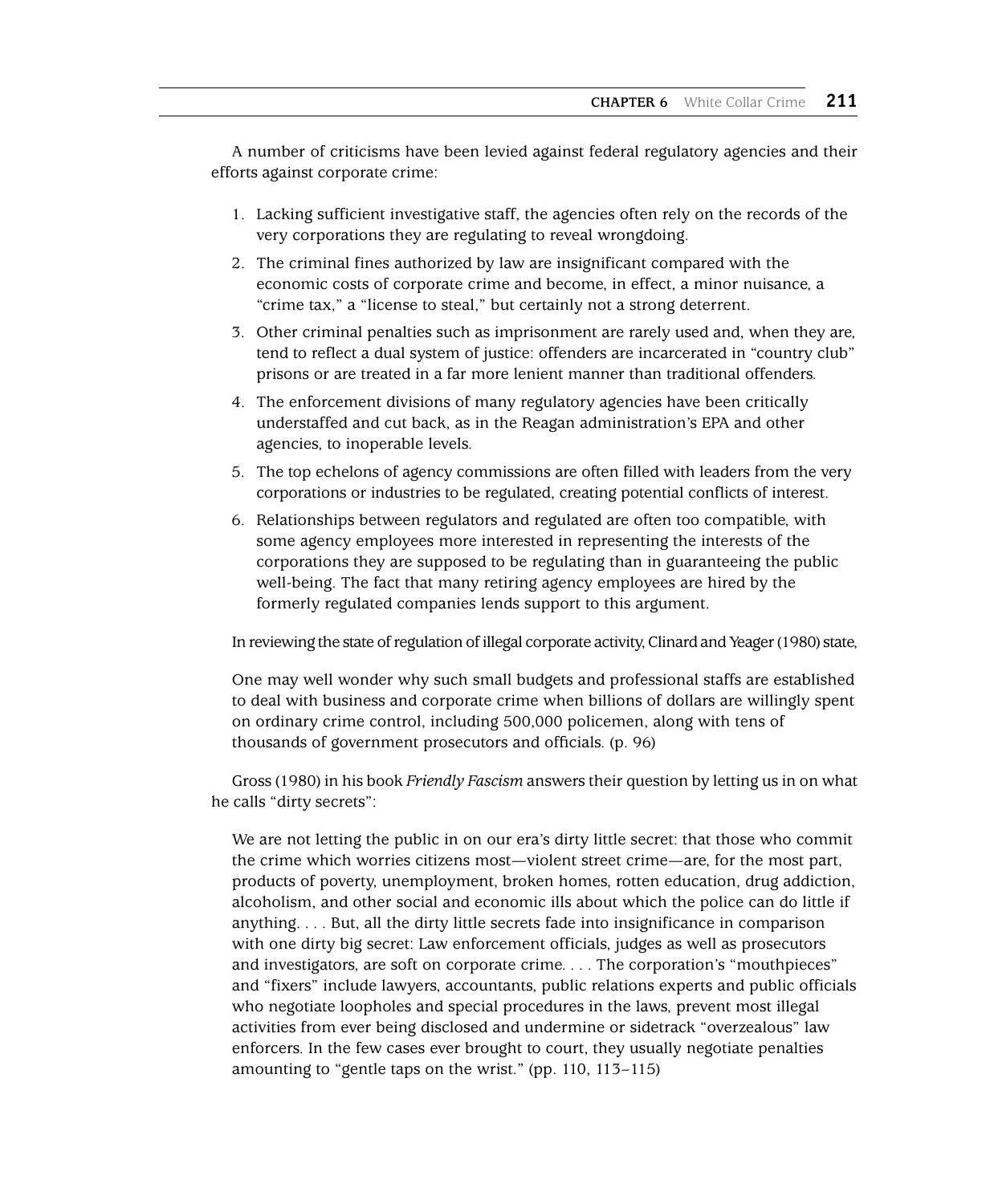While every year the FBI publishes its Uniform Crime Reports to give an annual account of primarily street crime, no such annual exists to measure the far more costly corporate crime. Robert Mokhiber (1999), editor of the Washington-based *Corporate Crime Reporter,* ranked the "Top 100 Corporate Criminals of the 1990s." These were only the tip of the iceberg in that the majority of corporate wrongdoing is handled under civil law. This list includes only those who were caught and criminally fined. The 100 corporate criminals fell into 14 categories of crime (www.corporatepredators.org/top100.html): environmental (38), antitrust (20), fraud (13), campaign finance (7), food and drug (6), financial crimes (4), false statements (3), illegal exports (3), illegal boycott (1), worker death (1), bribery (1), obstruction of justice (1), public corruption (1), and tax evasion (1). The top 10 corporate criminals of the 100 identified by Mokhiber were the following:

- 1. **F. Hoffman-LaRoche Ltd**—The Swiss pharmaceutical company pled guilty and paid a record \$500 million criminal fine for fixing prices on vitamins.
- 2. **Daiwa Bank Ltd**—The bank pled guilty to 16 federal felonies and paid a \$340 million criminal fine. It pled guilty to two counts of conspiracy to defraud the United States and the Federal Reserve Bank, misprision (concealment) of felony, 10 counts of falsifying bank records, 2 counts of wire fraud, and 1 count of obstructing a bank examination.
- 3. **BASF Aktiengesellschaft**—This German pharmaceutical pled guilty and agreed to a \$225 million criminal fine for fixing prices on vitamins.
- 4. **SGL Carbon Aktiengesellschaft**—The world's largest producer of graphite and carbon products pled guilty to price fixing and paid a \$135 million fine.
- 5. **Exxon Corporation**—Exxon pled guilty to criminal charges related to the 1989 Exxon Valdez oil spill and paid a \$125 million fine. This was the largest criminal recovery obtained in an environmental case.
- 6. **UCAR International Inc**—The largest producer of graphite electrodes in the United States pled guilty to fixing prices and paid a \$110 million criminal fine.
- 7. **Archer Daniels Midland**—Pleading guilty to charges of price fixing of lysine and citric acid markets, the company paid a \$100 million fine.
- 8. (tie) **Banker's Trust**—The bank was fined \$60 million for making false reports of financial performance, having made false entries in books and records.
- 9. (tie) **Sears Bankruptcy Recovery Management Services**—Sears pled guilty to bankruptcy fraud and agreed to pay a \$60 million fine. The company had already paid over \$180 million in restitution to 188,000 debtors and \$40 million in civil fines to 50 state attorneys general. Sears had systematically misled those in bankruptcy into believing they had to pay certain debts.
- 10. **Haarman and Reimer Corporation**—A subsidiary of the German Bayer AG, the corporation pled guilty and agreed to pay a \$50 million fine for fixing prices on the citric acid worldwide market.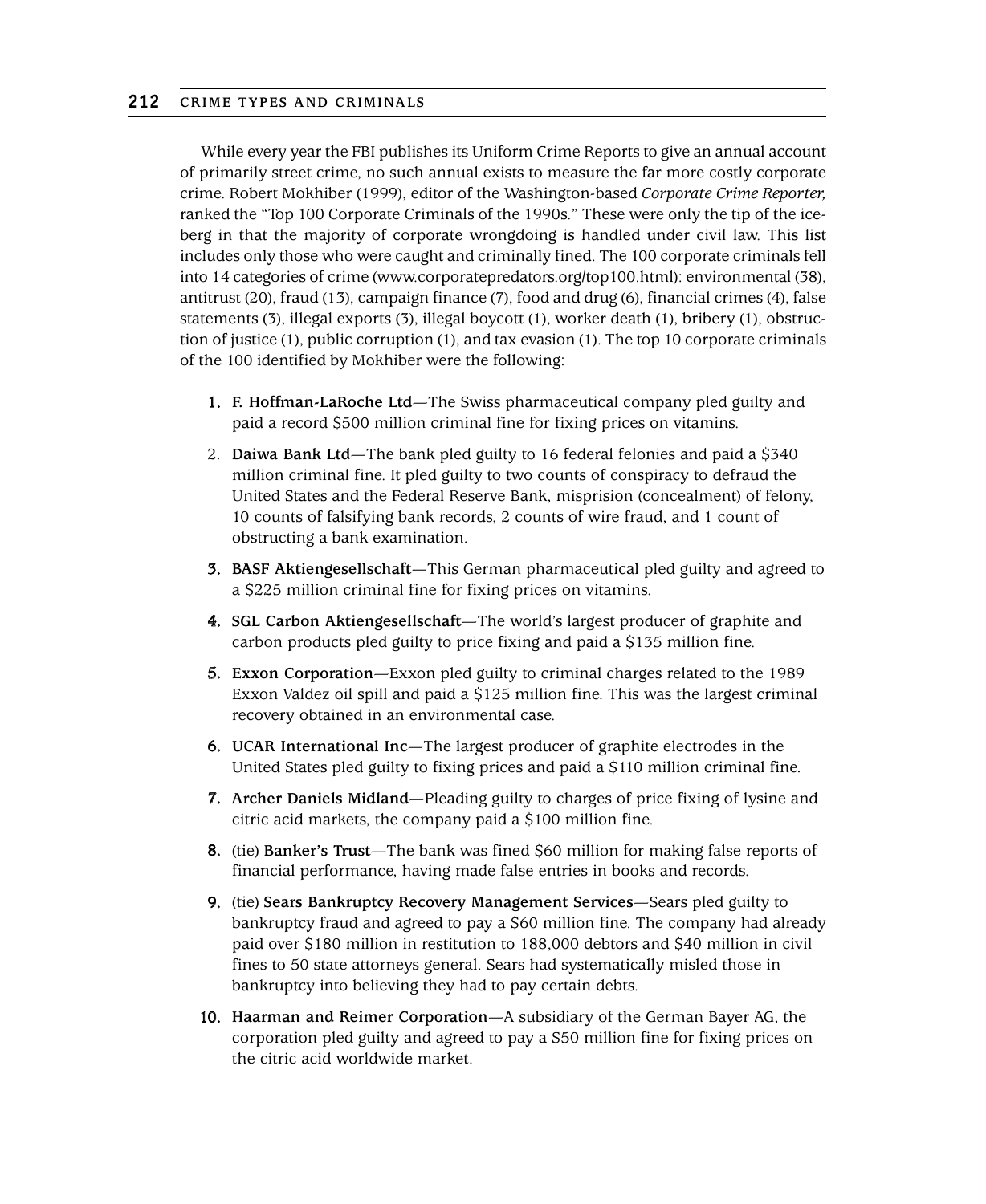# **OCCUPATIONAL CRIME**

# **Crimes by Employees**

Although there are cases of overlap, both "crimes by employees" and "crimes by individuals" can be examples of occupational crime—crime committed in the course of a legitimate occupation for one's own benefit. While the types of activities to be discussed in this section are executed by employees (those who work for someone else), those to be examined in "crimes by individuals" will primarily be crimes by professionals.

# *Edelhertz's Typology*

One attempt to delineate white collar crime is the widely cited typology and examples provided by Edelhertz (1970, pp. 73–75) (see Crime Types 6.2).

## Crime Types 6.2 *Edelhertz's (1970) Typology of White Collar Crime*

Edelhertz's typology of white collar crime details a variety of offenses:

- A. Crimes committed in the course of their occupations by those operating inside business, government, or other establishments in violation of their duty of loyalty and fidelity to employer or client.
	- 1. Commercial bribery and kickbacks, i.e., by and to buyers, insurance adjusters, contracting officers, quality inspectors, government inspectors and auditors, etc.
	- 2. Bank violations by bank officers, employees, and directors
	- 3. Embezzlement or self-dealing by business or union officers and employees
	- 4. Securities fraud by insiders trading to their advantage by the use of special knowledge
	- 5. Employee petty larceny and expense account fraud
- 6. Frauds by computer, causing unauthorized payments
- 7. "Sweetheart contracts" entered into by union officers
- 8. Embezzlement or self-dealing by attorneys, trustees, and fiduciaries
- 9. Fraud against the government:
	- a. Padding of payrolls
	- b. Conflict of interest
	- c. False travel, expense, or per diem claims
- B. Crimes incidental to and in furtherance of business operations, but not the central purpose of the business
	- 1. Tax violations
	- 2. Antitrust violations
	- 3. Commercial bribery of another's employee, officer, or fiduciary (including union officers)
	- 4. Food and drug violations

*(Continued)*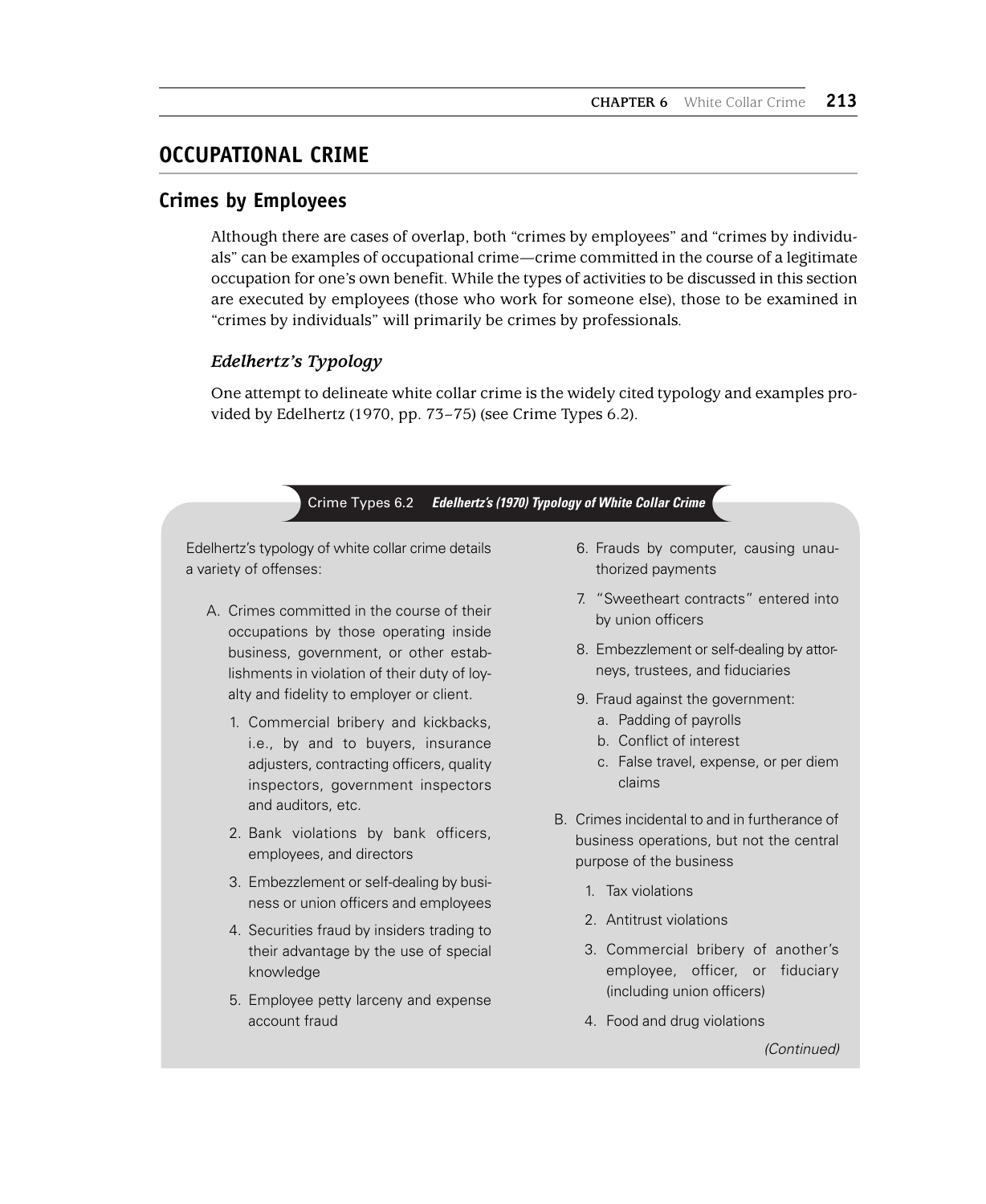#### (Continued)

- 5. False weights and measures by retailers
- 6. Violations of Truth-in-Lending Act by misrepresentation of credit terms and prices
- 7. Submission or publication of false financial statements to obtain credit
- 8. Use of fictitious or overvalued collateral
- 9. Check kiting to obtain operating capital on short-term financing
- 10. Securities Act violations, i.e., sale of non-registered securities to obtain operating capital, false proxy statements, manipulation of market to support corporate credit or access to capital markets, etc.
- 11. Collusion between physicians and pharmacists to cause the writing of unnecessary prescriptions
- 12. Dispensing by pharmacists in violation of law, excluding narcotics trafficking
- 13. Immigration fraud in support of employment agency operations to provide domestics
- 14. Housing code violations by landlords
- 15. Deceptive advertising
- 16. Fraud against the government:
	- a. False claims
	- b. False statements
		- (1) Statements made to induce contracts
		- (2) Aiding fraud
		- (3) Housing fraud
		- (4) Small Business Administration fraud, such as bootstrapping, self-dealing, crossdealing, etc., or obtaining direct loans by use of false financial statements
	- c. Moving contracts in urban renewal
- 17. Labor violations (Davis Bacon Act)
- 18. Commercial espionage

#### *Research Project*

Do an online search using the keywords "white collar crime." What are some types discussed in the articles?

While Edelhertz had two other types of white collar crime in his classification, many of those listed in his "crimes by persons operating on an individual . . . basis" are not necessarily occupational in nature, except that the victims often happen to be organizations (business or the state). Some examples that he gives include bankruptcy frauds and violations of Federal Reserve regulations by pledging stock for further purchases, flouting margin requirements. His category of "white-collar crime as business, or as the central activity" better fits the definition of professional crime as defined in the preceding chapter. Edelhertz's category A fits our discussion of "occupational crime," while category B better fits our definition of "corporate crime."

# **Crimes by Employees Against Individuals (the Public)**

Self-aggrandizing *crimes by employees against the public* (type 2 in Crime Types 6.2) take the form of political corruption by public servants or office holders (public employees), or commercial corruption by employees in the private sector. These activities are distinguished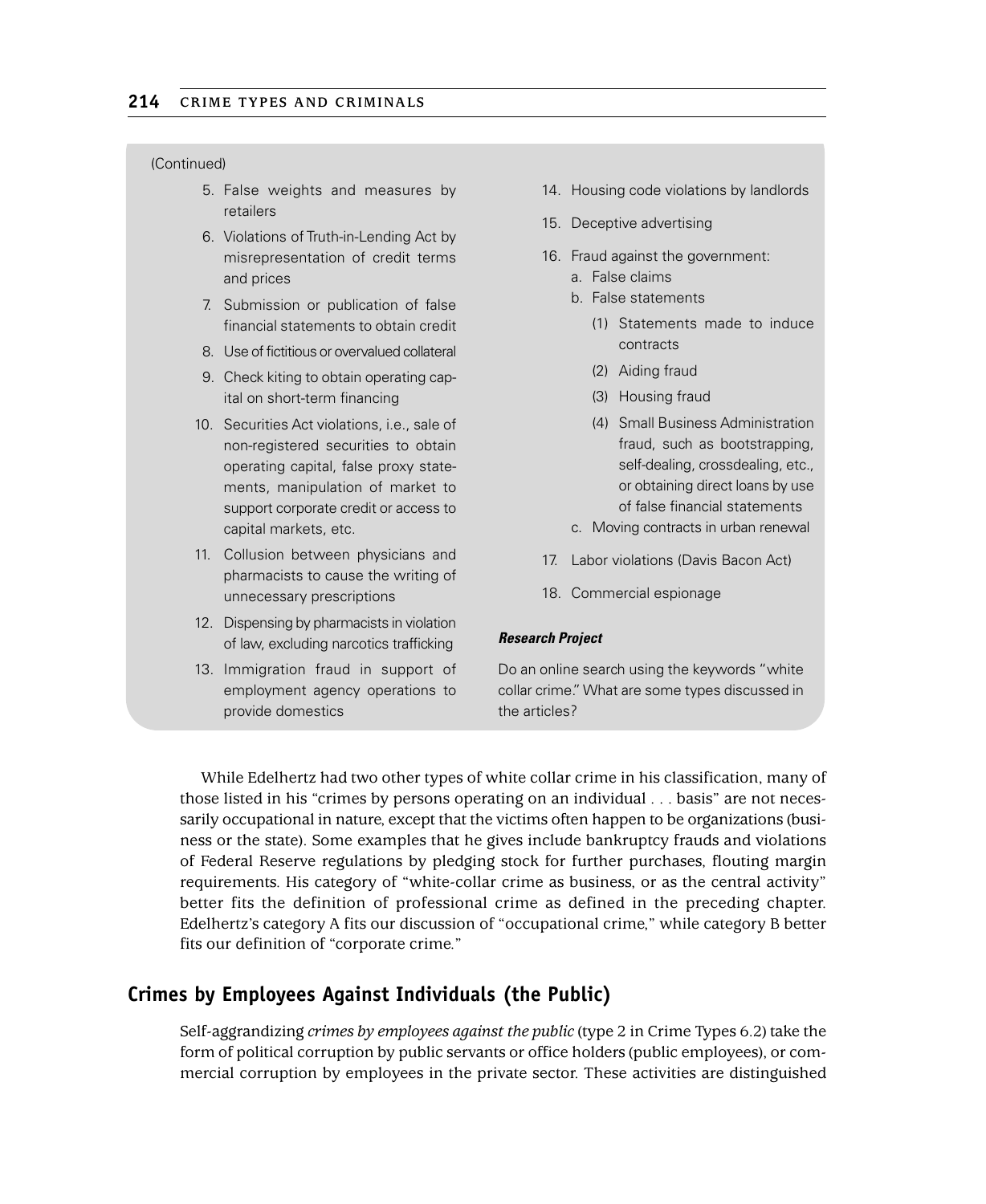from corporate or organizational criminal activities of the same type by the fact that in this case the employee personally benefits from the violation.

#### *Public Corruption*

"Cigar smoke, booze, and money delivered in brown paper bags"—this is how Hedrick Smith envisions the backroom world of politics in the PBS telecast *The Power Game* (1989). The list of occupation-related crime on the part of political employees or office holders may include furnishing favors to private businesses such as illegal commissions on public contracts, fraudulent licenses, tax exemptions, and lower tax evaluations (Clinard & Quinney, 1973, p. 189). As an example, health inspectors in New York City ("City Inspectors," 1988) turned the Department of Health into the Department of Wealth and doubled or tripled their salaries by extorting payments from restaurants, threatening to cite them for health code violations if they did not pay up.

In 1999, eight federal food inspectors were arrested in a bribery and kickback scheme that permitted wholesalers to cheat their suppliers. The scheme involved the inspectors grading fruit and vegetables as low quality, gaining lower prices for the wholesalers who then turned around and sold the items as Grade A produce. Some of the inspectors earned over \$100,000 a year in payoffs (Weiser, 1999).

Mark Twain (1899) once said, "There is no distinctly American criminal class except Congress" (p. 98). The use of public office for private gain defines political corruption. Twain was not quite accurate in his observation in that such behavior is widespread internationally. The Transparency International Corruption Perception Index (CPI) rates countries on the basis of seven surveys of business people, political analysts, and the general public. The CPI for the year 2006 ranged from a high of 10 (highly clean) to 0 (highly corrupt). Some selected country ranks and scores included the following:

| Rank           |                | CPI Score |
|----------------|----------------|-----------|
| $\mathbf{1}$   | Finland        | 9.6       |
| $\overline{c}$ | New Zealand    | 9.6       |
| 3              | Denmark        | 9.5       |
| 6              | Sweden         | 9.2       |
| 11             | United Kingdom | 8.6       |
| 12             | Canada         | 8.5       |
| 17             | USA            | 7.3       |
| 20             | Belgium        | 7.3       |
| 42             | Italy          | 4.9       |
| 59             | Brazil         | 3.3       |
| 64             | Mexico         | 3.3       |
| 123            | Venezuela      | 2.3       |
| 131            | Ukraine        | 2.8       |
| 133            | Indonesia      | 2.4       |
| 144            | Nigeria        | 2.2       |
| 145            | Haiti          | 1.8       |

#### **Corruption Perception Index 2006**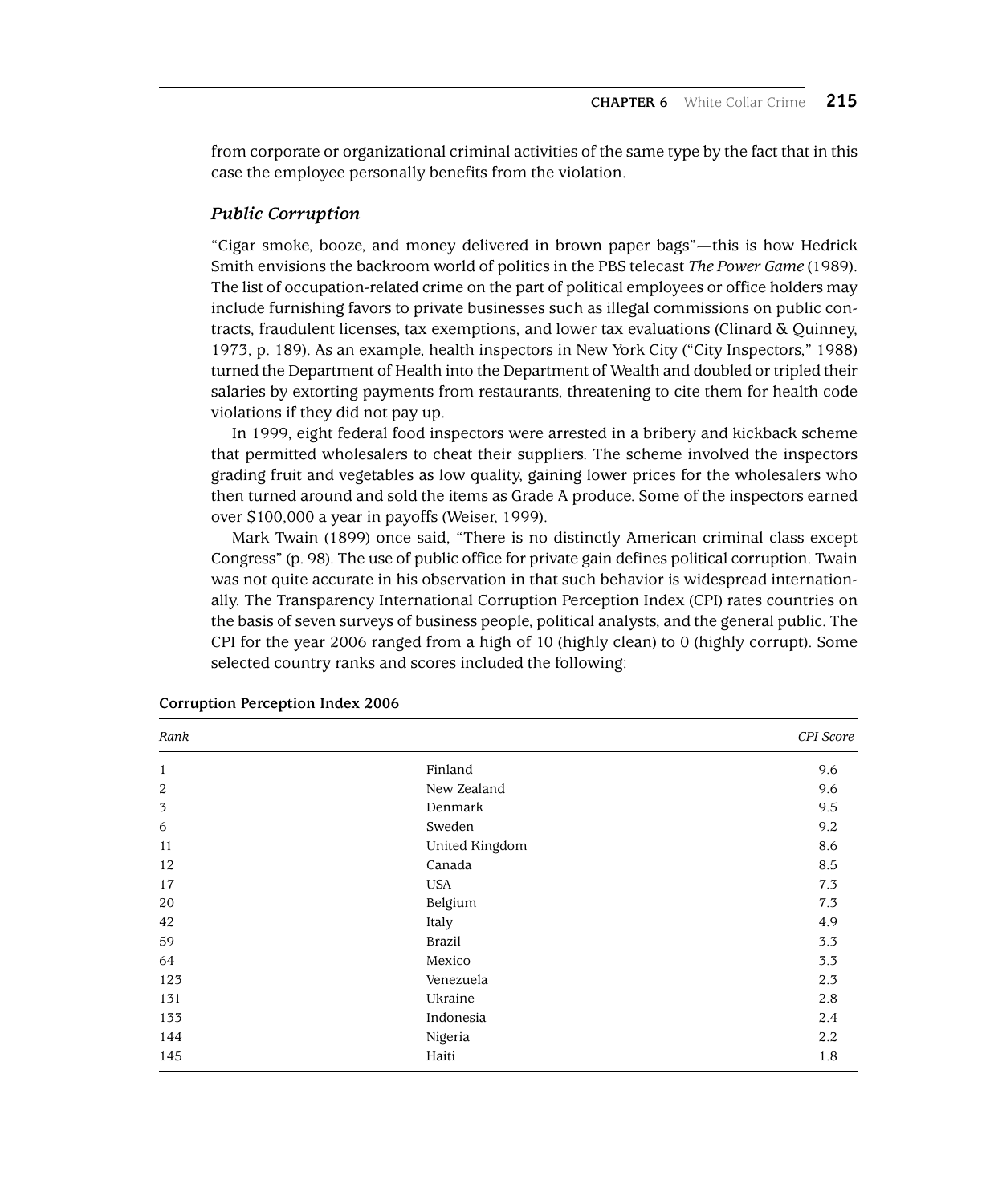After a 1999 report commissioned by the European Parliament indicated that 2–10 percent of the value of business transactions involves bribery, 20 European commissioners resigned en masse after criticism of their failure to do anything about it (Partridge, 1999). Dolive (1999), in examining systematic corruption in Italy, Japan, and Russia, claims that the corrupt politicians in those countries were the initiators and perpetuators of systematic corruption. Rather than the system being dependent on particular individuals who are at times exposed or removed, successors continue the system of corruption, which is the driving force of both the economy and politics.

- In France, in the Elf scandal (named for state-owned oil company Elf Aquitane), slush funds and corruption were traced to former foreign minister Roland Dumas and, in 2000, to former interior minister Charles Pasqua. Also implicated was former German Chancellor Helmut Kohl's political party (Ignatius, 2000).
- In Russia, a group of gangster capitalists called the "oligarchs" looted the assets of the state during the 1990s.
- In the United States, officials at Citibank operated as the "private bank" for unsavory figures such as Raul Salinas, brother of the former president of Mexico, who is now in prison for murder; Asif Zardari, former husband of former Pakistani prime minister Benazir Bhutto, who is in prison for kickbacks; and two daughters of former Indonesian President Suharto, who allegedly stole billions of dollars from that country.
- A Swiss investigation in 1999 uncovered evidence that Mabetex, a construction company, paid \$10–15 million to Russian officials, including then-President Boris Yeltsin, in order to obtain contracts (LaFraniere, 1999).

Joel Henderson and David Simon in their book *Crimes of the Criminal Justice System* (1994) document widespread and persistent corruption and wrongdoing throughout the criminal justice system.

## *Police Corruption—The Mollen Commission*

Between 1992 and 1993, the Mollen Commission, named after a former New York City Deputy Mayor for Public Safety, conducted an investigation of corruption in that city's police department and focused attention on police wrongdoing the likes of which had not existed for 20 years (since the Knapp Commission of the 1970s revealed widespread corruption, particularly associated with narcotics enforcement). The investigation was ordered because five New York City officers had been arrested by Suffolk County (Long Island) police for selling cocaine; Mollen Commission hearings featured informants from within the ranks who revealed police extortion practices, theft and reselling of drugs, rolling of drunks, robbing of dead people, snorting cocaine while on duty, and indulging in brutality—particularly in poor sections of the city. Often higher-ups in the department had blocked investigations ("NYC's Mollen Commission," 1993). A blue wall of silence and loyalty to peers can take precedence over concerns about graft and violation of oath of office (see also Kappeler, Sluder, & Alpert, 1994).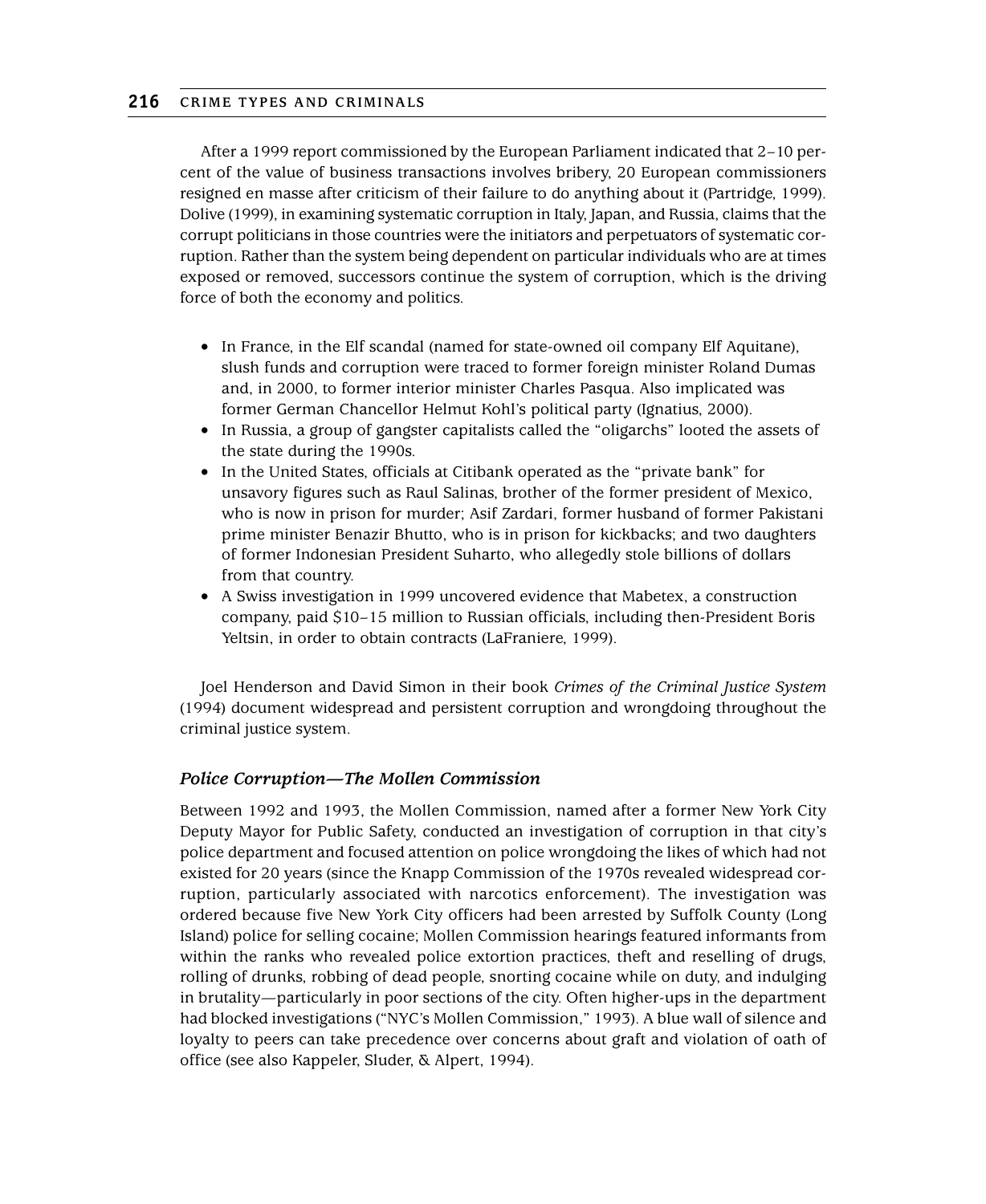Certainly police wrongdoing was not limited to the nation's largest department:

- In New Orleans in 1993, over 50 officers were convicted on charges including murder, rape, assault, and drug trafficking. One was convicted of killing another police officer while robbing a convenience store.
- In Jersey City, NJ, police officers were accused of, among other things, participating in what police investigators called "Operation Boneyard": stolen and illegally parked cars were towed to the city car pound and converted to city property without the owners being notified.
- In 1987, nearly 100 Miami police officers (1 in 18 on the force) were believed to be involved in serious corruption primarily related to drug trafficking ("Miami Police Scandal," 1987).
- In Cleveland, an FBI sting operation resulted in the arrest of 23 police officers who had served as security guards for illegal gambling dens and warned them of impending raids ("FBI Gambling Sting," 1991).
- In Detroit, former Police Chief William Hart was convicted of helping embezzle \$2.6 million from a special police fund to give his girlfriend lavish gifts ("Detroit's Former Chief Convicted," 1992).

In 1999, at Rampart Community Police Station in Los Angeles, 20 police officers were involved in systematic corruption. Their crimes included planting illegal drugs on innocent people, planting guns on suspects who had been shot by police, burglarizing the homes of petty criminals, and framing roughly 100 people. In a plea bargain, one officer testified that prisoners were routinely railroaded by fabricated evidence and police lies. As a result, a large number of previous convictions have been overturned. In 2000, a jury acquitted four New York officers who mistakenly gunned down innocent citizen Amadou Diallo with 41 rounds, killing him instantly. In 2000, New York City police officer Justin Volpe was sentenced to 30 years in prison for torturing Abner Louima in the bathroom of a Brooklyn stationhouse by sticking a broom handle up his rectum, doing considerable physical harm. As a result of cover-ups by police during the initial stages of these incidents, juries have become more skeptical of testimony by police officers and other witnesses.

While public preoccupation with police corruption is viewed defensively by police, for most people the police officer symbolizes the law and engenders higher public expectations of proper conduct (Barker & Carter, 1986). Coleman (1994) explains that "police officers simply have more opportunities to receive illegal payments than other public employees" (p. 45) because they are asked to enforce inadequate vice laws that try to control very profitable black markets.

Police corruption is mirrored in other agencies of government, in industry, in labor, and in the professions. In Pennsylvania, a large-scale police raid of Graterford Prison by the state police, correctional officers, and U.S. Customs officers closed down wide-scale drug trafficking in the prison. Thirteen guards were arrested because they were believed to have been instrumental in the drug overdose deaths of 11 inmates ("Drug Raid," 1995). In 1988, an undercover investigation in Philadelphia city jails (T. Jacoby, 1988) found over 30 guards involved in, among other offenses, smuggling drugs, money, and weapons into the prison; helping inmates escape; and taking bribes from reputed mobsters. The fact that not much has changed at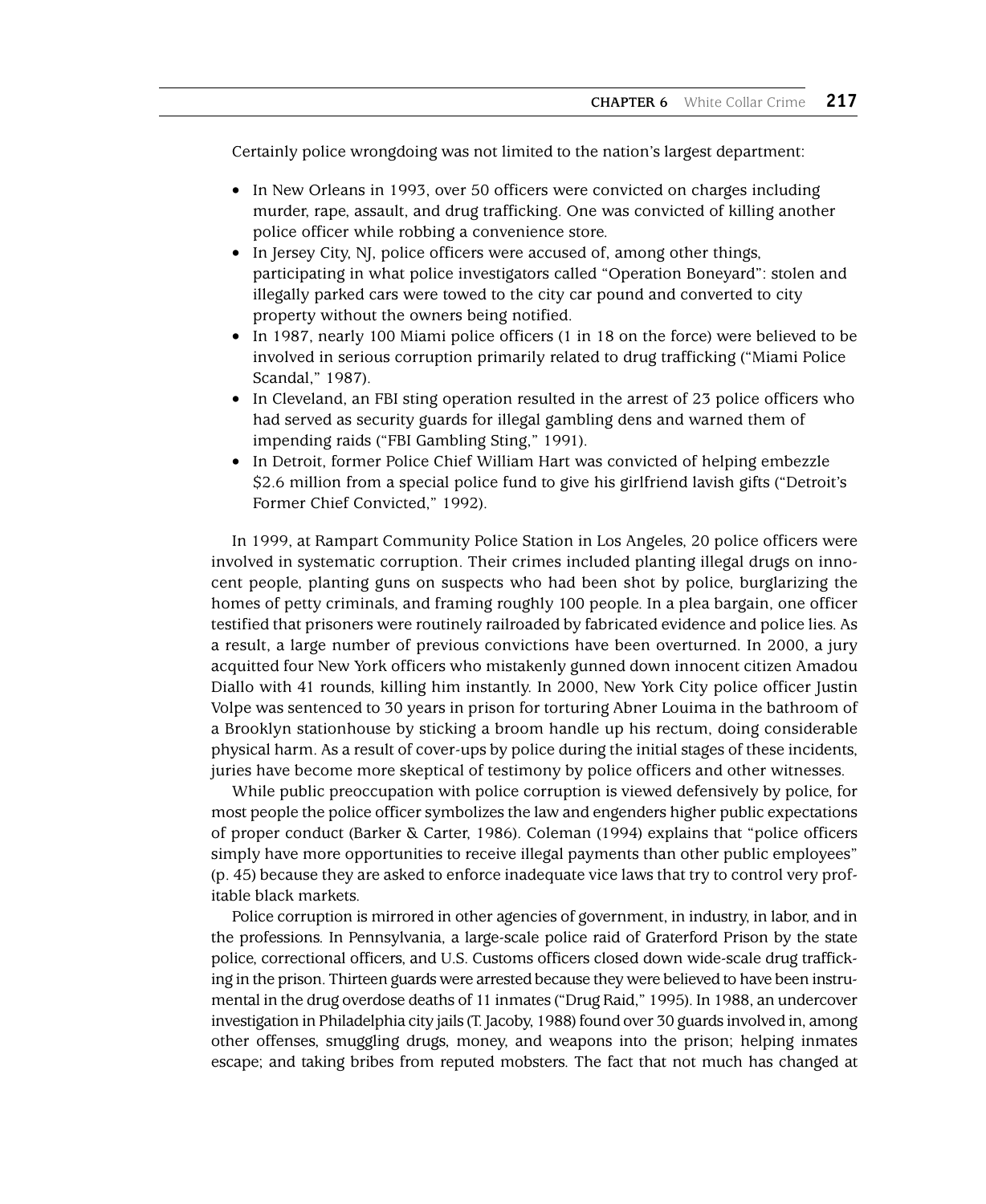#### **218 CRIME TYPES AND CRIMINALS**

Graterford was demonstrated by the arrest of four guards in 2007 who were charged with taking cash and drugs in exchange for smuggling drugs to inmates. A fifth guard was charged with helping a murderer with an attempted escape ("Feds: Philly Guards Gave Inmates Drugs," 2007).

#### *Judgescam—Operation Greylord*

In 1983, Federal Bureau of Investigation agents revealed that for 3 years they had posed as lawyers and criminals to run a "sting" operation on the Cook County, Illinois, criminal justice system. The sting was code-named "Operation Greylord" (referring to the powdered wigs historically worn by judges). This was the largest and most successful investigation into judicial misconduct in U.S. history, and by the fall of 1987 it had resulted in convictions of 61 persons, including 11 judges, as well as police officers, lawyers, and court officials, with additional trials and indictments ongoing (Bensinger, 1987).

In 1998, the *Pittsburgh Post Gazette* published a 10-part series that alleged that federal agents and prosecutors repeatedly broke the law in the pursuit of convictions (Moushey, 1998). Investigators claimed to have found examples of prosecutors lying, hiding evidence, distorting facts, engaging in cover-ups, paying for perjury, and setting up innocent people in order to obtain indictments, guilty pleas, and convictions. Some criminals walked free as a reward for conspiring with the government.

#### *Watergate*

Perhaps no one event evokes images of official corruption, deceit, and subterfuge as much as Watergate. This story began with the discovery of an illegal break-in at the Democratic National Committee Headquarters located in the Watergate complex in Washington, D.C. The burglary was carried out by agents in the employ of then-President Richard Nixon.

Nixon certainly was not the first U.S. president to be involved in crooked practices (see Chambliss, 1988a). He was, however, the first to be driven from office in disgrace because of the extent of his activities and the first to be saved from certain criminal prosecution through a full pardon before-the-fact (issued by his successor, President Gerald Ford). At the time, President Nixon's attitude toward the probe appeared in one of the later-to-bereleased "missing tapes": "I don't give a shit what happens. I want you to stonewall it. Let them plead the Fifth Amendment, cover up, or anything else if it'll save the plan" (cited in "The Case of the Doctored Transcripts," 1974).

Among the offenses of the Watergate team were burglary, illegal surveillance, attempted bribery of a judge (Ellsberg case), selling ambassadorships in return for illegal campaign donations, maintenance of an illegal "slush fund," destruction of evidence, use of "dirty tricks" in political campaigns planned by the FBI director and the president, requests by U.S. Attorney General John Mitchell (the nation's top law enforcement officer) for IRS audits on opponents, use of the CIA and FBI to attempt to halt the investigation, perjury, withholding information, altering evidence, and deliberate lying to the American public by the nation's top officeholder (D. R. Simon, 1996, p. 3).

#### *Abscam*

Abscam (Arab or Abdul Scam) was an FBI sting operation in which agents posing as rich oil sheiks bribed a number of members of the U.S. Congress. Whether we call it *baksheesh*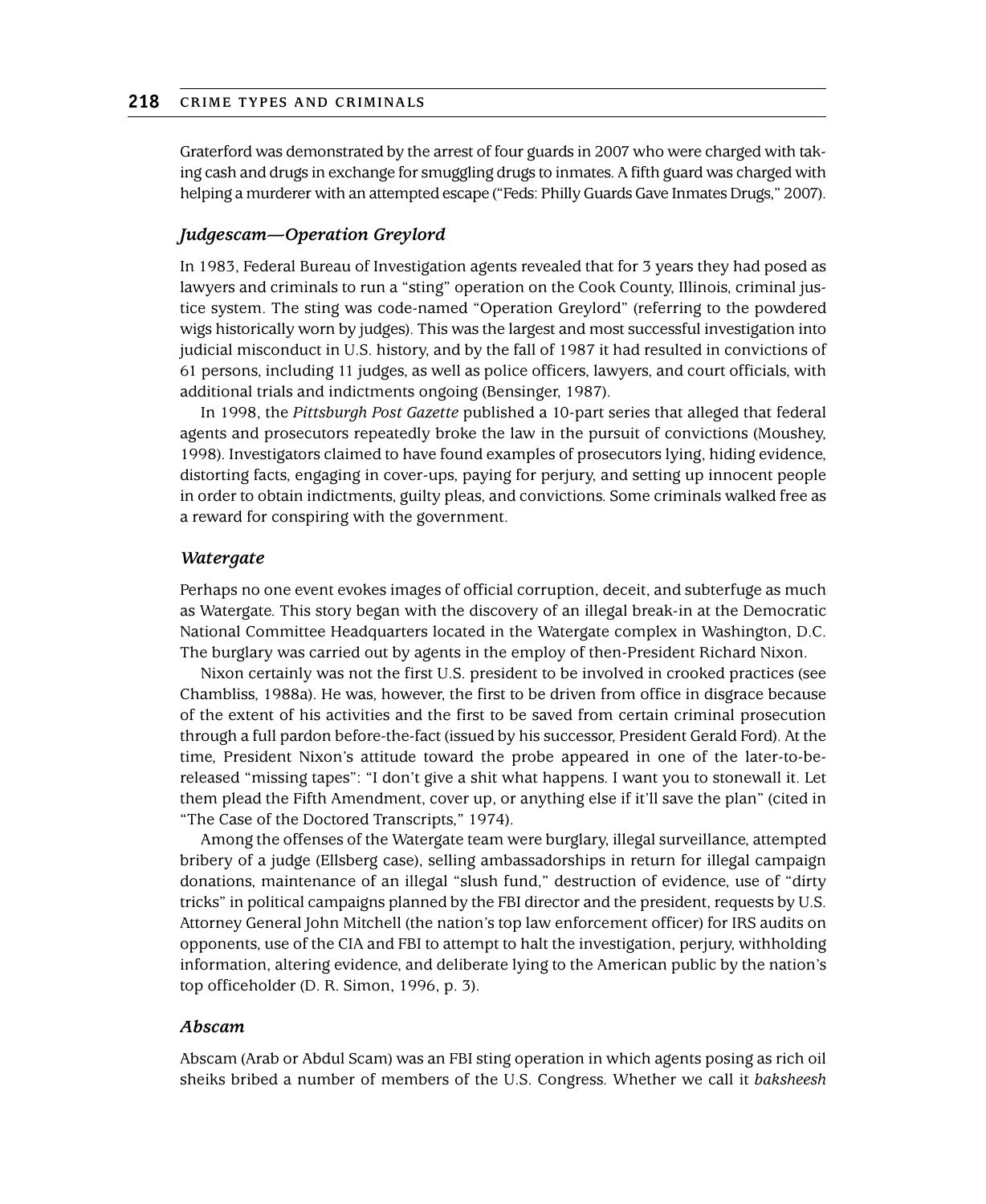(Middle East), *bustarelle* (Italy), *pot de vin* (France), *mordida* (Latin America), or just plain bribes (North America), kickbacks and corruption are apparently both widespread and international in scope. Individuals in their occupational roles may give or receive bribes for their own personal benefit (occupational crime) or for the benefit of the organization/corporation (organizational/corporate crime). Bribery, influence peddling, and corruption are acceptable patterns of international commerce and are not even illegal in many countries.

Particularly revealing in the Abscam operation was the relative ease with which foreign agents were able to bribe members of the U.S. Congress. Although many regard such federal sting operations as entrapment (causing a crime to happen that would not have occurred if the stimulus had not been put there by the government), others perceive such "aggressive tactics" as the only means of ferreting out "upper-world crime."

#### *Private Corruption*

*Commercial bribery and kickbacks* (in which the individual personally benefits) can take place in a variety of ways. Buyers for large retail chains may accept gifts or cash in return for placing orders. At the expense of the general public in the form of higher prices, insurance adjusters, contracting officers, and quality control inspectors may all be willing to accept bribes in return for overlooking their duties to employers.

*Auto dealers* can be both perpetrators and victims of *sharp practices.* In analyzing what they call "coerced crime," Leonard and Weber (1970) describe how the four major domestic auto producers pressure their roughly 30,000 dealers (who are technically independent proprietors) into bilking their customers. These dealers commit "coerced crime" because in order to retain their franchises, they must meet minimum sales quotas, and in order to meet these, they must often employ "shady practices." The latter include forcing accessories on the customer, service gouging, high finance charges (at times even employing loan sharks), overcharging for parts, misuse of "book time" (preset and inflated charges for labor time on repairs), and odometer (mileage meter) tampering.

# **Crimes by Employees Against Employees**

While a variety of crimes like theft may be committed by an employee against another employee for personal benefit (type 5 in Crime Types 6.1), many such violations would not necessarily be occupationally related and, therefore, would not be appropriate examples for the "Occupational/Organizational Crime Grid." But one type of violation that certainly fits is the *sweetheart contract* in labor–management negotiations, which involves labor officials and negotiators secretly making a deal with management to the disadvantage of the workers whom the labor officials represent. For example, the union president and representatives might make a deal with management to take a bribe of \$50,000. They then might indicate to the workers that they have examined the company books and found that management can only afford a 20 cent per hour raise rather than the 50 cents originally promised. Depending on the size of the workforce, management could save millions of dollars.

Another example is workplace violence perpetrated by a fellow employee. Such perpetrators take out their frustrations—usually associated with loss of job—on their fellow workers and supervisors. While murder is the most highly publicized form of workplace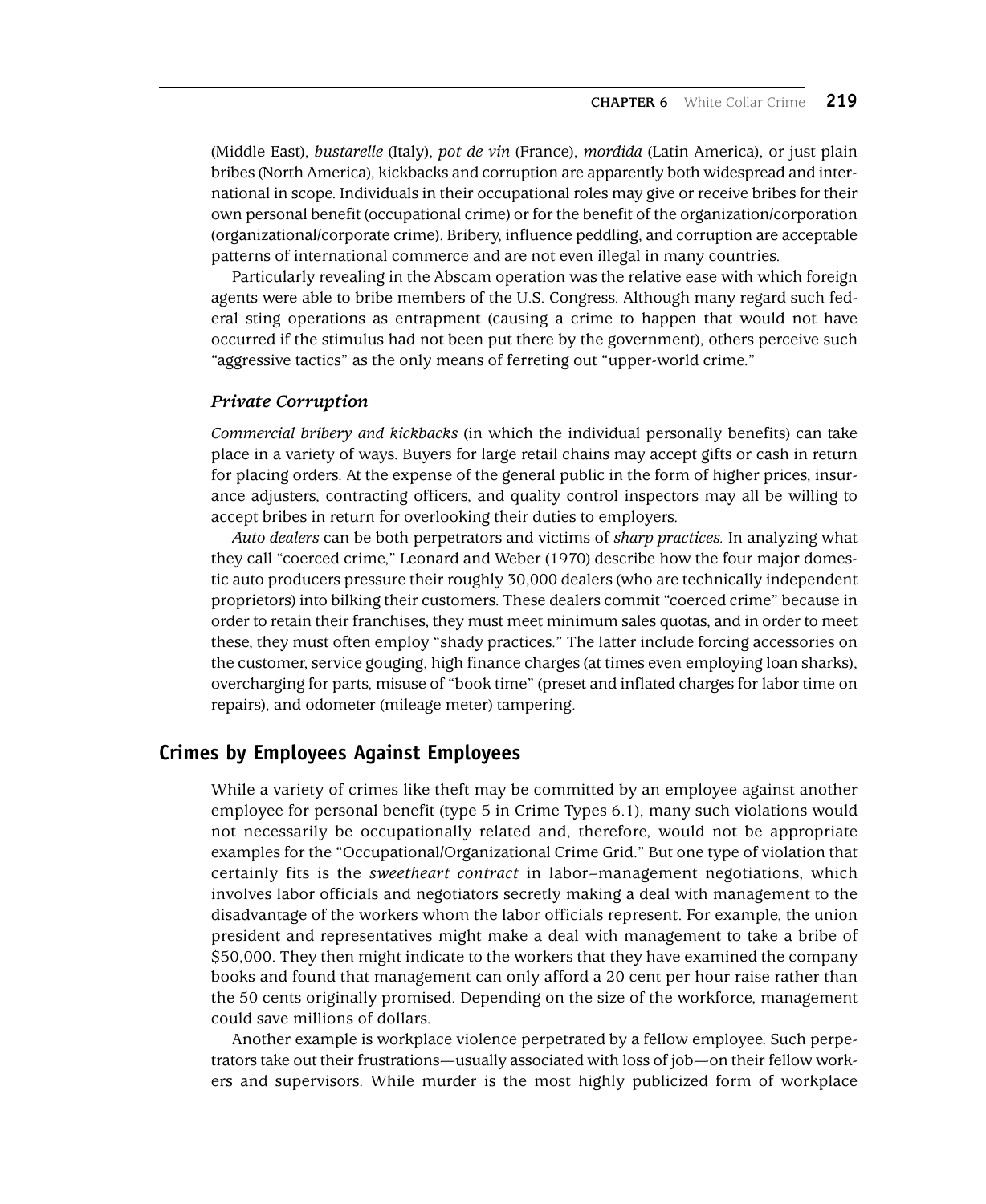#### **220 CRIME TYPES AND CRIMINALS**

violence, other forms include assaults, rapes, suicides, as well as psychological and mental health episodes. Drug and alcohol abuse may create hazardous work conditions. Hostile, intimidating, and offensive work environments may also foster sexual harassment, sexual assault, and other psychological and emotional damage.

# **Crimes by Employees Against Organizations**

Organizations are vulnerable to a variety of offenses that employees can commit against them (type 8 in Crime Types 6.1). In this section, we will briefly focus on employee pilferage, computer crime, and embezzlement; but employee crimes obviously include many types of offenses discussed under Crimes by Employees Against Individuals (Public), corporate bribery, and the like.

#### *Embezzlement*

One form of stealing from one's employer is through embezzlement, which is theft from an employer by an individual who has reached a position of financial trust. The classic work on the subject is Donald Cressey's *Other People's Money* (1953), which contains interviews with 133 incarcerated embezzlers. He proposes the following explanation of why trust-violators steal:

- 1. Individuals who have achieved a position of trust are faced with what they conceive of as a non-shareable financial problem.
- 2. They feel they can resolve this problem by violating their position of trust, that is, by "temporarily borrowing" from their employer.
- 3. This rationalization of "borrowing" eventually breaks down as embezzlers realize they have been discovered and cannot make repayment in time (p. 30).

Gambling, sexual affairs, and high living are often the factors behind the unshareable nature of the financial problem.

The typical embezzler does not fit the stereotype of the criminal. Most are middle-aged, middle-class males who have lived relatively respectable lives and lack a history of criminal or delinquent activity; however, in *Women Who Embezzle or Defraud,* Zeitz (1991) notes increased embezzlement by women as managerial and executive positions open up for females. One example is the case of Dorothy Hutson, a Merrill Lynch stockbroker who systematically cheated investors out of \$1.4 million and used the money to finance Las Vegas and Lake Tahoe gambling junkets (Siconolfi & Johnson, 1991).

In one of the larger embezzlements, Phar-Mor, Inc., a discount drug store chain, disclosed that two executives had allegedly embezzled more than half of the company's net worth. The company estimated its losses at \$350 million ("Phar-Mor Discloses," 1992). In December of 1995, Michael Modus, former president of Phar-Mor, was sentenced to nearly 20 years in prison for fraud, tax evasion, and embezzlement. In 2000, Merrill Lynch discovered a \$40 million embezzlement had been perpetrated by a former employee who stole from elite, private banking clients by using the name of a dead person to transfer the securities from Arab International Bank to Swiss bank accounts (Huang, 2000).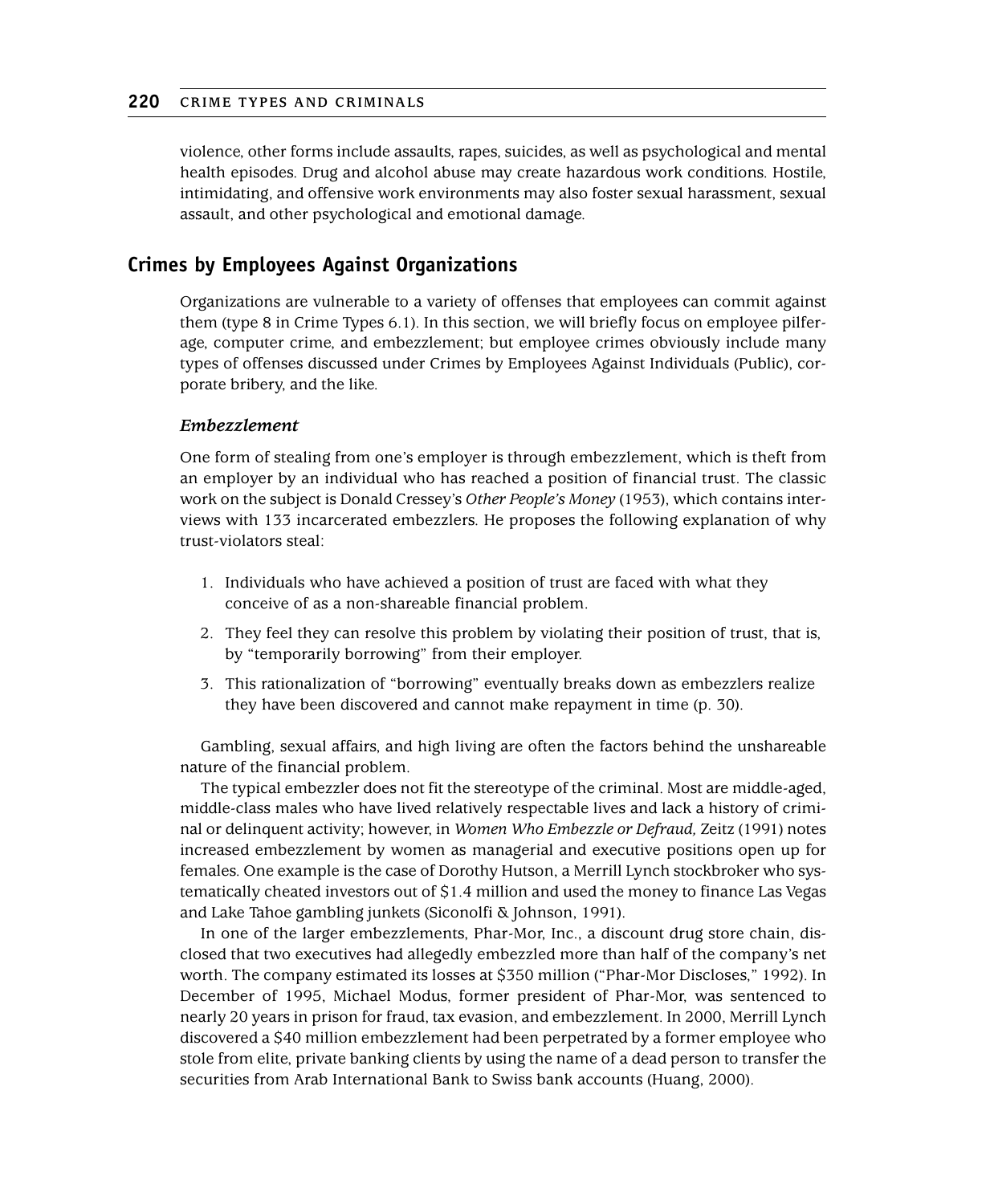Cressey's analysis of embezzlers has been criticized by Schuessler (1954, p. 604), who claimed that it was limited to an ex post facto (after the fact) study of only caught embezzlers and that his descriptions may not be characteristic of most embezzlers. Nettler's (1974) study found embezzlers to be motivated by greed and temptation as well as by the opportunity to commit the crime. Unlike Cressey, Nettler did not find a non-shareable problem that was a necessary component of embezzlement.

Smigel and Ross in *Crimes Against Bureaucracy* (1970) indicate that individuals—particularly employees—feel less guilt the bigger the victim organization. Many individuals, who would consider themselves criminals were they to steal from other persons, rationalize their theft from large, impersonal organizations by saying that "they can afford the loss." According to Smigel and Ross, the very size, wealth, and impersonality of large bureaucracies, whether governmental or business, provide a rationalization for those who wish to steal from such organizations. The "Robin Hood myth" holds that theft from such organizations really hurts no one, since the victim is a large, wealthy organization. Combined with this is a certain public antipathy toward the large corporation or big government. Obviously, the Robin Hood rationalization breaks down when we consider the higher cost of goods consumers must pay because of "inventory shrinkage."

A 1997 study of the crimes of 1,324 employees by the Ethics Officer Association and the American Society of Chartered Life Underwriters and Chartered Financial Consultants found that 48 percent of U.S. workers admitted to unethical or illegal activities in the previous year. This included cheating on expense accounts, discriminating against coworkers, participating in kickbacks, forging signatures, trading sex for sales, and violation of environmental laws. Over half (57 percent) indicated that they felt more pressure to be unethical than 5 years ago, and 40 percent believed that it had gotten worse over the past year (Jones, 1997).

Cameron, in her classic work on retail theft, *The Booster and the Snitch* (1964), suggested that "inventory shrinkage" (loss of goods) in retail establishments was primarily caused by employee theft rather than shoplifting. Store security personnel concur, estimating that as much as 75 percent of such loss is due to employee theft. A familiar story relates to security personnel who suspected that an employee was "ripping off" the company because every day he left work with a wheelbarrow full of packages. Every day they carefully checked the packages to no avail. When finally discovered, the employee had stolen over a thousand wheelbarrows. Employees can be quite ingenious in illegally supplementing their wages at the expense of their employer.

Some common techniques in employee retail theft include

- 1. Cashiers who ring up a lower price on single-item purchases and pocket the difference, or who ring up lower prices for "needy" friends going through the checkout.
- 2. Clerks who do not tag some sale merchandise, sell it at the original price, and pocket the difference.
- 3. Receiving clerks who duplicate keys to storage facilities and return to the store after hours to help themselves.
- 4. Truck drivers who make fictitious purchases of fuel and repairs, and split the gains with truck stop employees.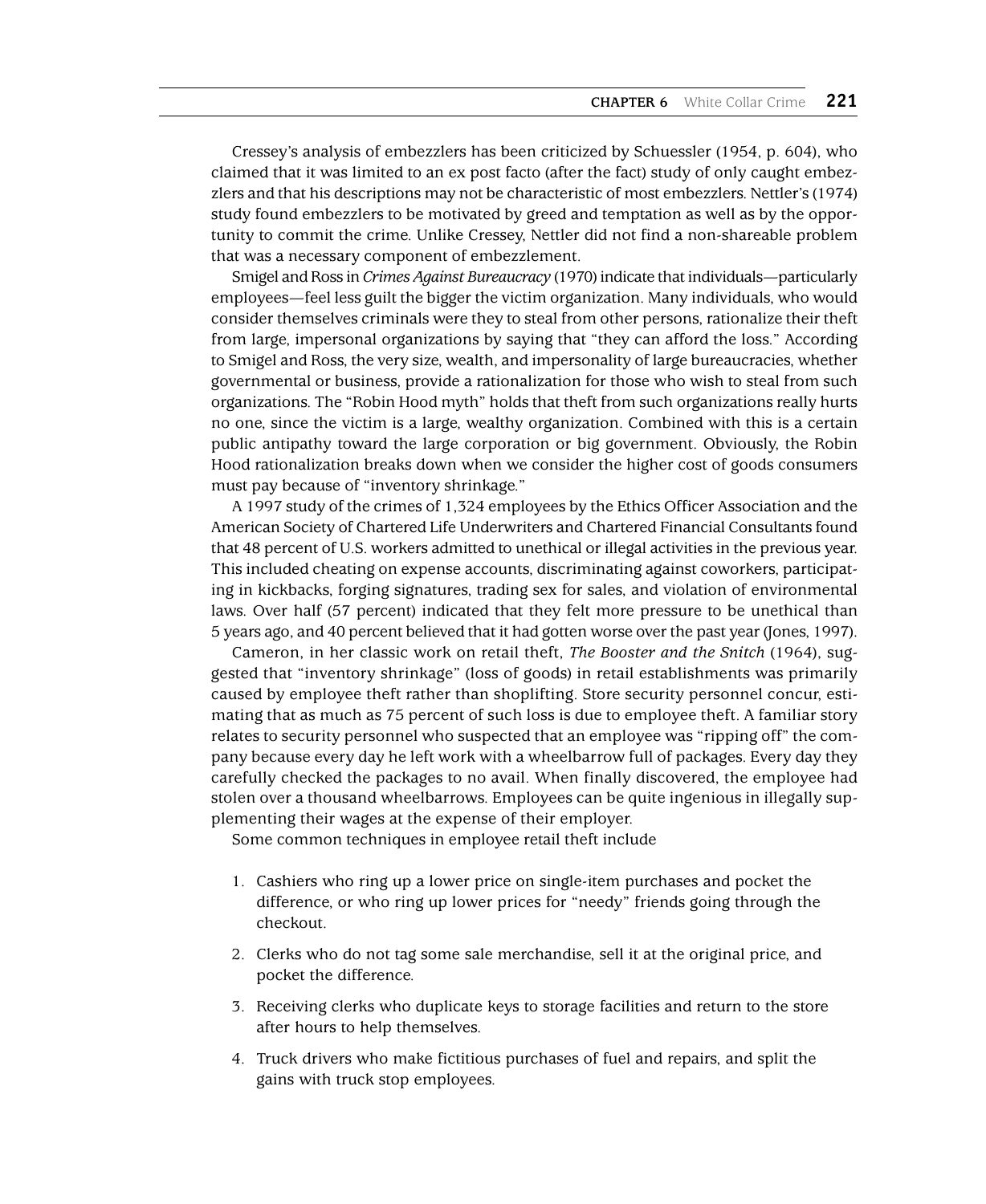5. Employees who simply hide items in garbage pails, incinerators, or under trash heaps until they can be retrieved later (McCaghy, 1976b, p. 179).

Abuses of expense accounts, travel allowances, and company cars are additional means by which employers are robbed of organizational income.

# **Crimes by Individuals (or Members of Occupations)**

#### *Crime in the Professions*

*Medicine.* Medical quackery and unnecessary operations may very well kill more people every year in the United States than crimes of violence. A House subcommittee estimated that the American public was the victim of 2.4 million unnecessary surgical procedures per year, which resulted in a loss of \$4 billion and in 11,900 deaths (Coleman, 1994, p. 37). A Harvard study (Gerlin, 1999) estimates that 1 million American patients are injured yearly by hospital errors and 120,000 die as a result. This is equivalent to a jumbo jet crash every day and is 3 times the 43,000 people killed each year in U.S. automobile accidents. Americans may be becoming overdoctored, having twice the per capita number of surgeons, anesthesiologists, and operations as England and Wales, yet higher mortality rates. Jesilow, Pontell, and Geis (1985) estimate that U.S. physicians defraud federal and state medical assistance programs of up to 40 percent of all program monies.

Some violations that physicians may become involved in include practices such as *fee splitting* (in which doctors refer patients to other doctors for further treatment and split the fee with them). "Ping-ponging" doctors refer patients to other doctors in the same office, "steering" entails directing patients to particular pharmacies, and "gang visits" involve billing for unnecessary multiple services ("White-Collar Crime," 1981). Quinney's (1963) analysis, "Prescription Violations by Retail Pharmacists," reveals higher numbers of violations among pharmacists who see themselves as business persons rather than as professionals. If clients (whom the professional views with concern for their health and the provision of ethical service) are seen as customers (whose greater consumption equals greater profit), then more frequent occupational violations are likely to ensue.

With the end of the Cold War in the nineties, the FBI reassigned agents from counterespionage activity to the investigation of health care fraud, and this began to show dividends. In a 1992 undercover operation, FBI agents arrested 82 pharmacists and physicians for cheating private insurance companies and Medicaid. Some of the schemes involved pharmacists filling prescriptions with generic drugs, billing for brand-name products, and charging payers (insurance or Medicaid) multiple times for the same prescription or for prescriptions that were never written or filled. In 1994, the Public Citizen's Health Research Group claimed that some 420,000 Caesarean baby deliveries are performed unnecessarily each year in the United States. It is currently the most common surgery performed in the country. In 1970, C-sections accounted for only 5.5 percent of births, but were nearly 25 percent by 1988. The most Caesareans are performed in for-profit hospitals (Neergaard, 1994). Another survey of 449 programs in adult and pediatric critical care found that 39 percent used the bodies of people who had just died to teach medical procedures, but only 10 percent required that the patient's family give consent (Kolata, 1994).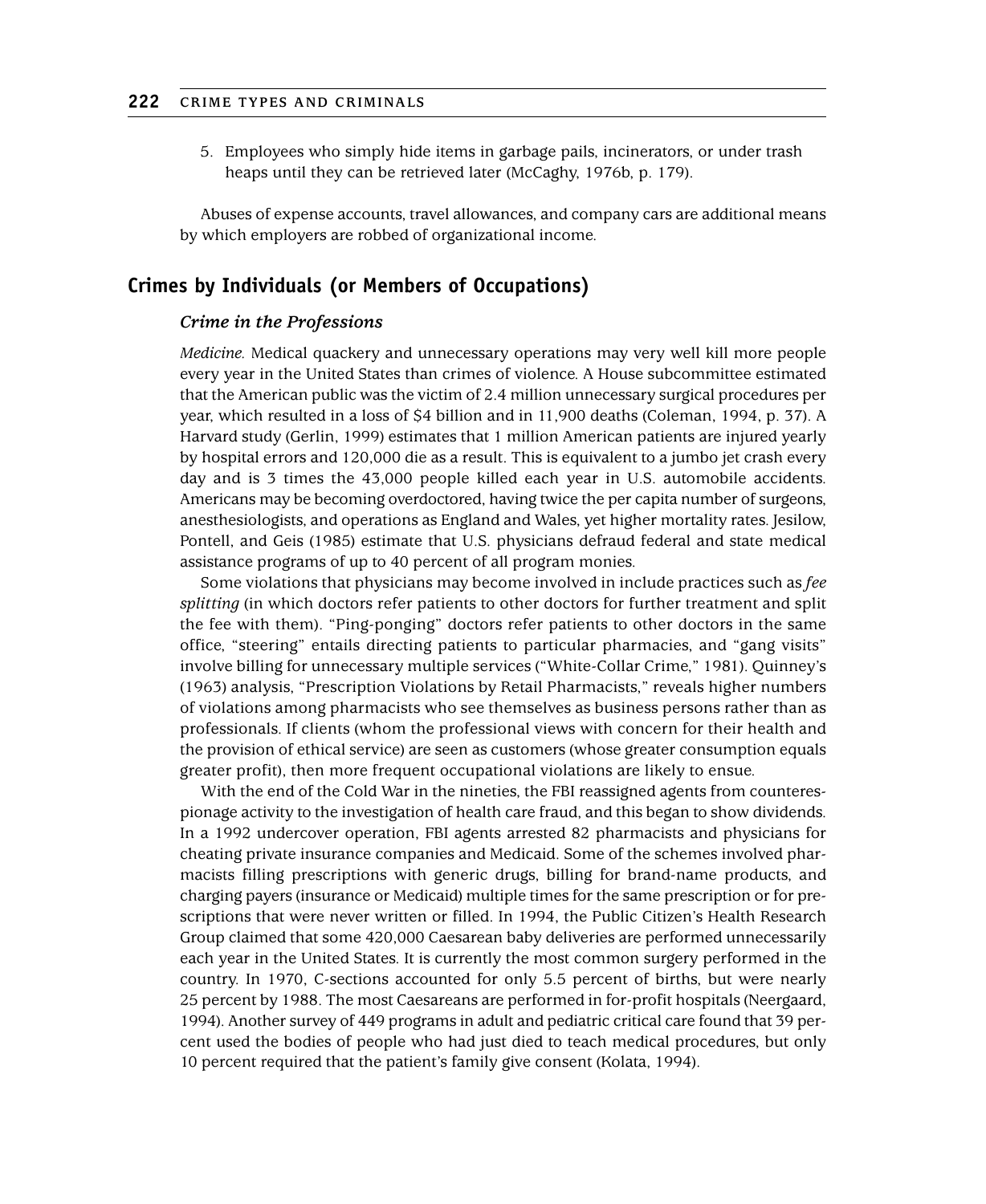In 1993, National Medical Enterprises, an operator of psychiatric and acute care hospitals, agreed to pay \$125 million to settle charges by three major insurers for filing fraudulent claims. The company also faced charges by 130 former psychiatric patients who claimed that the company held them against their will, misdiagnosed patients, physically abused them, and administered unnecessary medications and treatments in order to run up bills (Kerr, 1993). In 1998, Allstate Insurance Company sued 45 doctors, lawyers, chiropractors, and others for alleged involvement in systematically staging fake auto accidents and filing phony insurance claims (Abram, 1998). In 2007, as many as 30,000 Medicaid providers were charged with cheating the Internal Revenue Service in seven states and failing to pay more than \$1 billion in federal taxes in 2006. This amounted to 5 percent of Medicaid providers in those states (R. Wolf, 2007).

*Finance.* Wrongdoing has certainly not been limited to the health and medical professions. "The Great Savings and Loan Scandal," to be discussed, was the biggest financial public policy failure in U.S. history, with estimated costs of \$500 billion. In *The Greatest-Ever Bank Robbery: The Collapse of the Savings and Loan Industry,* Mayer (1990) indicates,

What makes the S&L outrage so important a piece of American history is not the hundreds of billions of dollars, but the demonstration of how low our standards for professional performance have fallen in law, accounting, appraising, banking and politics—all of them. (p. 298)

The federal government has sued many of these professionals and their firms for collusion in S&L collapses. In *The Big Six: The Selling Out of America's Top Accounting Firms,* Mark Stevens (1991) asks, if CPA firms are truly independent of the clients they audit (who foot the bill), "how can accountants be truly independent of the cash register that pays their bills?" Berton (1991) notes, "Many legislators and the General Accounting Office, an arm of Congress, are rapidly losing confidence in accountants because their independence seems tarnished and they still duck the job given them by government of protecting the public against financial fraud" (p. A12).

*Law.* Illegal and unprofessional activities by lawyers may include "ambulance chasing," that is, soliciting and encouraging unnecessary lawsuits (such as fraudulent damage claims) in order to collect commissions (M. H. Freedman, 1976; Reichstein, 1965). Describing the practice of law as sometimes constituting a "con game" against clients, Blumberg (1967) mentions activities in which the lawyer collects fees for defending a client and then simply "plea bargains" to expedite the case, with little concern for the client's well-being. Other legal rackets include real estate home closings (in which fees are collected on a regular basis for very little work) as well as the collection of contingency fees on liability cases (in which lawyers receive a percentage of anything won) (Merry, 1975, p. 1).

Concern has been raised that, with nearly 1 million lawyers, the United States is becoming an overlitigious society—that is, one in which too many resources are expended on legal actions. Olson (1991) notes that the United States has 3 times as many lawyers per capita as Great Britain, 10 times the number of lawsuits per capita, 30 to 40 times the number of malpractice suits, and nearly 100 times the number of product claims. The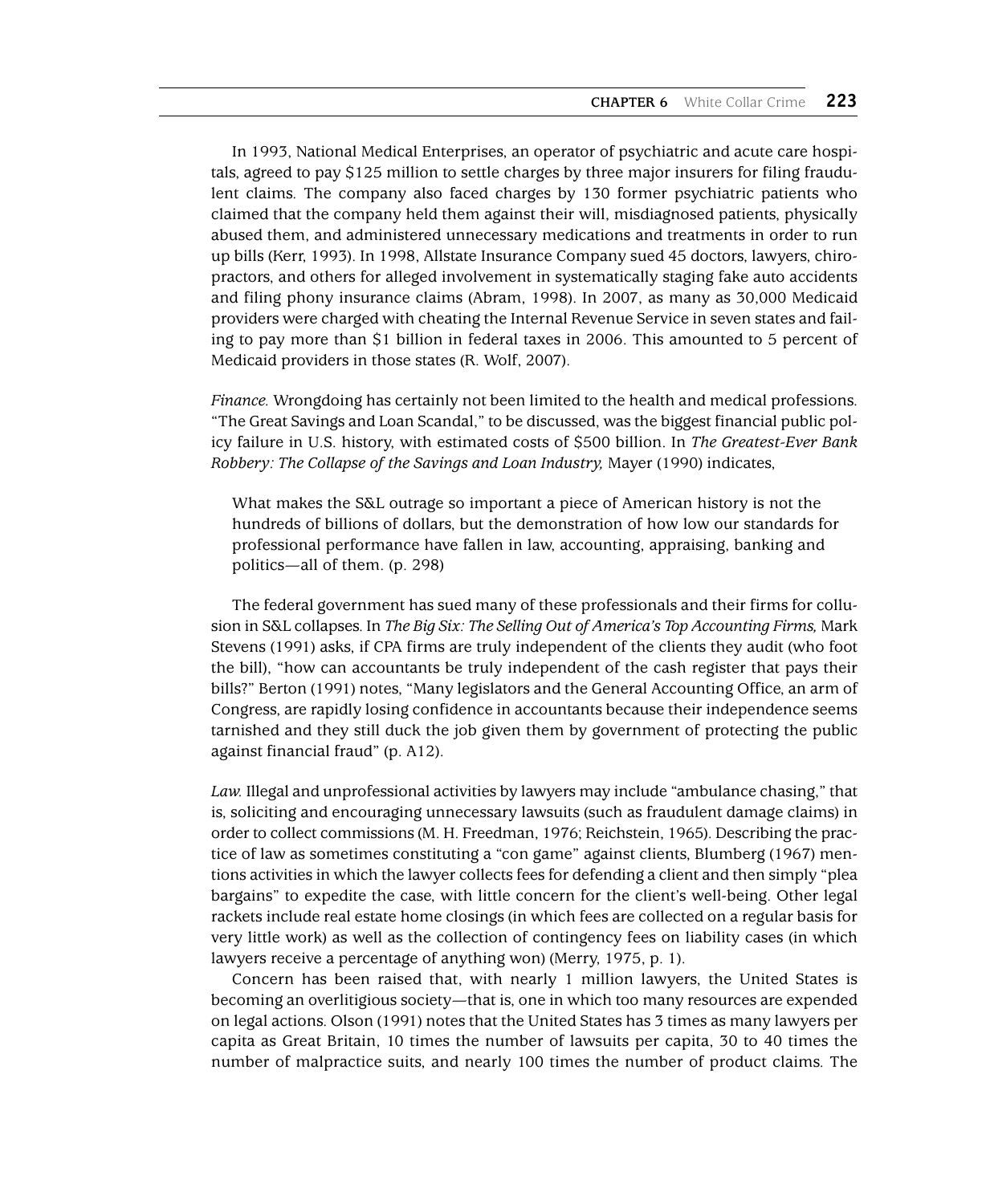#### **224 CRIME TYPES AND CRIMINALS**

United States is the only society that encourages such lawsuits through our way of financing litigation. Only in the United States must the winning party pay his or her lawyer. Such conduct was even illegal under English law and called "champerty" (lawyers receiving fruits of the successful action) and "barratry" (instigating and maintaining suits and quarrels in courts) (Crovitz, 1991, p. A17).

In 1990, three members of a personal injury law firm in Manhattan were indicted for bribing witnesses to perjure themselves in court and for falsifying evidence in 19 accident cases dating from 1979 (Hevesi, 1990). Fireman's Fund, an insurance company, hired an auditor to examine how their defense attorneys were spending their funds and exposed 20 lawyers, representing plaintiffs and defendants, who had cooperated in manipulating lawsuits and billing up to \$100 million in dubious fees to insurance companies (Schmitt, 1992, p. Al). In explaining rising thievery by lawyers, bar association officials, while noting that only a minority are involved, point to tough economic times, the high cost of practicing law, substance abuse, and even glamorized images of lawyers on television (A. D. Marcus, 1990).

Until recently, bar associations published minimum fees and sanctioned attorneys who charged less, even though the Sherman Antitrust Act made no exceptions for professional associations in prohibiting price fixing (Coleman, 1994, p. 61). The concentration of legal talent in the defense of wealthy and corporate violators and the underconcentration in representing their victims (the state and the public) raise questions regarding the ethics of the legal profession itself.

*Other occupations.* Examples of crimes against consumers by professionals, merchants, and members of other legitimate occupations are numerous:

- The "greasy thumb on the scale," or short-weighting customers and overcharging for products
- "Bait and switch" techniques by small merchants, in which the product advertised is unavailable and a more expensive product is pushed on the customer
- Phony or unnecessary repair work
- Security violations by stockbrokers, such as misleading clients or **insider trading** (making use of inside information for personal benefit)
- Abuses in the nursing home industry in which private owners often place profit ahead of the health and safety of elderly residents. Such practices are described by M. A. Mendelson (1975) as "tender loving greed."
- While not a blanket indictment of the profession as a whole, Mitford's *The American Way of Death* (1963, p. 8) describes illegal or unethical activities of funeral directors, including: misuse of the coroner's office in order to secure business, bribery of hospital personnel to "steer" cases, the reuse of coffins, and duplicate billings in welfare cases.
- "Churning" by stockbrokers, which involves collecting high commissions by running up sales with unnecessary buy-and-sell orders
- In "pump and dump" stock scams, online brokers (day traders) buy an inexpensive stock and then hype it to drive up the price, enticing others to buy the stock. Then the stock is sold at the high price after which the stock dives, costing unaware investors plenty. One such price-rigging scam caused \$10 million in losses to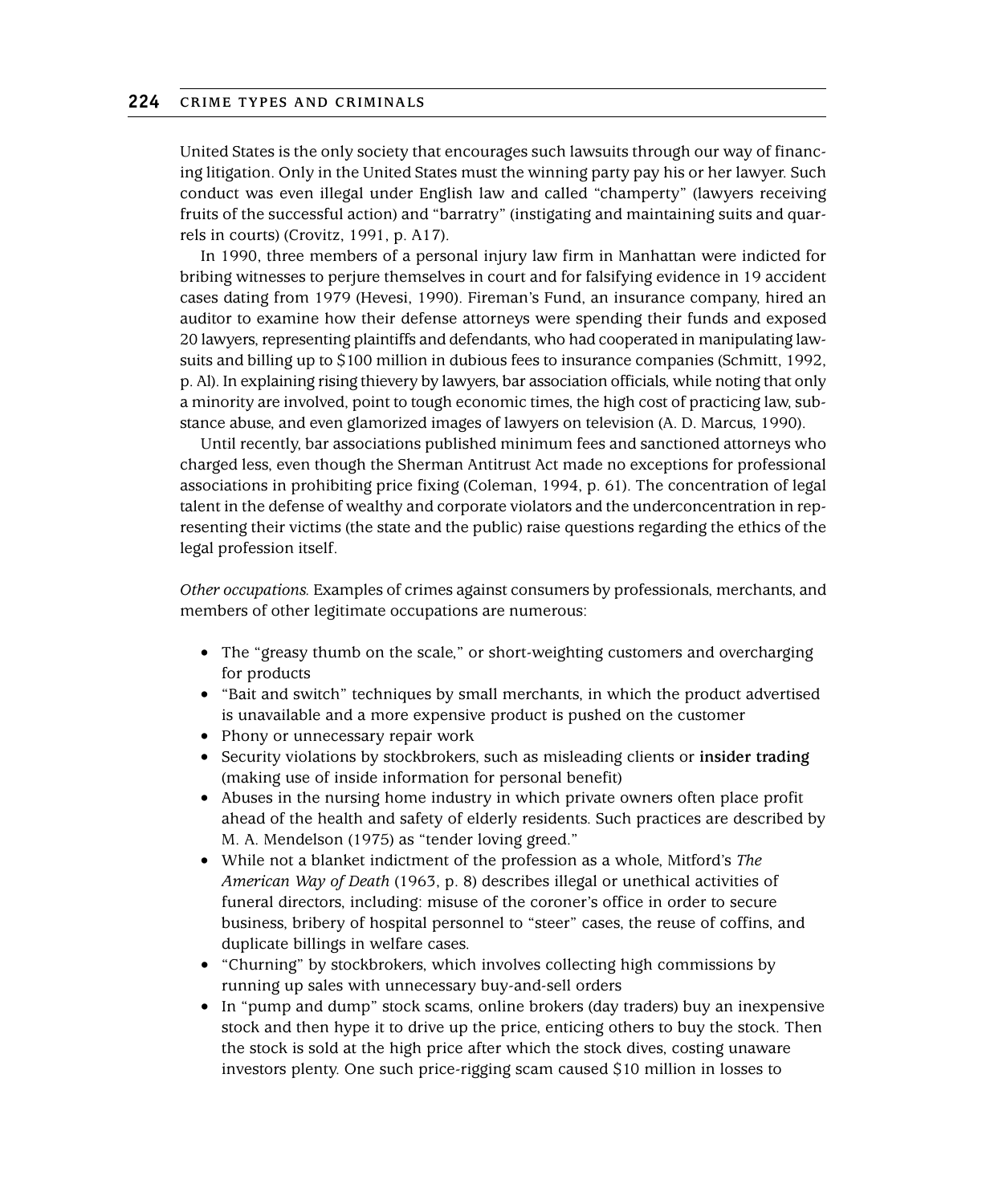thousands of customers. Fraud charges were brought by the Manhattan district attorney against three securities firms and 21 brokers. This group manipulated the prices of over-the-counter stocks in certain companies by buying and selling over and over again among themselves ("21 Brokers Charged," 1991).

*Insider trading* occurs when agents, brokers, or company officials who are aware of pending developments make use of this privileged information to buy or sell stocks before the public learns of these events. Revelations of such wrongdoing led to the collapse and declared bankruptcy of Drexel Burnham Lambert, a major Wall Street investment banking firm. However, in 1989, only 2 months before declaring bankruptcy, the company gave out over \$260 million in bonuses to employees, twice the amount of the debt on which Drexel defaulted. A few executives received \$10 million each while Drexel, on paper, lost \$40 million. While not illegal, such activity certainly fits C. Wright Mills's (1952) theme of the "higher immorality." In 1995, the SEC, in the largest settlement of its kind, had Merrill Lynch and Lazard Frères each agree to pay about \$24 million to settle charges that they were involved in a secret fee-splitting scheme with municipal bond underwriters and officers and municipalities ("There's a New Sheriff in Town," 1995, pp. C1, C7). In 2003, major Wall Street brokerage firms including Saloman, Smith Barney, Credit Suisse, and Merrill Lynch pleaded "nolo contendere" and agreed to pay approximately \$1.4 billion for knowingly causing investors to lose trillions of dollars in bad investments. Dubious research and insider preference in allocation of new stock shares contributed to huge losses (Morgenson, 2002). In 2007, the backdating of stock options, a practice in which executives improperly change the dates of stock-option grants to increase the value of the grants when cashed in, may be the largest business scandal since the 1980s. Prosecutors charge that backdating is hard-core fraud that hurts earnings and siphons millions from investors (Iwata, 2007). In one case, William McGuire, former chief executive of United Health, agreed to forfeit \$418 million in order to settle claims related to backdated stock options. This was in addition to \$198 million he had previously agreed to return to his former employer. These represent the first forfeitures exacted by the SEC based on laws put in place after the Enron collapse that forced executives to disgorge ill-gotten gains (Dash, 2007).

Scandals in education are yet another growth industry in the world of crime. The "Coded-Pencil-Caper," which took place in 1996, took advantage of the U.S. time zone difference to assist people in cheating on the Graduate Record Exam (GRE), Test of English as a Foreign Language (TOEFL), and Graduate Management Admission Test (GMAT). Those taking the test on the East Coast would phone the questions and answers to collaborators on the West Coast, who prepared coded pencils with the answers written on them to be used during the tests. Hundreds of prospective test takers paid the American Test Center \$6,000 each. The company had advertised a "unique method" for preparing for the exams. The test takers were flown to the West Coast to take the tests and receive the promised "uniquely" high scores before the whole scheme was busted (D. R. Simon & Hagan, 1999, p. 83).

In 1999, a total of 52 educators from 32 New York City public schools were charged with helping students cheat on the standardized reading and math tests. In some cases, teachers actually erased and corrected answers. Many teachers felt pressured by their principals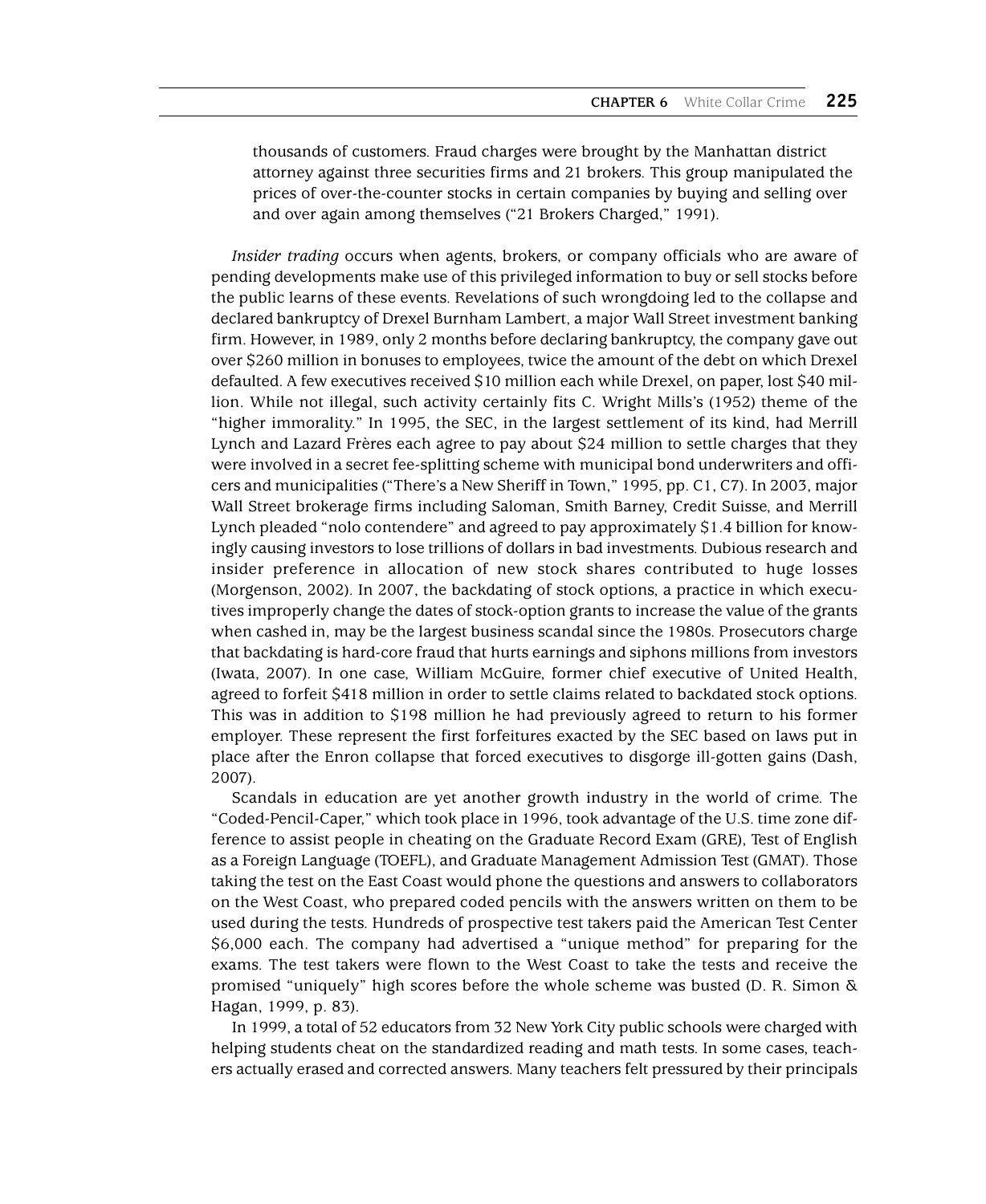#### **226 CRIME TYPES AND CRIMINALS**

to cheat because success on the tests was tied to school funding (K. Kelly, 1999). In 1995, Steinmetz High School (Chicago) won a statewide academic contest, the Academic Decathlon, by memorizing the answers to a stolen copy of the test. Sponsors of the event became suspicious when they noticed that only 12 students in the country had scored 900 or better on the math quiz and 6 of them were from Steinmetz, a working-class high school. The title was revoked when the students refused to take a validation test. At a 5-year reunion, some of the students indicated they would do it again, with no guilt, because that is the way the world works (D. Johnson, 2000, p. A6).

# **CORPORATE CRIME**

*Organizational crime* refers to crime committed on behalf of and for the benefit of a legitimate organization. *Corporate (business) crime* is a type of organizational crime committed in free enterprise economies and thus involves criminal activity on behalf of and for the benefit of a private business or corporation.

Corporate crime takes many forms, including price fixing, kickbacks, commercial bribery, tax violations, fraud against government, and crimes against consumers, to mention a few (Blankenship, 1995). Sutherland's studies of white collar criminality in the 1940s set a tone and sparked other studies during that initial period. Surprisingly, however, with the exception of a few scholarly works, investigative journalistic pieces, and consumer studies (particularly by Ralph Nader and associates), there was a considerable hiatus of research activity in this area until the middle to late seventies. In 1977, Geis and Meier (1977, p. 1), in revising their classic reader on white collar crime originally published 9 years previously, found that they were able to add less than a third new material. With the exception, then, of works by Sutherland (1940, 1941, 1945, 1949, 1956a), Clinard (1946, 1969), Hartung (1950), and Nader and associates (see especially Nader, 1965, 1970, 1973), white collar crime was ripe for the research picking.

A new renaissance in studies of white collar crime took place in the late seventies with publications by Clinard and Yeager: *Illegal Corporate Behavior* (1979) and later *Corporate Crime* (1980). Other than Sutherland's pioneering effort, which was modest by comparison, the research conducted by Clinard and Yeager represents a landmark: the first large-scale, comprehensive investigation of corporate crime. They conducted a systematic analysis of administrative, civil, and criminal actions either filed or completed by 25 federal agencies against 477 of the largest manufacturing corporations in the United States during 1975–1976. In addition, they performed a less comprehensive survey of 105 of the largest wholesale, retail, and service corporations (Clinard & Yeager, 1980, p. 110). Among their findings were the following:

- Sixty percent of the large corporations had at least one action initiated against them during the period.
- The most deviant firms (multiple violators) accounted for 13 percent of those charged (8 percent of all corporations studied) and for 52 percent of all offenses. The average for these corporations was 23.5 violations per firm, while the average for all corporations was 4.2.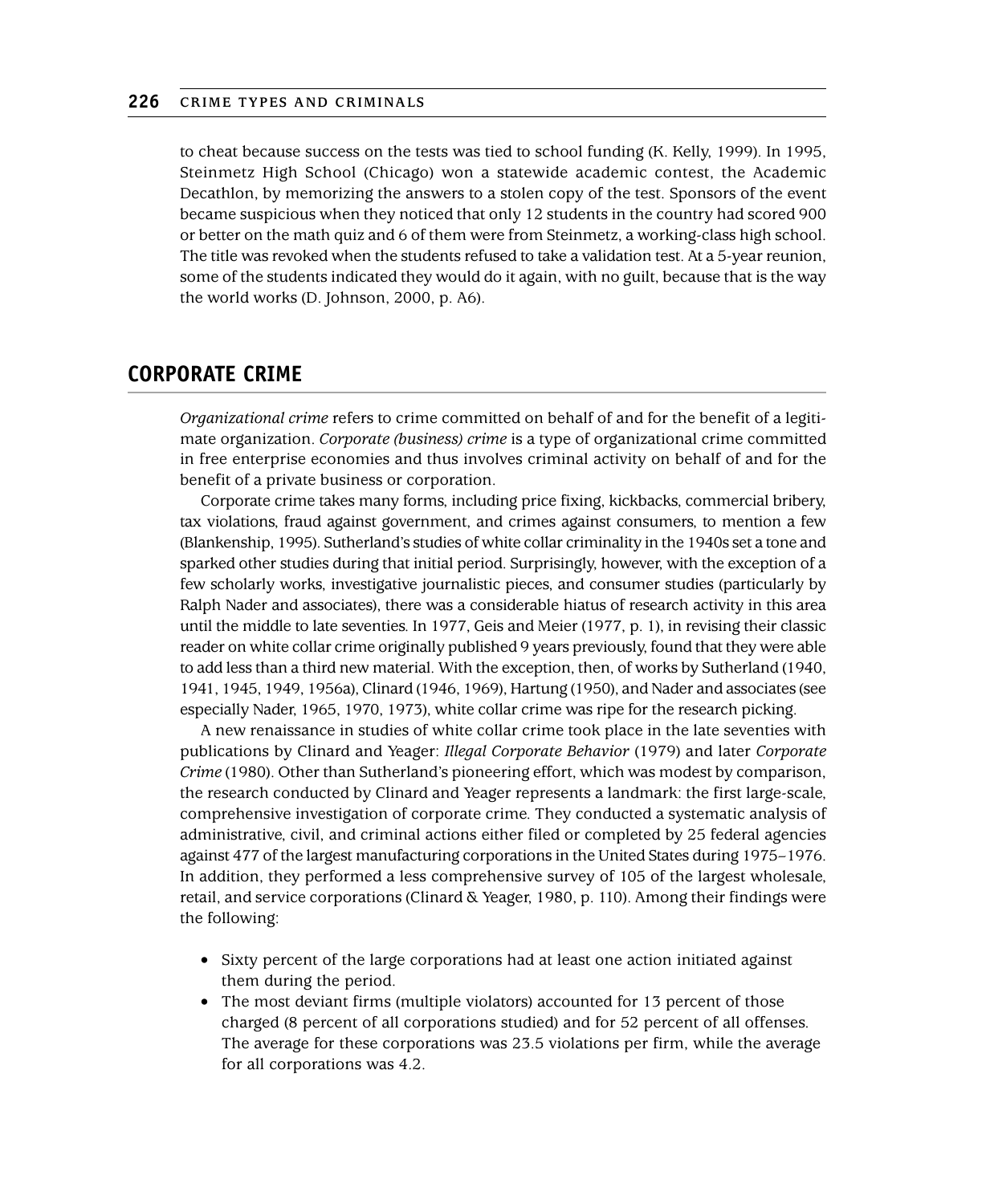- Large corporations were the chief violators, with oil, pharmaceutical, and automobile industries the biggest offenders and the most often cited. These three groups alone accounted for almost half of all the violations.
- The general leniency with which corporate violators are treated, noted over 40 years previously by Sutherland, appeared to persist.

# **Crimes by Organizations/Corporations Against Individuals (the Public)**

Included in the discussion of *crimes by organizations against individuals (the public)* are multinational bribery, corporate fraud, price fixing, manufacturing and sale of faulty or unsafe products, inequitable taxes, and environmental crimes, to mention just a few.

## *Multinational Bribery*

Embarrassed by the public disclosure and international scandal of American-based multinational corporations' expending millions of dollars to bribe foreign officials, the U.S. Congress passed the Foreign Corrupt Practices Act (1977). This law forbids the payment of bribes in order to obtain business contracts. Earlier in this chapter, Transparency International's "Corruption Perceptions Index" (CPI) was discussed. In 1999, this same organization began producing a Bribe Payers Index (BPI). The questions used in the construction of the index related to leading exporters having to pay bribes to senior public officials. Only 19 countries were analyzed. A 10 on the index represents negligible bribery, while a zero indicates high levels of bribery. Some select countries and their 2006 bribery scores appear below (www.transparency.org/policy\_research/surveys\_indices/bpi):

| Australia      | 8.5 |
|----------------|-----|
| Sweden         | 8.4 |
| Canada         | 8.1 |
| United Kingdom | 6.9 |
| Germany        | 6.3 |
| USA            | 5.3 |
| Japan          | 5.3 |
| Italy          | 4.1 |
| South Korea    | 3.9 |
| China          | 3.5 |

#### *Corporate Fraud*

In 1989, an FBI undercover sting operation of commodities traders at the Chicago Board of Trade uncovered traders who overcharged customers, did not pay customers the full proceeds of sales, used their knowledge of customer orders to "inside trade" for their own benefit, and executed orders for fictitious practices (Berg, 1989). Perhaps one of the biggest computer swindles in history, amounting to an estimated \$2 billion, came to light in 1973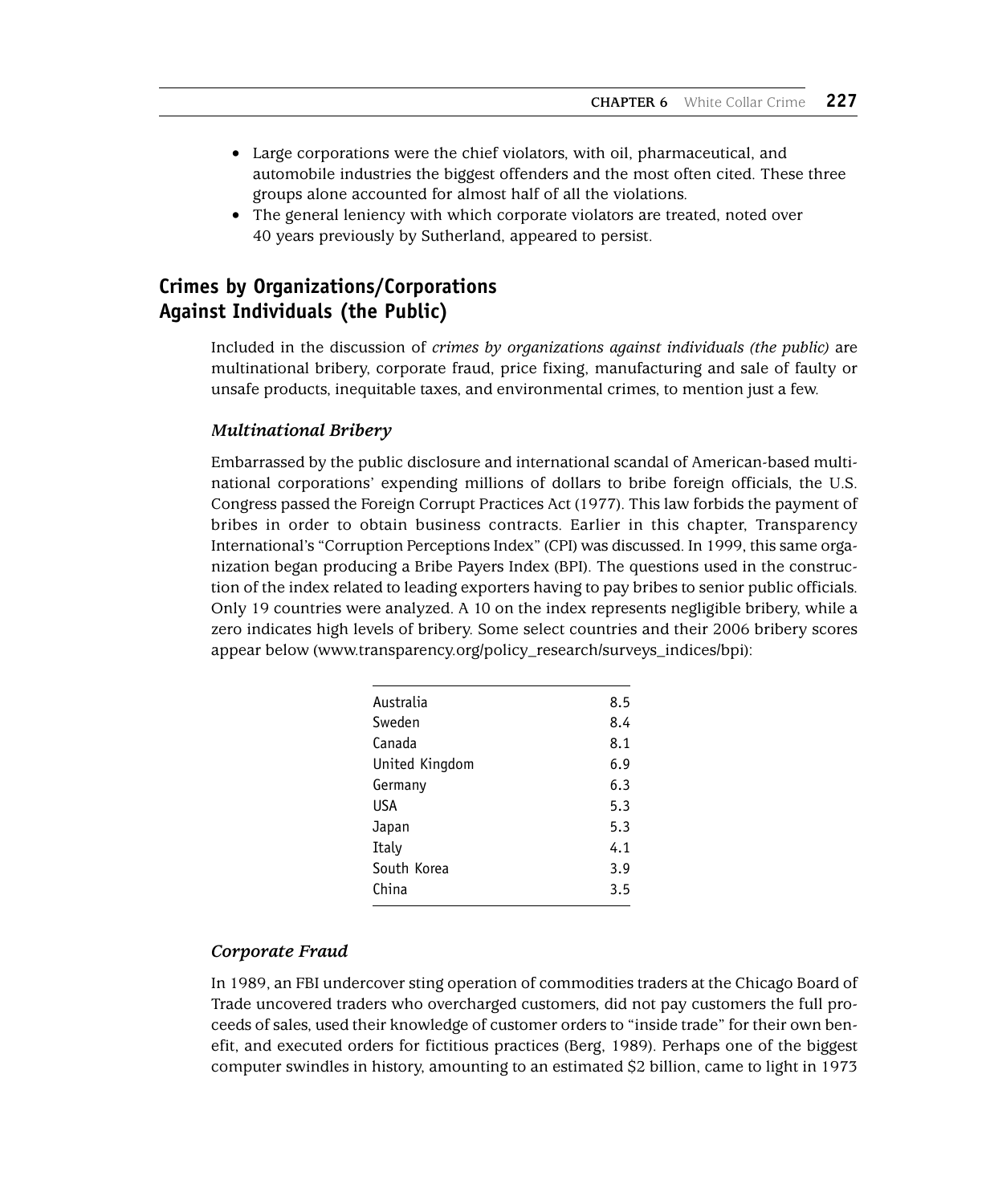#### **228 CRIME TYPES AND CRIMINALS**

with the bankruptcy of the Equity Funding Corporation of America. Executives at Equity Funding's life insurance subsidiary used the company computer to create roughly 56,000 phony or "ghost" policies (about 58 percent of all policies the company held). Reinsurers who bought the rights to the dummy policies were out millions of dollars; stockholders alone lost over \$100 million. Using computer records rather than hard copy records, the Equity Funding executives mixed genuine and phony policies in the master tape files; thus, printouts showed that the company had nearly 100,000 policies. When auditors took samples to check against hard copies, they were held off for a day or two during which phony hard-copy records were produced ("Conning by Computer," 1973). The president and 24 other employees and officers were indicted. While the former received an 8-year sentence, the others received shorter terms (Blundell, 1978). Convicted of complicity in the case, outside auditing firms were ordered to pay \$39 million to former equity shareholders (Ermann & Lundman, 1982, pp. 43–48).

In 1990, Chrysler Corporation pleaded guilty to selling previously wrecked vehicles as new and disconnecting the odometers on about 60,000 vehicles. Chrysler pleaded no contest and was fined \$7.6 million ("Chrysler Fined for Violations," 1990). In 2001, Chrysler was accused of having spent \$1.3 billion since 1993 in buying back vehicles with chronic defects (lemons) and then reselling the bulk of these to consumers (Suhr, 2001). Other examples of corporate fraud include a 1985 plea bargain by E. F. Hutton for 2,000 counts of defrauding hundreds of U.S. banks through a check-kiting scheme. Hutton agreed to a record \$2 million fine and other settlements (S. Taylor, 1985). In 1992, Sears was accused of overcharging and making unnecessary repairs to customers' vehicles at their auto service centers in California and New Jersey. Undercover investigators documented a systematic fraud in California involving overselling 90 percent of the time (Yin, 1992). Stanford University was accused in 1991 of overcharging the federal government for contracted research. One overcharge was for \$7,000 for bed sheets for the president of the university (Stout, 1991).

General Electric (GE) was fined \$10 million and two executives were sentenced to prison for cheating the government on a contract for battlefield computers in 1990. In 1985, GE paid a fine of roughly \$1 million for illegally claiming cost overruns on Minuteman missiles (Stieg, 1990a, p. 2A). An example of "serial fraud," in 1992 GE pleaded guilty to defrauding the federal government in the sale of military engines to Israel and agreed to pay \$69 million in a settlement of criminal charges and a civil lawsuit ("GE Pleads Guilty to Fraud," 1992).

The Big Four superbrokers of the Japanese stock market admitted to reimbursing 231 major investors to the tune of \$933 million for losses suffered in the 1987 stock market crash. While their actions were not technically illegal, smaller and foreign investors felt they were on the outside of an insiders' game (Ohmar, 1991). In 1999, Cendant Corporation, which owns Days Inn and Ramada hotels, agreed to pay \$2.8 billion to stockholders. The company admitted to irregular accounting practices that were used to inflate earnings and permit insiders to sell at a profit ("Cendant to Pay," 1999). In 1994, Prudential Securities, a division of the Prudential Insurance Company of America, paid out over \$1 billion in settlements and regulatory fines levied by the SEC and state securities regulators. This is a record—the costliest fraud scandal for any investment in Wall Street's history, exceeding the previous record by Drexel Burnham Lambert of \$650 million in 1989 (Eichenwald, 1994). Clients were fraudulently sold risky investments and were lied to and deceived with sales materials. In 1996, Prudential agreed to pay a record fine of more than \$20 million and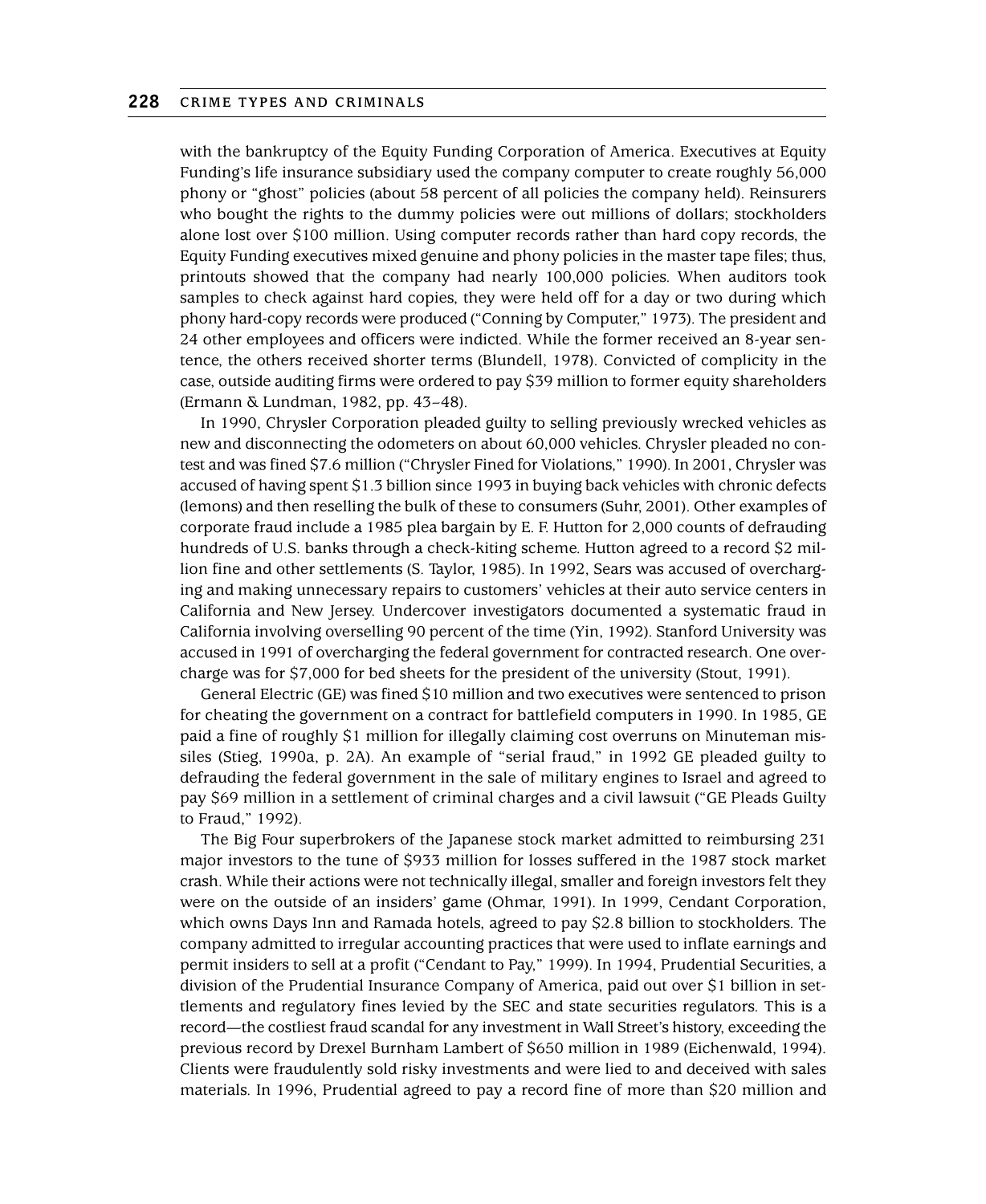repay policyholders millions more for having "churned" (caused unnecessary sales to gain commissions) customers' accounts. Agents talked customers into trading in paid-up policies in order to finance new, more expensive ones. Some estimate that Prudential may have to pay between \$280 million and \$1 billion in order to reimburse cheated customers ("Prudential Fined Millions," 1996).

In 1998, Hertz, the rental car company, admitted to overcharging customers and insurance companies \$13 million for accident repairs in which employees forged repair bids ("Hertz Admits," 1988). However, this was minor fraud compared with the operations of defense firms. In 1989, the FBI launched a major investigation into massive fraud, bribery, and bid rigging in defense industry bids on Pentagon contracts. Particularly under attack was "the revolving door," a system in which defense company executives serve stints as Pentagon officials and then return to the industries they previously oversaw as contract officers. Such obvious conflict of interest might be viewed as "deferred bribes" in which cooperative defense contract officers will be later rewarded with defense industry jobs. The losers, of course, are the nation's armed forces and the nation's taxpayers (Waldman & Gilbert, 1989).

The medical and insurance business has been a particular area of fraud. The United States is the only developed country in the world without national health insurance. It pays 50 percent more to run its system, and special interests effectively block any attempt to extend guaranteed health care to all, as is the case in other developed countries. Big profits attract big fraud. In 1997, Blue Shield of California paid \$12 million to settle charges for submitting false Medicare claims (Howe, 1997).

Systematic fraud by Medicare providers is estimated to cost about 10 percent of total Medicare costs in the United States. Some examples of such fraud include the following (Sparrow, 1998):

- In March 1995, the FBI director said intelligence had indicated that cocaine traffickers in Florida and California were switching from drug dealing to the safer and more lucrative health care fraud business.
- A Medicare contractor in 1998 agreed to pay \$144 million in civil and criminal penalties for concealing poor performance in reviewing and paying claims of Medicare beneficiaries.
- In an early 1998 scheme, more than \$1 billion in phony medical bills using names of unsuspecting patients and doctors had been submitted to private insurers. (p. 2)

In 1995, Caremark International pled guilty to paying kickbacks to doctors for steering patients its way. The company agreed to pay \$159 million (Burton, 1995). In the largest health care settlement in U.S. history, National Medical Care, Inc., agreed to pay \$500 million in civil fines penalties, and restitution including \$101 million in criminal fines for requiring needless tests of Medicare recipients and paying kickbacks for referrals ("Dialysis Chain Agrees," 2000). While there is no annual index of white collar crime comparable to the UCR for street crime, in 2002 the FBI began publishing an annual *Financial Crimes Report to the Public.* While limited to crimes being investigated in a given year by the Financial Crimes Section of the bureau's Criminal Investigation Division, it serves as one measure of federal activity in investigating corporate fraud, securities fraud, health care fraud, mortgage fraud, and insurance fraud (see Crime File 6.1). The FBI works closely with other regulatory agencies in undertaking these investigations.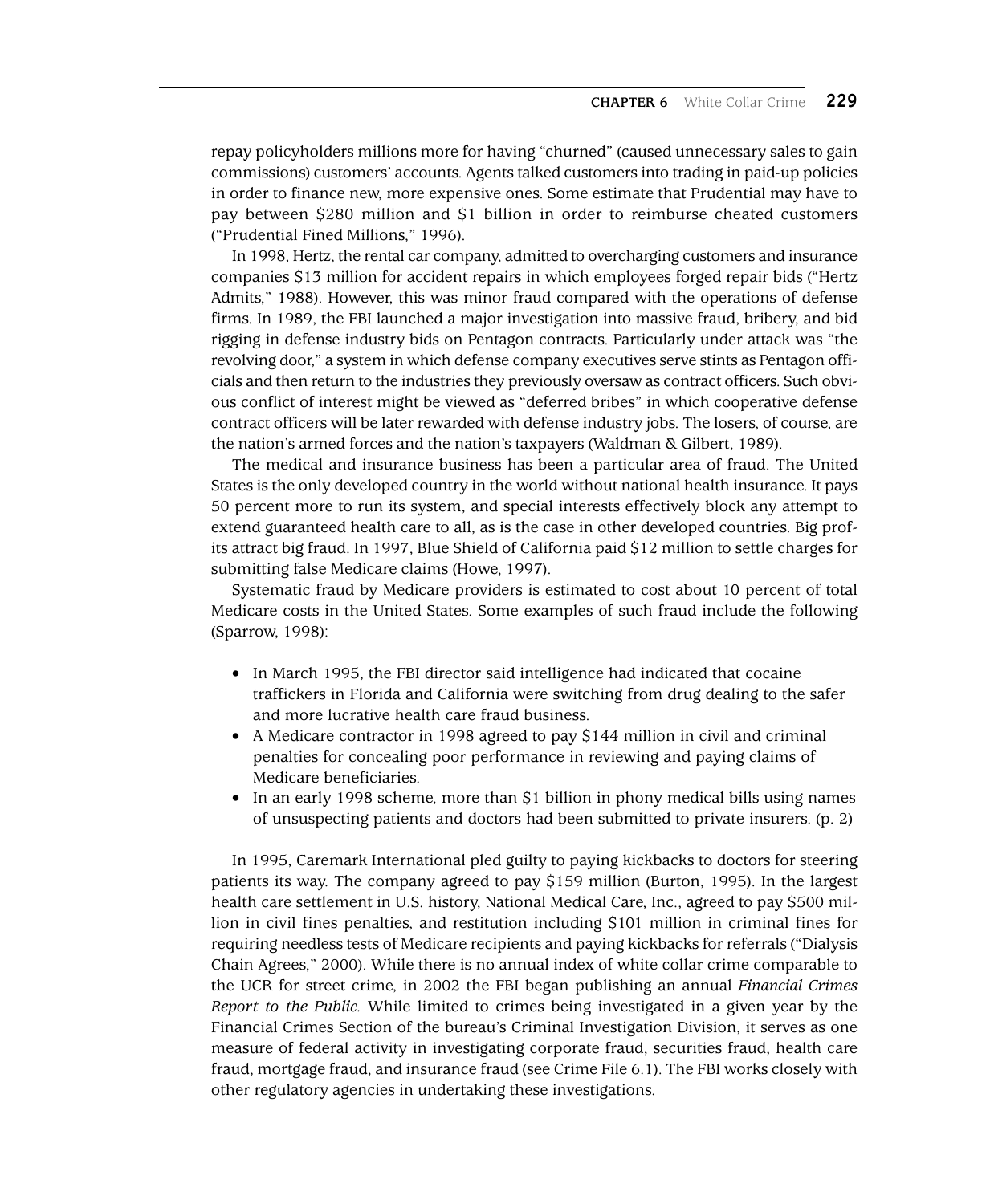Crime File 6.1 *Financial Crimes: FBI Releases Annual Report to the Public*

The arm of the FBI that investigates financial crimes ranging from underground pyramid schemes to institutionalized fraud in the nation's corporate suites has issued its annual report detailing the most prevalent types of schemes investigators tackled in 2006.

*The Financial Crimes Report to the Public* is prepared each year by the Financial Crimes section of the FBI's Criminal Investigative Division. The report, which covers a 12-month period ending September 30, 2006, explains in detail dozens of fraud schemes, tallies FBI accomplishments combating the crimes, and offers tips the public can use to protect itself. The full report is available on the FBI Website under Reports and Publications (www.fbi.gov). The FBI's financial crimes investigations are primarily focused on corporate fraud, health care fraud, mortgage fraud, identity theft, insurance fraud, mass marketing fraud, and money laundering. Within each of those categories are dozens of schemes with a single focus: to illegally beat the system.

Here are some highlights of the report's contents:

**Corporate Fraud:** The highest priority of the Financial Crimes Section, the FBI was pursuing 490 cases at the end of FY2006, which ended last September, including 19 cases that individually cost investors over \$1 billion. Investigations resulted in 171 indictments and 124 convictions, as well as over \$1 billion in restitutions, \$41 million in recoveries, and \$4.62 million in seizures.

**Securities Fraud:** More than 150 agents were probing 1,655 cases, including "pump and dump" and Ponzi schemes, hedge fund fraud, and late day trading, when mutual funds are illegally traded after the market closes. FBI probes recorded 302 indictments and 164 convictions last year.

**Health Care Fraud:** The FBI is the primary investigative agency in the fight against health care fraud, an issue that is expected to grow. Some of the most common schemes include upcoding services (billing for more services than provided), duplicate claims, kickbacks, and providing medically unnecessary services. This section of the report provides tips to protect yourself (review medical bills) and a tip line. More than 2,400 cases investigated last year resulted in 524 convictions, including a doctor whose unnecessary procedures resulted in the deaths of two patients.

**Mortgage Fraud:** The FBI investigates in two distinct areas: fraud for profit, which often involves insiders inflating a property's value, and fraud for housing, which is typically when borrowers misrepresent their incomes in order to qualify for loans. The report shows a regional analysis of fraud hot spots and lists some indicators of fraud, like requests to sign blank documents or requirements to use an exclusive appraiser. The number of FBI cases has grown steadily in recent years, from 436 in 2003 to 818 last year (2006).

**Insurance Fraud:** Of the 233 cases investigated last year, 54 resulted in convictions. The number of cases and convictions is expected to rise in the near future as more fraud is uncovered in the wake of Hurricane Katrina, which generated, according to some estimates, more than \$34 billion in insurance claims.

The report also provides tips on how to recognize different types of scams and what to do if you are victimized. To that end, you can also read about different financial scams on the FBI's *Common Fraud Schemes* page. The bottom line of the report: Financial schemes, in the end, are designed to game the system and cheat innocent people of their fare share. Be informed to protect yourself.

*Source: Financial Crimes Report to the Public, Fiscal Year 2006,* FBI, 2006, Washington, DC: Author. Available at www.fbi.gov/publications/financial/fcs\_report2006/ financial\_crime\_2006.htm.

#### *Research Project*

Read the Financial Crimes report mentioned above and discuss some areas of crime with which you have now become more informed.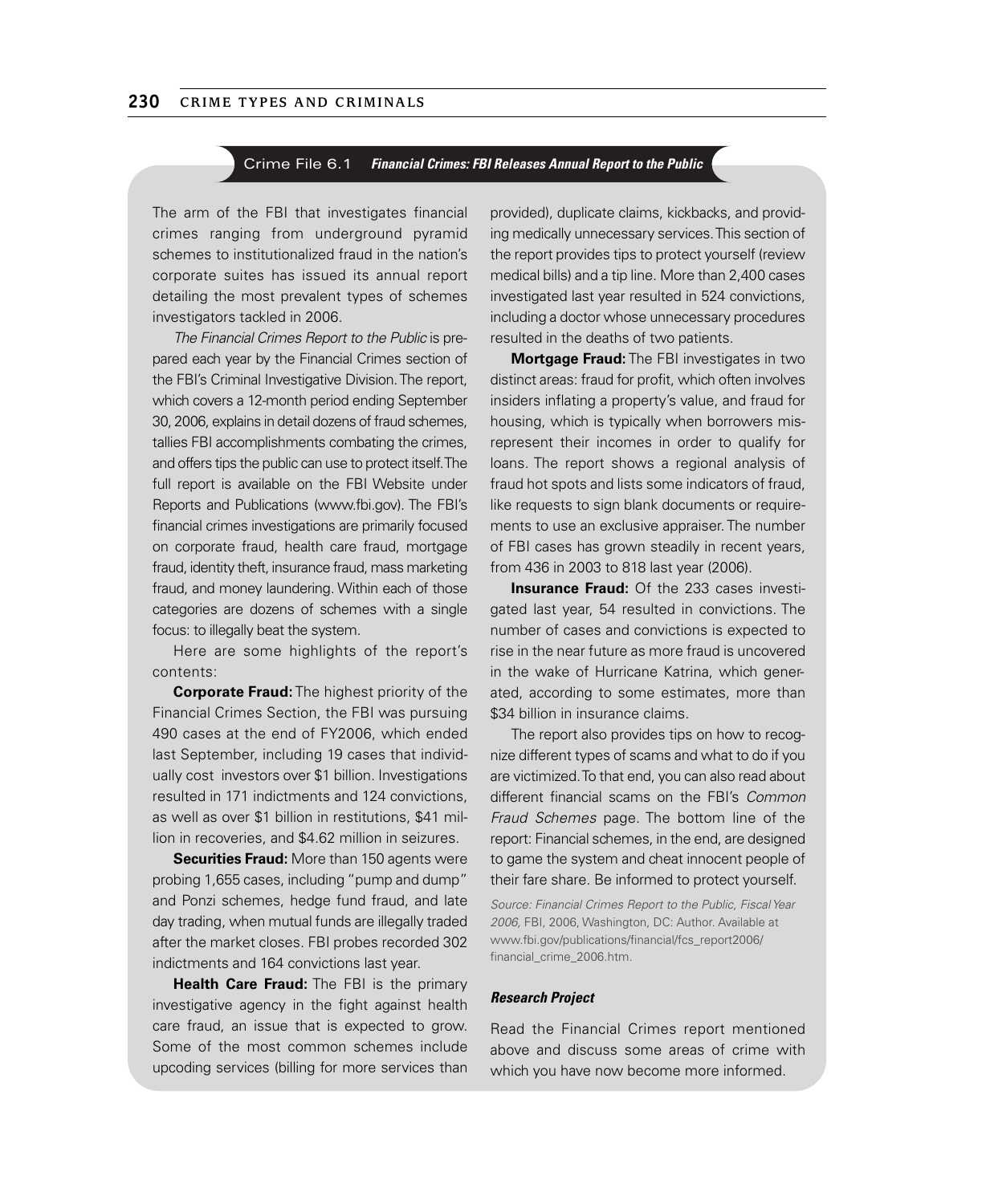## *Price Fixing*

Collusion and price fixing to set artificially high prices had become the norm in the electrical industry, with the firms taking turns (rotational bidding) submitting the lowest bid. This cost the American public untold millions, perhaps billions, of dollars in higher prices.

*The Great Electrical Industry Conspiracy.* This conspiracy involved price fixing on Tennessee Valley Authority equipment. In February 1961, seven of the highest executives in the electrical industry, from firms such as General Electric and Westinghouse, were given jail sentences of 30 days, an unprecedented benchmark decision that sent a warning to corporate price fixers, bid riggers, and market slicers. In addition, General Electric was fined \$437,500 and Westinghouse \$372,500. In all, 29 companies and 45 executives were convicted of bid rigging and price fixing estimated at approximately \$2 billion (Herling, 1962). The conspirators were well aware of the illegality of their activities: they met under fictitious names in hotel rooms, called their meetings "choir practice," and referred to the list of participants as "the Christmas card list."

*Plumbers fix more than leaks.* In 1975, the U.S. Department of Justice filed an antitrust suit against three plumbing manufacturers (American Standard, Borg Warner, and Kohler) and three executives for conspiring to fix prices on \$1 billion worth of bathroom fixtures. The case actually began in 1966 with 17 corporate and individual coconspirators named. The others pleaded no contest to the charges, got short jail terms, and were fined a total of \$370,000 ("U.S. Begins Price-Fixing Prosecution," 1975). The \$1 billion stolen by these organizations from the public dwarfs by far the more "mundane" criminal activity that gains so much media attention. For instance, the Boston Brinks robbery netted only \$2 million and the largest robbery in U.S. history as of 1980—that of the Lufthansa airport warehouse in New York City—scored only \$4 million (Clinard & Yeager, 1980, p. 8). This was superseded in 1983 by the \$11 million robbery of a Sentry Armored Car warehouse in New York City ("Wells Fargo Guard Dopes Boss," 1983). Thus the "great plumbing equipment rip-off," which is far less dramatic and well-known, cost the American public the equivalent of 500 "great Brinks robberies."

The U.S. Justice Department filed suit in 1994 against General Electric Company for fixing prices on industrial diamonds in consort with DeBeers Centenary A.G., which controls 90 percent of the billion-dollar market for synthetic diamonds. This trial constituted the first antitrust case to go to trial in about two decades.

In 1980, the U.S. Department of Energy filed suit against 15 major refining companies and charged them with more than \$10 billion in possible pricing violations. As part of some out-of-court settlements, several of the corporations agreed to reimburse overcharged customers; pay the government; give rebates on past charges; cut prices; and accelerate investment in refining, exploration, and production (Lyons, 1980).

The most expensive series of white collar frauds in U.S. history was "The Great Savings and Loan Scandal." Crime File 6.2 provides a brief account.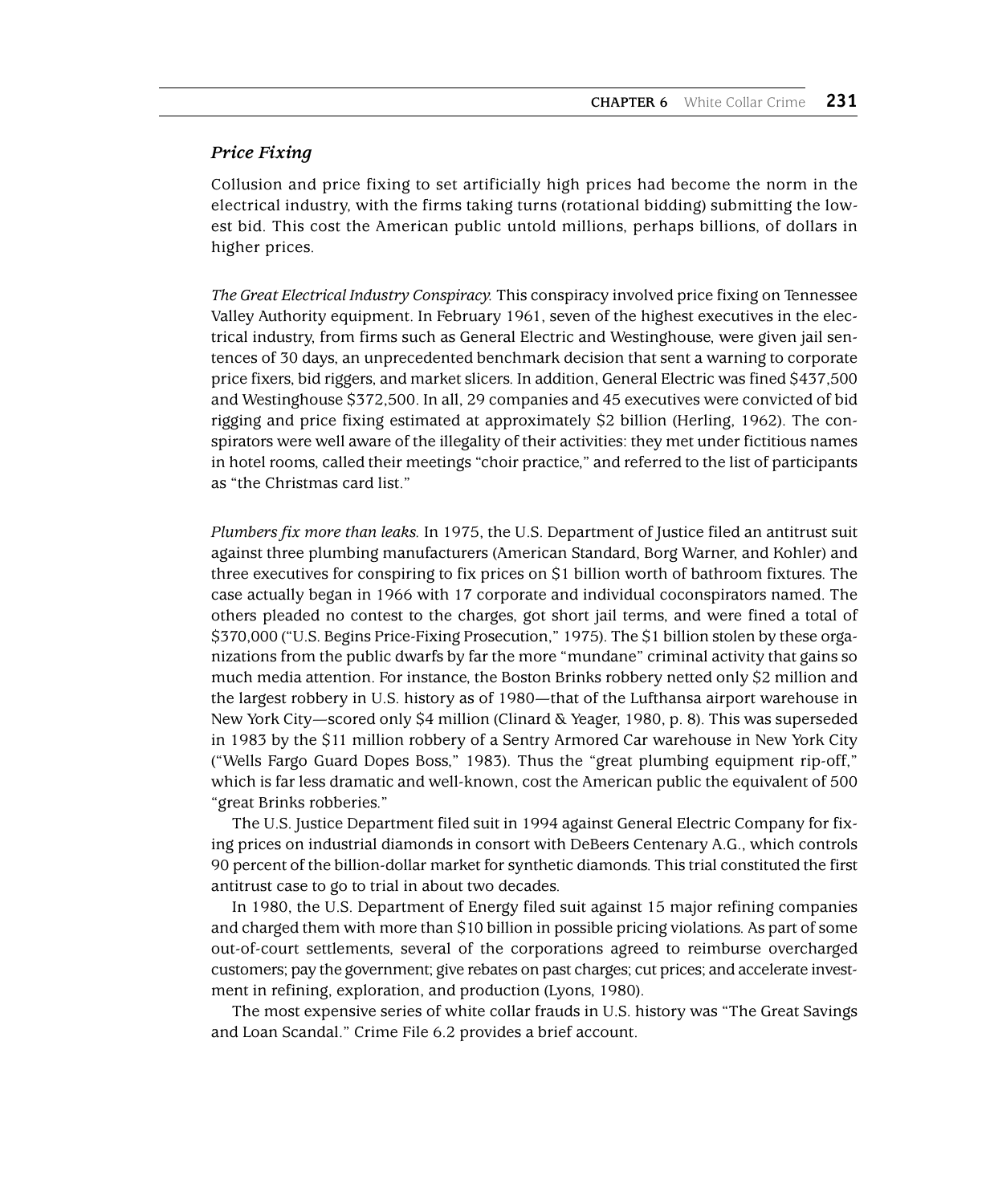Crime File 6.2 *The Great Savings and Loan Scandal: The Biggest White Collar Crime in U.S. History*

The Great Savings and Loan Scandal, with an estimated cost of \$500 billion, represents the biggest, costliest series of white collar crimes in U.S. history, far exceeding the Teapot Dome Affair of the 1920s or the Great Oil Scam of the 1970s. It represents about 40 years of all other property crime combined, and it also represents the most costly public policy failure in U.S. history. Five hundred billion dollars is more than the cost of all of the bank robberies in the United States since its founding. The U.S. attorney general, the FBI, and the General Accounting Office estimate that at least one third of these losses was due to either regulatory neglect or criminal fraud. The savings and loan (S&L) scandal reflected increased criminal opportunity resulting from an economic crisis and deregulation taken advantage of by greedy insiders who collectively looted financial institutions and sent the bill to the U.S. taxpayers. It represented a criminal justice failure of record-breaking proportions.

A succinct account of the S&L crisis may tend to oversimplify a complex history, but let it suffice to say that the federal government, in order to protect against bank collapses, decided to guarantee bank and savings-and-loan deposits in the 1930s. This \$10,000 per deposit would eventually be raised to \$100,000 per deposit. In return for this, S&Ls were strictly limited to home mortgages and interest loans/payments. By the 1970s, double-digit inflation wreaked havoc on the industry, which was stuck with 6 percent, 30-year mortgages when inflation was 14 to 16 percent. S&Ls began to collapse and, as a rescue attempt, the federal government in 1982 decided to deregulate them. This included permitting them to charge more competitive interest rates and to invest in other commercial activities and banking services. Despite these measures, over 300 federally insured S&Ls collapsed between 1980 and 1986, and many others were "zombies," technically insolvent with negative net worth (Cranford, 1989; Kane, 1989). The thrift (savings and loan) industry persuaded Congress to continue to postpone inevitable closings, thus raising the final costs. Ignored by Congress and the president, who had their eyes on the next election, S&Ls became unregulated and victimized by congressional incompetence and regulatory ineptitude (Pilzer & Deitz, 1989, p. 126). "Heads I win, tails FSLIC (Federal Savings and Loan Insurance Corporation) loses" became a common phrase in the industry.

Deregulation created a climate of criminal opportunity, a backing of a "junk bond (high-risk) speculative environment" with federal deposit insurance. Wealthy criminals, such as Charles Keating, robbed the S&Ls, and they were aided and abetted by the "best and brightest" professional talent the United States had to offer. More than 80 law firms represented Charles Keating to the tune of \$70 million in legal fees. Six of the "Big Eight" accounting firms were charged by federal authorities with illegal conduct. Wall Street brokerage firms unethically took advantage of unsophisticated thrift managers (Mayer, 1990). Pizzo et al. (1989) claim,

A financial mafia of swindlers, mobsters, greedy Savings and Loan executives, and con men capitalized on regulatory weaknesses created by deregulation and thoroughly fleeced the thrift industry. While it was certainly true that economic factors (like plummeting oil prices in Texas and surrounding states) contributed to the crises, the Savings and Loans would not be in the mess they are today, but for rampant fraud. (p. 289)

Charles Keating had purchased Lincoln S&L with \$50 million in junk bonds purchased from Michael Milken, and then used the S&Ls money almost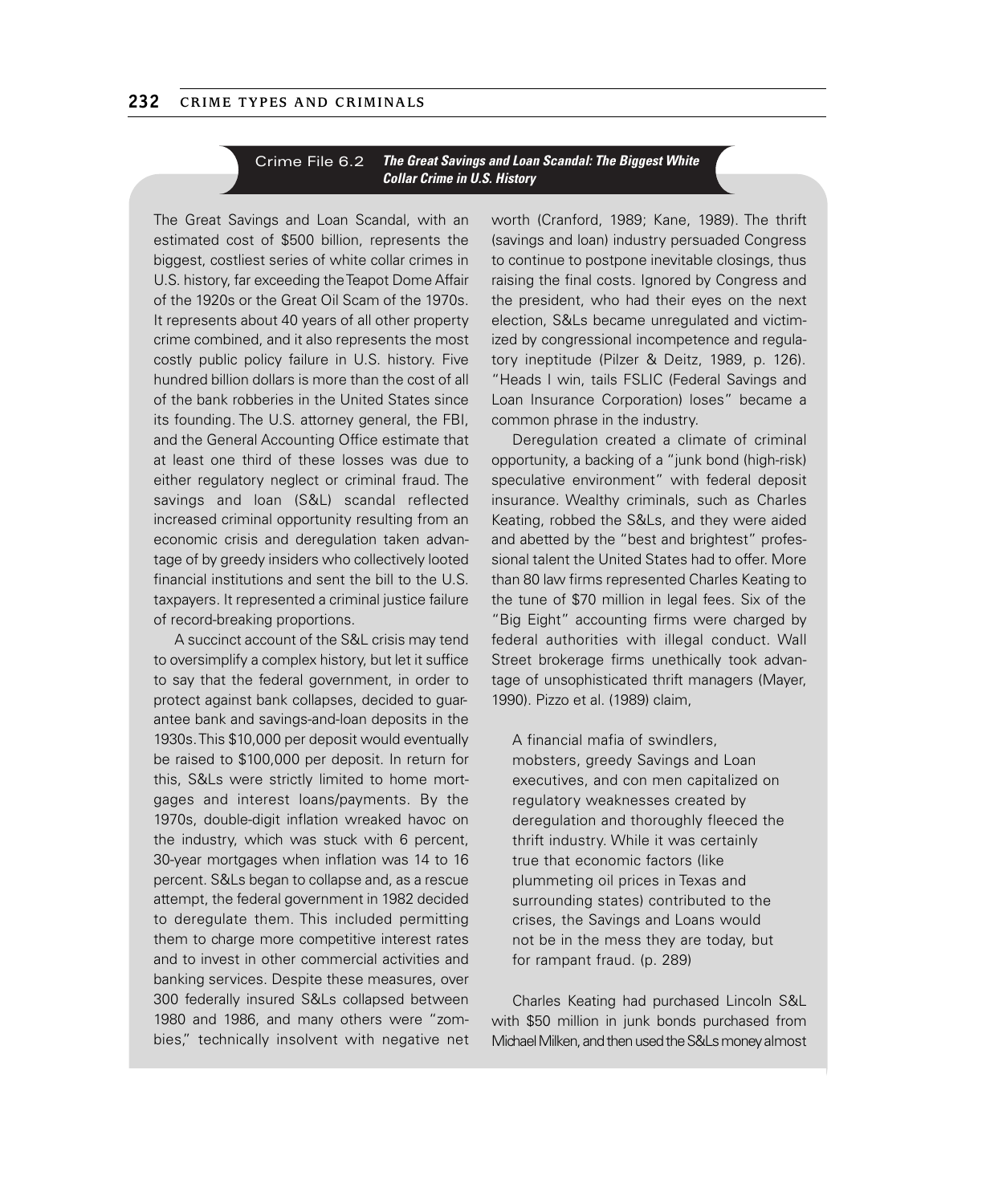exclusively to buy more junk bonds from Milken. Millions in campaign donations and a mistaken overemphasis on constituent service led members of Congress to ignore their oversight function and left the S&Ls as a playground for professional scam artists with the taxpayer as the hapless victim.

*Additional Sources:* "Fixing the Thrifts," by P. J. Benekos and F. E. Hagan, July 14, 1991, *Journal of Security Administration,* pp. 65–104; "The Great Savings and Loan Scandal," by F. E. Hagan and P. J. Benekos, July 14, 1991,

*Journal of Security Administration,* pp. 41–64; "What Charles Keating and 'Murph the Surf' Have in Common: A Symbiosis of Professional and Occupational and Corporate Crime," by F. E. Hagan and P. Benekos, Spring 1992, *Criminal Organizations, 7,* 3–26.

#### *Research Project*

Locate the online article "Will Charlie Keating Ride Again?" By L. J. Davis. What fears does Davis express**?**

In 2000, federal investigators claimed that two of the largest auction houses, Sotheby's and Christie's, fixed prices by fixing commissions. The decision was made in secret meetings by the chairpersons of both companies (Frantz, Blumenthal, & Vogel, 2000). While at times it may appear that antitrust enforcement is fruitless, Scott (1989) notes that public exposure of trade conspiracies serves as a deterrent despite weak penalties. Some other examples of price fixing include the case, mentioned earlier in the chapter, of F. Hoffman– La Roche Ltd., which was fined \$500 million in 1999 for leading an international conspiracy to fix prices on vitamins (Mokhiber, 1999). BASF Aktiengesellschaft was fined \$225 million for a similar venture, while SGL Carbon Aktiengesellschaft was fined \$135 million for fixing prices on graphite and carbon products.

Also mentioned earlier, in 1996, Archer Daniels Midland was fined \$100 million for fixing markets on lysine and citric acid, while in 1997 Haarman and Reiman Corporation and Bayer AG pleaded guilty and paid a \$50 million criminal fine for fixing prices on citric acid (Mokhiber, 1999). In 2003, Bristol-Squibb paid \$670 million for illegally blocking generic competition for an anti-anxiety drug, BuSpar, causing consumers to pay more for the drug than they should have (Appleby, 2003, p. 28). Nintendo, the Japanese video game maker, was fined \$147 million by the European Commission for colluding with European distributors to fix prices on the product (Meller, 2002).

## *Sale of Unsafe Products*

*The Ford Pinto case.* In what turned out later to be a bad pun, the advertising slogan for the Ford Pinto was "Pinto leaves you with that warm feeling." In the early sixties, in order to compete with compact foreign imports, the Ford Motor Company rushed the compact Pinto model into production. Since retooling for the assembly line was already a costly investment, the company chose to proceed with production despite the results of its own crash tests, which indicated that the gas tank exploded in rear-end collisions. Choosing profit over human lives, the company continued to avoid, and to lobby against even 8 years later, federal safety standards that would have forced modification of the gas tank (Cullen, 1984; Dowie, 1977).

An estimated 500 persons were burned to death because of the firetrap engineering of the tanks. Once the word spread, Ford withdrew the commercial that the car gave one a "warm feeling." *Mother Jones* (an investigative magazine) collected documents and called to public attention Ford's wrongdoing (Cullen, Makestad, & Cavender, 1987; Dowie, 1977). While the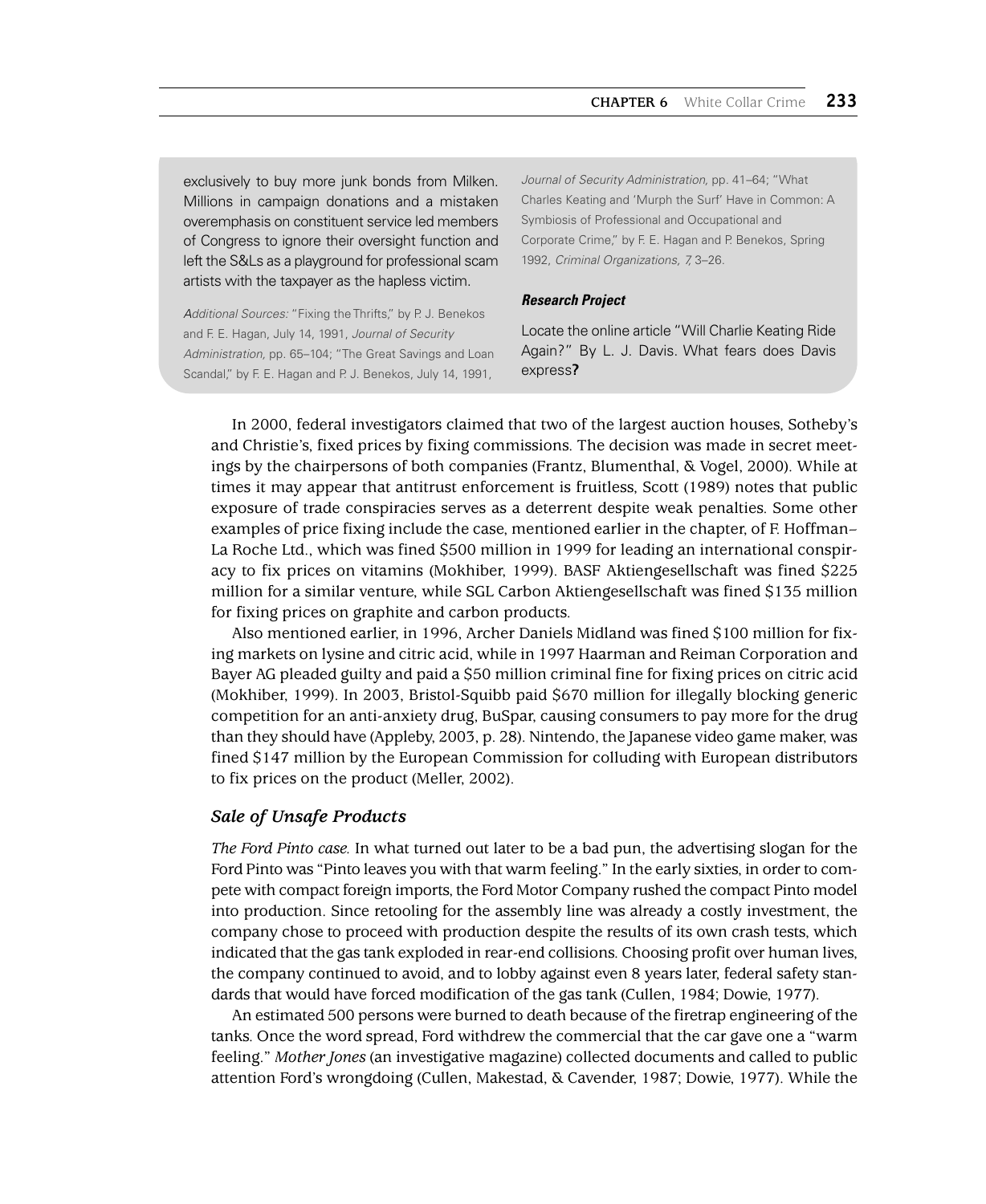#### **234 CRIME TYPES AND CRIMINALS**

company estimated that it could have made the necessary modifications for about \$11 per car, *Mother Jones* estimated the cost at half that. Using the National Highway Traffic Safety Administration estimate of the cost per fatality (assuming lawsuits) of roughly \$200,000, Ford had, according to a company memorandum, performed a cost-benefit analysis of the problem. Paying for deaths, injuries, and damages without changing the tanks was guessed to cost about \$49.5 million, while the cost of modifying the 12.5 million vehicles would run \$137 million. It was "cheaper" to ignore the problem and face the lawsuits.

In May of 1978, the U.S. Department of Transportation finally recalled all 1971 to 1976 Pintos and, although it was the biggest auto recall up to that time, the decision amounted to too little too late for the conservatively estimated 500 dead, maimed, or scarred victims (Ermann & Lundman, 1982, p. 18). The Ford Pinto case was also a landmark, representing the first time in U.S. history that a corporation was indicted for murder. In 1978, Indiana prosecutors charged Ford with homicide after three people were burned alive in a Pinto (Browning & Gerassi, 1980, p. 406). Even though Ford was acquitted, the trial of a corporation for murder may have served as a signal that the public reaction to corporate crime was changing (Swigert & Farrell, 1980). When asked what fate Lee Iacocca, then president of Ford, deserved, one person sarcastically suggested that someone buy him a Ford Pinto complete with Firestone 500 tires (yet another dangerous product whose manufacturer hid its defects until an unacceptable number of human sacrifices sparked federal action).

*The Ford Explorer-Firestone tires recall.* In 2000, executives of the Ford Motor Company and Bridgestone/Firestone, Inc., both appeared before the U.S. Congress to answer questions regarding possible cover-ups of defects in the Ford Explorer (sport utility vehicle), particularly when equipped with Firestone tires. The tread on Firestone ATX and Wilderness tires would peel off, forcing the Ford Explorer to roll over. By 2000, it became apparent that numerous accidents had taken place due to defects that compounded when the two products were combined. By February 2000, tires were recalled in Thailand and Malaysia. In May, a National Highway Traffic Safety Association (NHTSA) study was begun and Ford recalled 30,000 tires in Venezuela, Ecuador, and Colombia. In August, Firestone recalled 6.5 million tires; Ford CEO Jacques Nasser apologized on television, and Bridgestone/Firestone CEO Masatoshi Ono apologized to the U.S. Congress. By August 31, 2000, NHTSA labeled 1.4 million more tires defective and estimated fatalities at 88 and injuries at 250. Ford had recalled the tires in 16 countries, but had not issued a U.S. recall until later. While both companies pointed the finger at the other for the defects and crashes, in fact neither was as forthcoming as it could have been in identifying problems; it took congressional pressure to force them to act as good corporate citizens.

Reminiscent of C. W. Mills's (1952) "higher immorality" notion, Heilbroner et al. (1973) in their book *In the Name of Profit: Profiles in Corporate Irresponsibility* maintain that the people who run our supercorporations are not merely amoral, but positively immoral. They and other authors cite examples like these:

- B. F. Goodrich plotted to sell defective air brakes to the U.S. Air Force by faking test records and falsifying laboratory reports. National security and the lives of fighter pilots appeared to be of little concern.
- In the early 1970s, a General Dynamics engineer warned his superiors of dangerous defects in DC-10 cargo doors. They ignored this warning. Two years later, a DC-10 crashed in France when the cargo doors opened in flight, killing all 346 passengers (Nader, Green, & Seligman, 1976).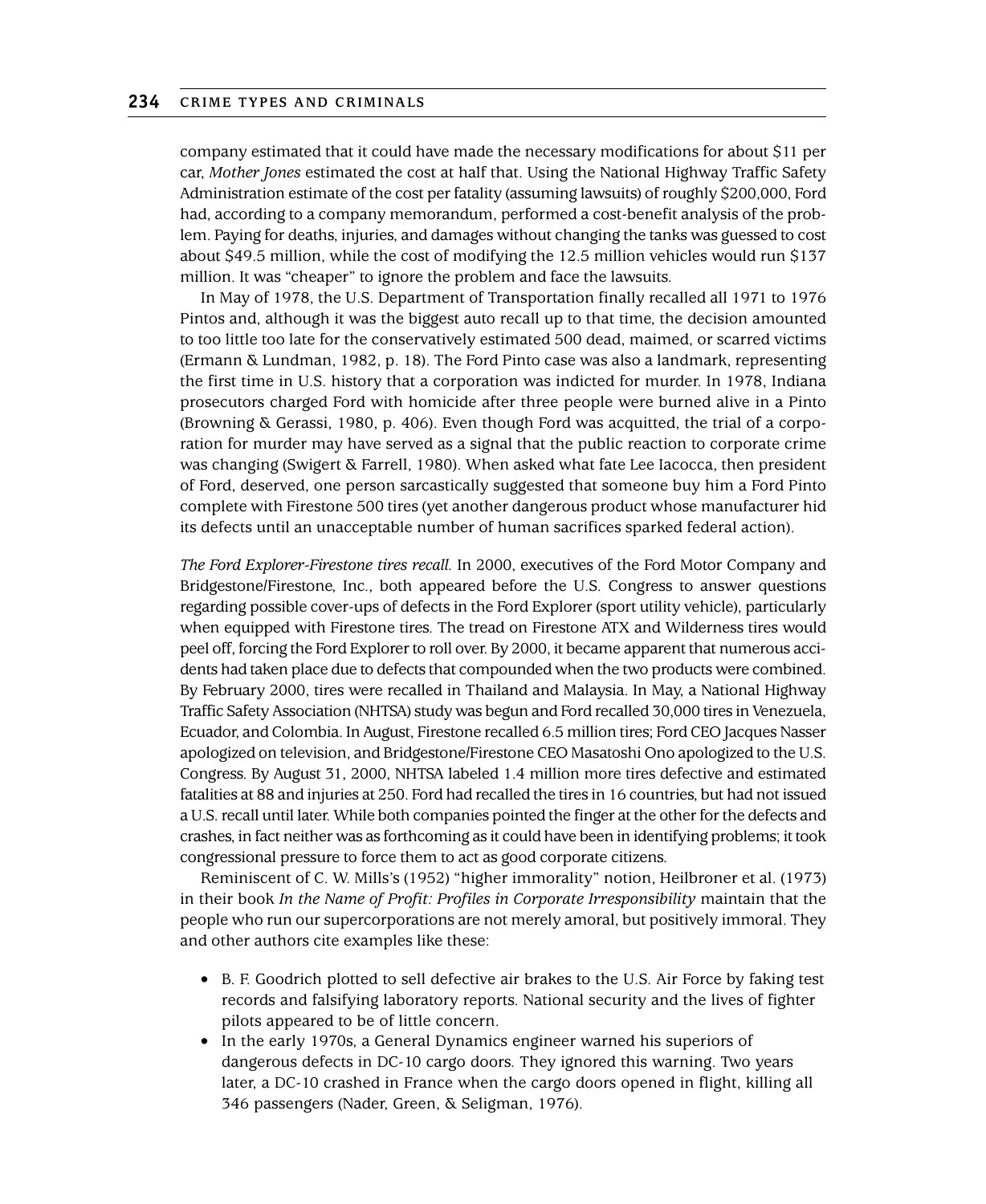- Theo Colburn in *Our Stolen Future* (1996) claims that toxic chemicals released in the last 50 years mimic natural hormones and may be responsible for human male sperm counts decreasing 50 percent since 1938 and growing infertility, genital deformities, breast and prostate cancer, and neurological disorders.
- In the 1990s, Ford Bronco II's rollover accident rate for rear-wheel drive was double the sport vehicle average. In 1992, Ford had spent \$113.4 million to settle 334 lawsuits for rollovers.
- In 1994, U.S. Secretary of Transportation Federico Pena made a deal with General Motors (GM) not to order recall of its pickup trucks, whose defects cost 150 lives, in return for a payment of \$51 million to support safety programs. The latter were calculated to have the benefit of saving more lives than the calculated 32 more people who would die due to faulty design of the trucks (J. Bennett, 1994).
- In the largest product liability settlement in U.S. history, a federal judge in 1994 granted \$4.25 billion in a class action suit against 60 silicone breast implant manufacturers. Dow Corning Corporation agreed to pay the biggest share—\$2 billion. The largest previous settlement had been by asbestos manufacturer Manville Corporation for \$3 billion. One study showed that Dow knew of the dangers as early as 1975 (Blakeslee, 1994).
- In 1994, the FBI employed a GE engineer to infiltrate a GE jet engine plant to spy on managers who were later charged with compromising the safety of military and commercial aircraft by covering up engine flaws. GE had been involved in more cases of contractor fraud against the Pentagon than any other manufacturer (Frantz & Nasar, 1994). This included 16 criminal convictions and civil judgments.
- In 1995, top executives of seven tobacco companies told a Congressional committee under oath that they did not know for certain that tobacco was addictive or caused disease. Attorney General Janet Reno asked the U.S. Justice Department if the companies were guilty of fraud and perjury when it was revealed that Brown and Williamson Tobacco Corporation documents indicated that the company's own research had shown for years that cigarettes were addictive and harmful, and it had covered up such knowledge (Hilts, 1995). A record \$368 billion deal was agreed to by the tobacco companies with 40 states, affecting everything from how cigarettes are advertised and sold to punitive damage awards of \$50 billion.

The National Consumer Product Safety Commission estimates that 20 million serious injuries and 30,000 deaths a year are caused by unsafe consumer products (Coleman, 1994, p. 9). When Richardson-Merrell's MER/29, a cholesterol inhibitor, was tested, all the rats died; nevertheless, the company falsified the data and marketed the product. When over 5,000 users suffered serious side effects, it was withdrawn from the market and the company received a minor fine (Coleman, 1994, p. 84). In 1988, the Cordis Corporation pleaded guilty in federal court to concealing defects in thousands of pacemakers (implanted in heart patients to regulate the heartbeat). The company agreed to a fine of \$264,000 plus court costs. Executives were charged separately ("4 Indicted Over Pacemaker Scam," 1988).

Defective products continue to plague consumers. More recent examples are defective breast implants that maim, deform, and destroy immune systems; and flawed heart valves (Ingersoll, 1991).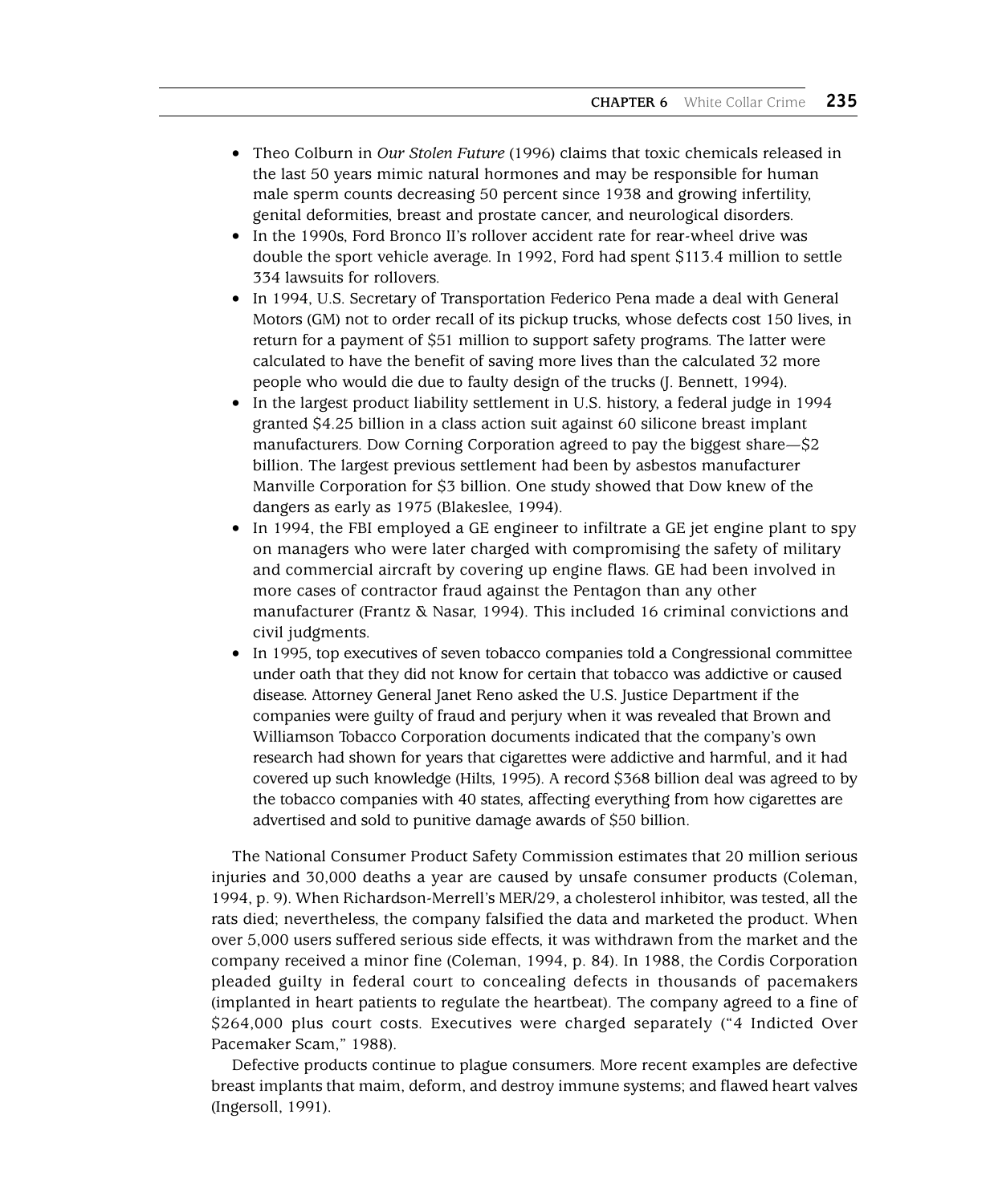#### **236 CRIME TYPES AND CRIMINALS**

#### *Environmental Crime*

In 1962, the publication of Rachel Carson's *Silent Spring* signaled the beginning of the age of environmental awareness. Specifically attacking toxic chemicals and pesticides, Carson's work very dramatically called attention to the irreversible and final genetic and biological harm the poisoning of the environment could bring about. According to Regenstein (1982), "The accuracy and validity of *Silent Spring* was no inhibition to the chemical industry's attacking and attempting to discredit it, a vicious campaign which started even before the work was published and continues today" (p. 132).

*Three Mile Island.* Ironically, in the film *The China Syndrome* (so-named because of the false belief that a nuclear meltdown in the United States would bore through the earth to the other side—China), a character indicates that a nuclear mishap could render an area the size of Pennsylvania uninhabitable. Almost prophetically, after the release of the film, the worst potential nuclear plant disaster in history occurred at Three Mile Island, Pennsylvania. The accident released radioactivity into the surrounding area and required the temporary evacuation of young children and pregnant women from the immediate vicinity.

On November 7, 1983, a federal grand jury indicted Metropolitan Edison, the owners of the Three Mile Island (TMI) facility, on criminal charges of faking safety test records before the accident. The indictment alleged that the company attempted to conceal from the Nuclear Regulatory Commission the rate of leakage in the main cooling system, in which water passes over the reactor's radioactive core ("Feds Indict TMI," 1983). Allegations had been made that the corporation was eager to have the reactor online by a certain date in order to take advantage of tax benefits.

In April 1984, Metropolitan Edison pleaded guilty to knowingly using inaccurate and meaningless testing methods and agreed to pay a \$1 million fine. The company also pleaded no contest to six other criminal counts, including manipulating test results, destroying records, and not filing proper notice of cooling system leaks ("Judge Agrees to TMI Plea Bargain," 1984).

*Toxic criminals.* Potential environmental hazards created by new technologies require that corporations and businesses exercise a higher level of ethical behavior than that exhibited in the Ford Pinto incident or other cover-ups and deceptions of the public and of government regulatory agencies. Bhopal (India), Love Canal, Times Beach, Seveso (Italy), and Chernobyl are well-known environmental disasters. Each year, about 300 health care workers die from hepatitis B after exposure on the job (J. Anderson & Van Atta, 1988a). Toxic wastes also expose the public to possible harm. In 1979, the EPA estimated there were 109 very hazardous dumpsites and 32,254 sites where hazardous wastes were buried. That latter figure was subsequently raised to 51,000, with "significant problems" existing at between 1,200 and 34,000 (M. H. Brown, 1982, p. 305). In the late 1980s, beaches in various parts of the United States had to be closed because illegally dumped medical wastes were washing ashore. Blood gushing out of trash compactors and body parts found in trash piles illustrate the ghoulish proportions of such hazards.

Crime File 6.3 reports on the deadliest air pollution disaster in American history, the Donora Fluoride Death Fog.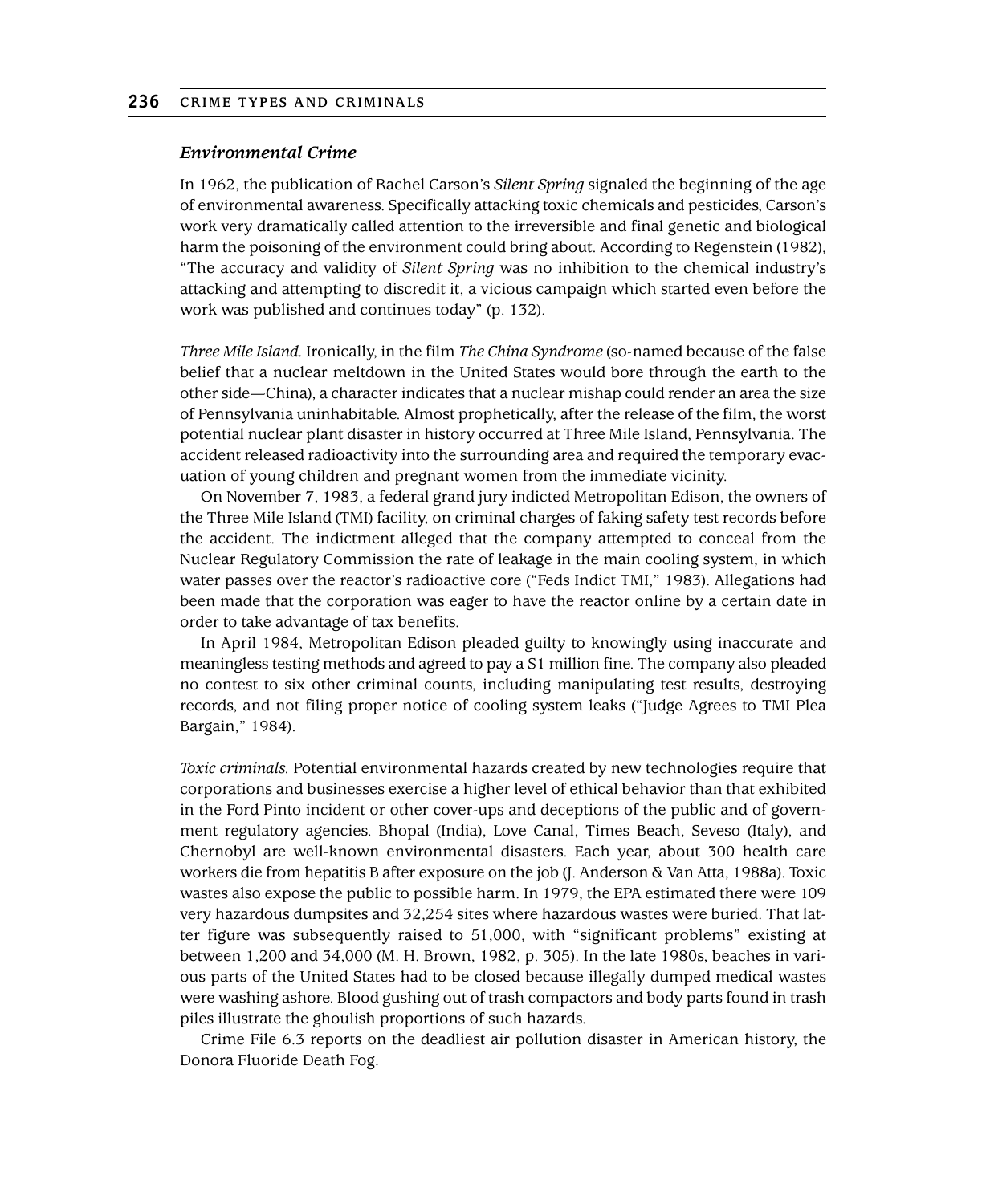#### Crime File 6.3 *The Donora Fluoride Death Fog: A Secret History of America's Worst Air Pollution Disaster*

An environmental horror story similar to fictional works by Michael Crichton visited Donora, Pennsylvania (near Pittsburgh), on Halloween night, 1948. History tells us that a temperature inversion trapped smog in the narrow industrial valley and produced the worst single air pollution disaster in American history, leaving 20 dead and hundreds injured and dying. This incident resulted in the passage of the 1955 Clean Air Act. Bryson (1998) and L. P. Snyder (1994) describe the Donora cover-up:

Fluoride emissions from the Donora Zinc works and steel plants owned by U.S. Steel caused these injuries. Philip Sadtler, a chemical consultant who conducted research at the scene of the disaster, concluded that U.S. Steel conspired with U.S. Public Health Service (PHS) officials to cover up the role that fluoride played in the disaster (Bryson, 1998). One third of the town's 14,000 residents were affected by the smog, with hundreds evacuated or hospitalized.

While the official PHS report stated "no single substance" was responsible and laid blame on the temperature inversion, Sadtler charged that the PHS report was designed to assist U.S. Steel in escaping liability for the deaths and prevent controls of toxic fluoride emissions. The national fluoride clean-up would have cost billions.

The PHS was then part of the Federal Security Agency headed by Oscar Ewing, a former top lawyer for Alcoa (third-largest aluminum producer). The latter was facing lawsuits at the time for wartime airborne fluoride emissions. Sadtler, in the December 13, 1948, issue of *Chemical and Engineering News* reported fluorine blood levels of the dead and ill patients to be 12 to 25 times above normal. Afterwards, pressure was brought to bear by manufacturers to prevent the journal from publishing any more articles by Sadtler (Bryson, 1998).

Researching the disaster 50 years later, investigators discovered that important records were missing from the PHS archives and U.S. Steel records were not open to researchers. Despite the fact that, at the time, the Donora disaster was the largest government environmental investigation ever conducted, almost all the records mysteriously vanished when Dr. Lynne Page Snyder was doing research for her dissertation at the University of Pennsylvania. Snyder's dissertation was entitled "The Death-Dealing Smog Over Donora, Pennsylvania: Industrial Air Pollution, Public Health Policy, and the Politics of Expertise, 1948–1949" (L. P. Snyder, 1994). She suspects the archives were determined to be too hot to handle and were gotten rid of.

As a sequel to "The Donora Fluoride Fog," Bryson (2000) describes "Fluoride and the Mohawks" between 1960 and 1975:

Cows crawled around the pasture on their bellies, inching along like giant snails. So crippled by bone disease they could not stand up, this was the only way they could graze. Some died kneeling, after giving birth to stunted calves. Others kept on crawling until, no longer able to chew because their teeth had crumbled down to their nerves, they began to starve.

The cattle belonged to Mohawk Indians on their reservation that straddled the New York– Canadian border when fluoride emissions from nearby aluminum plants devastated their herds and way of life. Crops and trees, birds and bees withered and died. Today, fish caught in the St. Lawrence River by the Mohawks have ulcers and spinal deformities, and Mohawk children also exhibit signs of bone and teeth damage.

In 1980, the Mohawks filed a \$150 million lawsuit against two aluminum companies, but after 5 years of legal costs, the bankrupt tribe settled for \$650,000 in compensation for damage to their cows.

#### *Research Project*

Go online and read about the Bhopal disaster in India in 1984. Do you see any parallels with Donora?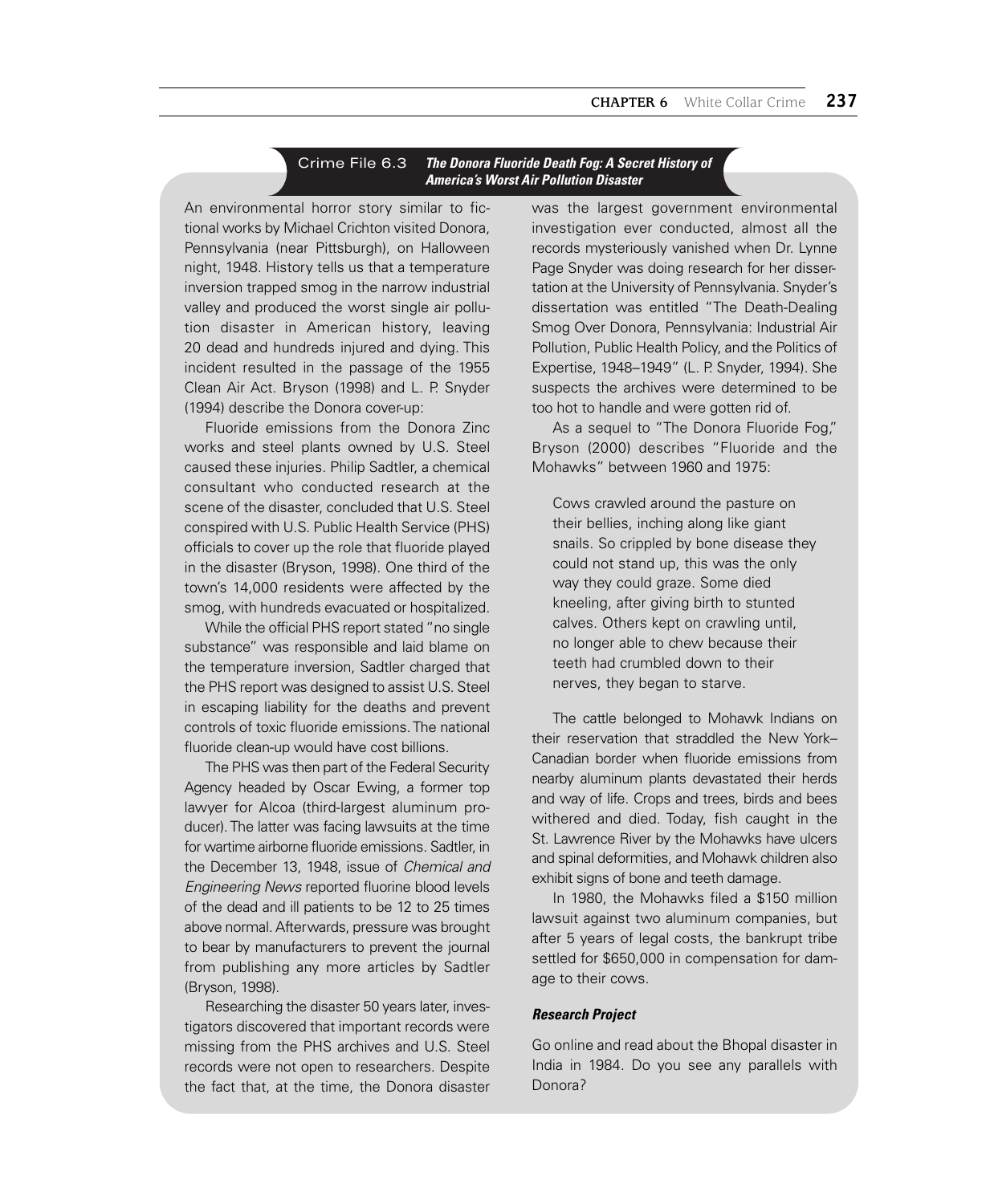#### **238 CRIME TYPES AND CRIMINALS**

Alcoa agreed to pay criminal penalties of \$7.5 million to the State of New York for illegally holding 33 rail cars full of PCB-tainted soil at a Massena, New York, facility over several months while preparing fake documents to dispose of the material as nonhazardous (Milbank & Allen, 1991).

*U.S. v. Allied Chemical.* In 1976, Judge Robert Merhige (Richmond, VA) fined Allied Chemical \$13.2 million after it pleaded nolo contendere to 153 charges of conspiracy to defraud the EPA and Army Corps of Engineers. Allied had polluted the James River and had deceptively blocked the efforts of these agencies to enforce water pollution control laws. In justifying the largest fine ever imposed in a single environmental case, the judge stated, "I don't think that commercial products or the making of profits are as important as the God-given resources of our country" (Beauchamp, 1983, p. 97).

Much of the work social scientists or federal agencies should have been doing in investigating corporate crime has until relatively recently been shouldered by investigative journalists and consumer advocates, such as Ralph Nader and his associates. A partial list of such studies and their subject matter includes the following:

Cox, Fellmuth, and Schulz (1969), a report on the FTC

Esposito and Silverman (1970), *Vanishing Air,* on air pollution regulation

J. S. Turner (1970), *The Chemical Feast,* on the FDA

H. Wellford (1972), *Sowing the Wind,* on health and environmental hazards

M. J. Green et al. (1973), *The Monopoly Makers,* on antitrust activity

Page and O'Brien (1973), *Bitter Wages,* on occupational safety and health

In addition to these, Nader and his associates have generated numerous other investigations and reports (Nader, 1965; Nader & Green, 1973; Nader, Green, & Seligman, 1976; Nader, Petkas, & Blackwell, 1972). Some success has occurred in the battle against polluters. In 2007, the American Electric Power Company agreed to pay \$4.6 billion to settle 8 years of charges that its acid rain–causing chemicals ate away at parks, bays, and the Statue of Liberty (Barrett, 2007). On the subject of environmental and health assaults on consumers, D. R. Simon (1999) describes some cases of "corporate dumping," a practice whereby corporations sell overseas products that have been deemed unsafe in the United States by the EPA, FDA, or other federal agencies. Toxic crime may indeed be the ultimate and most insidious of crimes. Birth defects, long-term genetic damage and mutation, congenital heart defects, and disorders in children—many of these effects may turn up 20 to 30 years later and be difficult to link to the original causative agents or toxic criminals. In that sense, those who commit environmental crimes may represent the first "intergenerational criminals" the victimized may not have been born at the time the crime was perpetrated, and the criminal may be deceased by the time the victimization takes place.

*Radiation leaks.* In 1988, in the wake of the Chernobyl disaster in the Soviet Union, investigations began to reveal a massive cover-up by the U.S. federal government of the dangers and harm its nuclear facilities and testing program had posed to unwarned workers and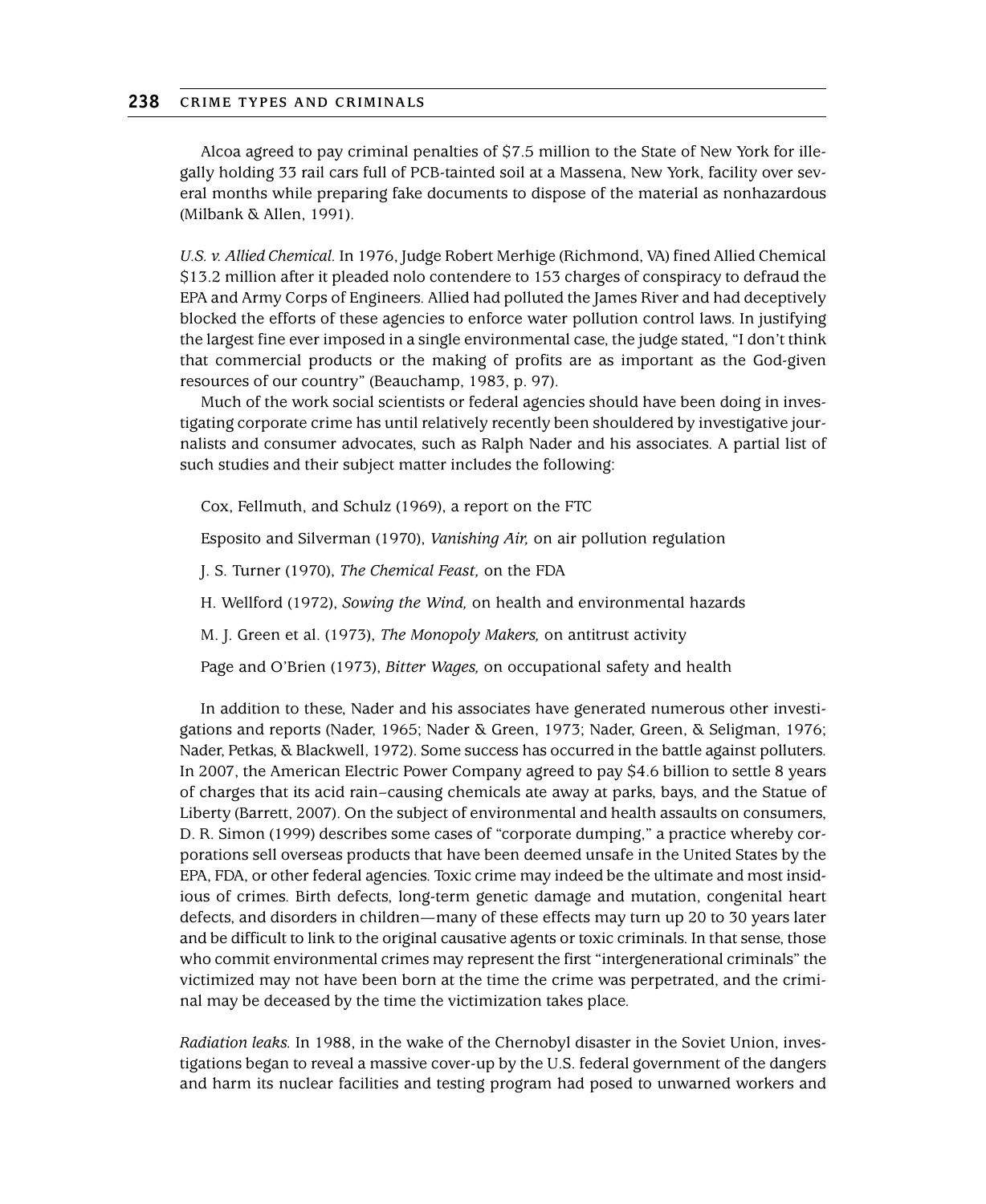neighbors. Fallout from atomic tests in the 1950s and 1960s resulted in little warning by the Atomic Energy Commission of exposure hazards such as birth deformities, cancer, and early death (McGrory, 1988). The Department of Energy runs federally owned nuclear plants that produce the fuel for the nation's nuclear weapons. These obsolete plants have worse safety features than most privately owned plants. The radioactive waste problem at the Energy Department's Hanford nuclear weapons reserve in the state of Washington is unbelievable. It is described as (T. W. Lippman, 1991)

the most polluted and dangerous nuclear compound in the United States and perhaps the world—the submarine hulks [21 buried radioactive reactor vessels] are little more than a novelty. In fact, they are a stable controllable form of waste in a nightmare world of volatile, explosive, toxic and radioactive junk.

So great is the mess, so diverse the streams of waste—solids and liquids, above ground and beneath, in the water and in the soil, stationary and migrating—that the most optimistic forecasts say it will take at least 30 years and \$30 billion to clean it up. And that's if all goes well, if none of the tanks of lethal liquids explodes and if scientists can figure out what to do with material for which no disposal technology exists. That's if all the waste can be contained before any more of it seeps into the Columbia River. (p. 33)

More and more of our food is processed and packaged by large corporations and, if recent investigations are to be believed, the food processors have not improved much since Upton Sinclair's (1906) exposés in *The Jungle.* Despite a 1906 federal Meat Inspection Act and a 1967 Wholesome Meat Act, abuses continue. In a Hormel plant in 1969, a Department of Agriculture inspector was bribed \$6,000 annually for overlooking the production of "Number 2" meat (McCaghy, 1976b):

When the original customers returned the meat to Hormel, they used the following terms to describe it: "moldy liverloaf, sour party hams, leaking bologna, discolored bacon, off-condition hams, and slick and slimy spareribs." Hormel renewed these products with cosmetic measures (reconditioning, trimming, and washing). Spareribs returned for sliminess, discoloration, and stickiness were rejuvenated through curing and smoking, renamed Windsor Loins and sold in ghetto stores for more than fresh pork chops. (p. 216)

*Corporate violence.* From what has been said so far it should be clear that, while the general public tends to view corporate crime as nonviolent, we might be more persuaded by S. L. Hills, who in *Corporate Violence* (1987) describes "'respectable' business executives who impersonally kill and maim many more Americans than street muggers and assailants." He notes that the tools of such violence include

exploding autos, defective medical devices, inadequately treated drugs and other hazardous products that are manufactured and marketed despite knowledge by corporate officials that such products can injure and kill consumers. There are reports of toxic chemical dumps that have poisoned drinking supplies, caused leukemia in children and destroyed entire communities; of cover-ups of asbestos-induced cancer,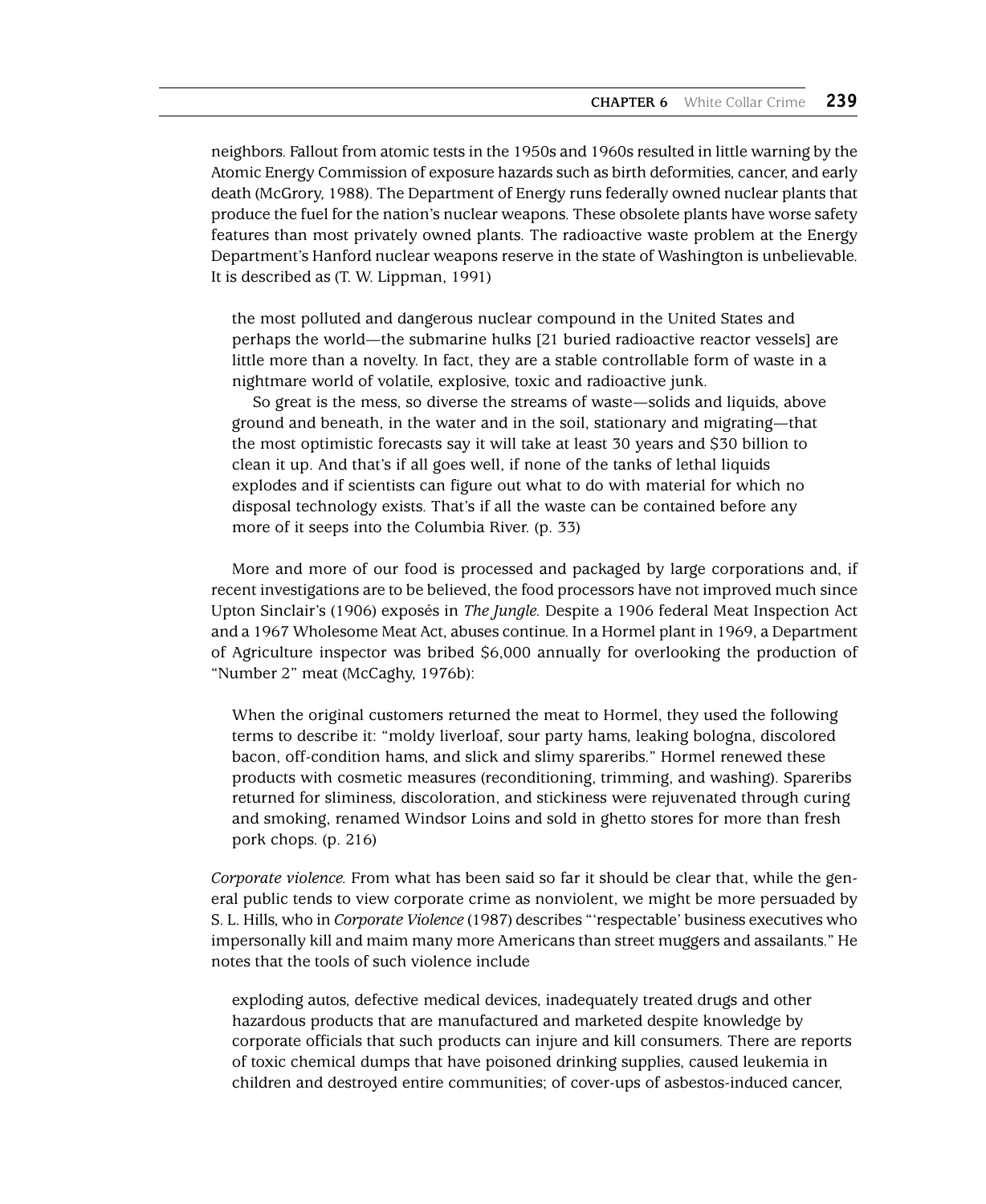and the gradual suffocation of workers from inhaling cotton dust; of radioactive water leaking from improperly maintained nuclear reactors; of mangled bodies and lives snuffed out in unsafe coal mines and steel mills—and other dangers to our health and safety. (p. vii)

# **Crimes by Organizations Against Employees**

Organizational (corporate) crime against employees (type 6 in Crime Types 6.1) may take many forms; the most insidious relates to purposive violation of health and safety laws that may not only threaten workers' lives, but may also genetically damage their offspring.

During World War II, the large German manufacturing corporation I. G. Farben worked captive workers (slave labor) to death in its factories. More recently, according to Harry Wu, a former Chinese political prisoner, many Chinese exports sold in the United States have been produced in the harsh conditions of Chinese labor camps (Southerland, 1991). While most modern manufacturers do not directly kill their workers, health and safety violations by corporations and organizations against their employees can take many forms (see Frank, 1985). Some occupational exposure to injury and disease may be a necessary part of employment, but unnecessary, preventable hazards and their disregard by employers in the United States are regulated by OSHA and can incur criminal penalties. Terms such as black lung (due to coal exposure), brown lung (due to cotton mill exposure), and white lung (due to asbestos exposure) have become familiar to U.S. workers. The sheer number of new chemicals to which workers are exposed and their long-term impact are enormous. Occupational hazards are not new. In 1812 in Lawrence, Massachusetts, sweatshop conditions in the textile mills produced death in one third of the workers by the age of 25 (Browning & Gerassi, 1980, p. 237).

Just to cite one example of corporate negligence and cover-up, an examination of the asbestos industry is enlightening. Carlson (1979), appearing before a Congressional Subcommittee on Compensation, Health, and Safety indicated the following:

- Examination of corporate memos, letters, and other documents from as early as 1934 showed that senior executives at Johns-Manville and Raybestos-Manhattan (two of the biggest asbestos producers) knew of and covered up companysponsored research findings that described asbestos-caused diseases.
- Asbestos industry–sponsored research in the 1930s and 1940s also showed asbestos dangers, and researchers were prevented from publishing their results.
- One company, Philip Carey, fired its medical consultant when he warned of possible lawsuits from workers exposed to asbestos.
- Years before the companies acknowledged any awareness of asbestos dangers, documents demonstrated that they had quietly settled injury and death claims from workers who had handled asbestos.
- Johns-Manville purposely did not notify employees of the results of their medical examinations that showed asbestosis, despite executives' knowledge that the disease was progressive and fatal unless treated at an early stage (pp. 25–52).

In 1988, OSHA fined meatpacker John Morrell and Company \$4.33 million for having forced hundreds of injured workers in its Sioux Falls, SD, plant to keep working even right after surgery. This was the largest fine against a single employer in the agency's history.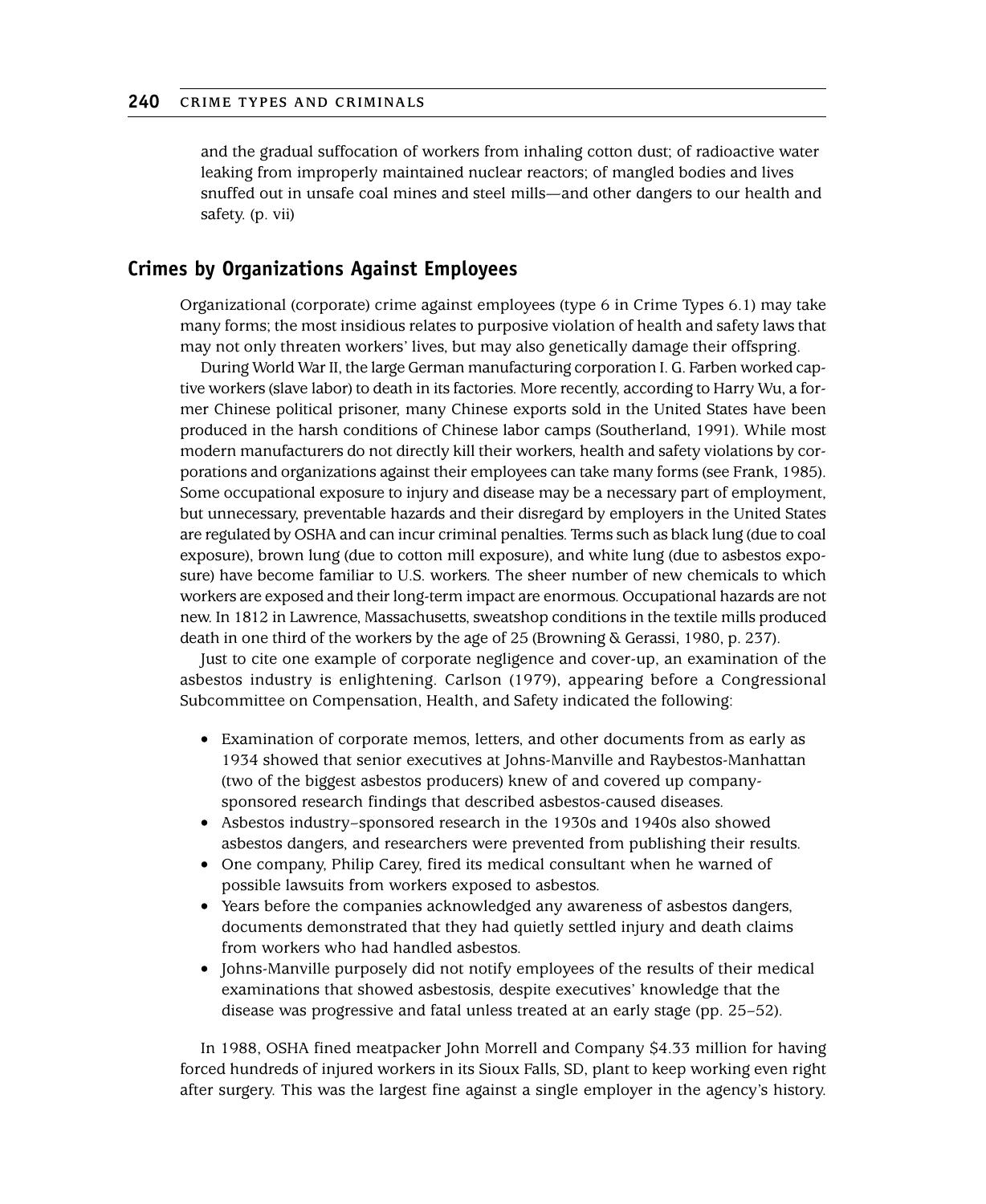Workers in this industry chronically suffer from carpal-tunnel syndrome and tendonitis, in which joints stiffen because of the erosion of soft tissue ("Meatpackers Hit With Record OSHA Fine," 1988).

In 1990, USX agreed to pay \$3.25 million for hundreds of alleged worker safety violations, including what OSHA called fatal, uncorrected hazards (K. Ball, 1990). That same year, a federal jury awarded damages of \$26.3 million to a retired insulation worker. Materials once made by Owens Corning Fiberglas Corporation had not been properly labeled as dangerous, causing the worker to develop asbestosis (W. E. Green & Geyelin, 1990).

Larry Agran in "Getting Cancer on the Job" (1982) documents that the cancer epidemic has been primarily fed by many industries' systematic unconcern for workers' health, in which company physicians cover up evidence of unsafe exposure to carcinogenic substances. He concludes that the government regulatory agencies are either too timid to enforce the law or lack staff or resources with which to protect workers.

In 1999, apparel workers and human rights groups filed the largest legal challenge ever against sweatshops on American soil. The suit alleged that major American retailers conspired to place thousands of workers in involuntary servitude and horrible work conditions (Greenhouse, 1999). Poor young women from China, the Philippines, Bangladesh, and Thailand are led to believe that they are going to the United States to work; instead, they are taken to Saipan (Mariana Islands), a U.S. possession where many work 12 hours a day, 7 days a week, sometimes without pay if they fall behind in their quotas. In some cases, exits are locked, pregnant workers are forced to have abortions, and workers are housed in barracks surrounded by barbed wire. On top of all of this, the clothing labels can read "Made in USA."

In 2007, it was reported that in 2001 nine workers in a microwave popcorn plant came down with a rare lung disease due to exposure to an additive that added a buttery taste. OSHA dragged its feet in responding to or enforcing standards even as more workers became ill. The George W. Bush administration vowed to limit cumbersome regulations that it viewed as unnecessary costs on business and consumers (Labaton, 2007).

Such activity represents only the tip of the iceberg in economic globalization, which often represents a "race to the bottom" in a search for the cheapest labor possible, including child labor or, as in China, labor by prisoners. These activities are all in violation of the United Nations' "Universal Declaration of Human Rights." In *Nobodies: Modern American Slave Labor and the Dark Side of the New Global Economy,* John Bowe (2007) uses his 6-year field study to describe migrant workers who were murdered as a warning to their peers and workers who are threatened with physical retaliation if they attempt to escape servitude.

If there are any heroes or heroines in the world of corporate crime, they can be found among the ranks of **whistle-blowers**—employees who are willing to step forward, usually at great personal sacrifice, to reveal wrongdoing on the part of their employers (see Westin, 1981). "You don't bite the hand that feeds you," states the old adage. The decision to inform on organizational violations has often meant firing; family disruption; ostracism from friends and former coworkers; as well as the end of one's career, as employers retaliate against the "squealer" or "stool pigeon."

In 1990, jurors ordered Lockheed Corporation to pay \$45.3 million in damages to three former employees who had been fired for being whistle-blowers regarding safety problems of C-5B military cargo planes. According to the workers, some of these planes with defective mainframes had been used to transport troops to Saudi Arabia ("Lockheed Ordered to Pay," 1990).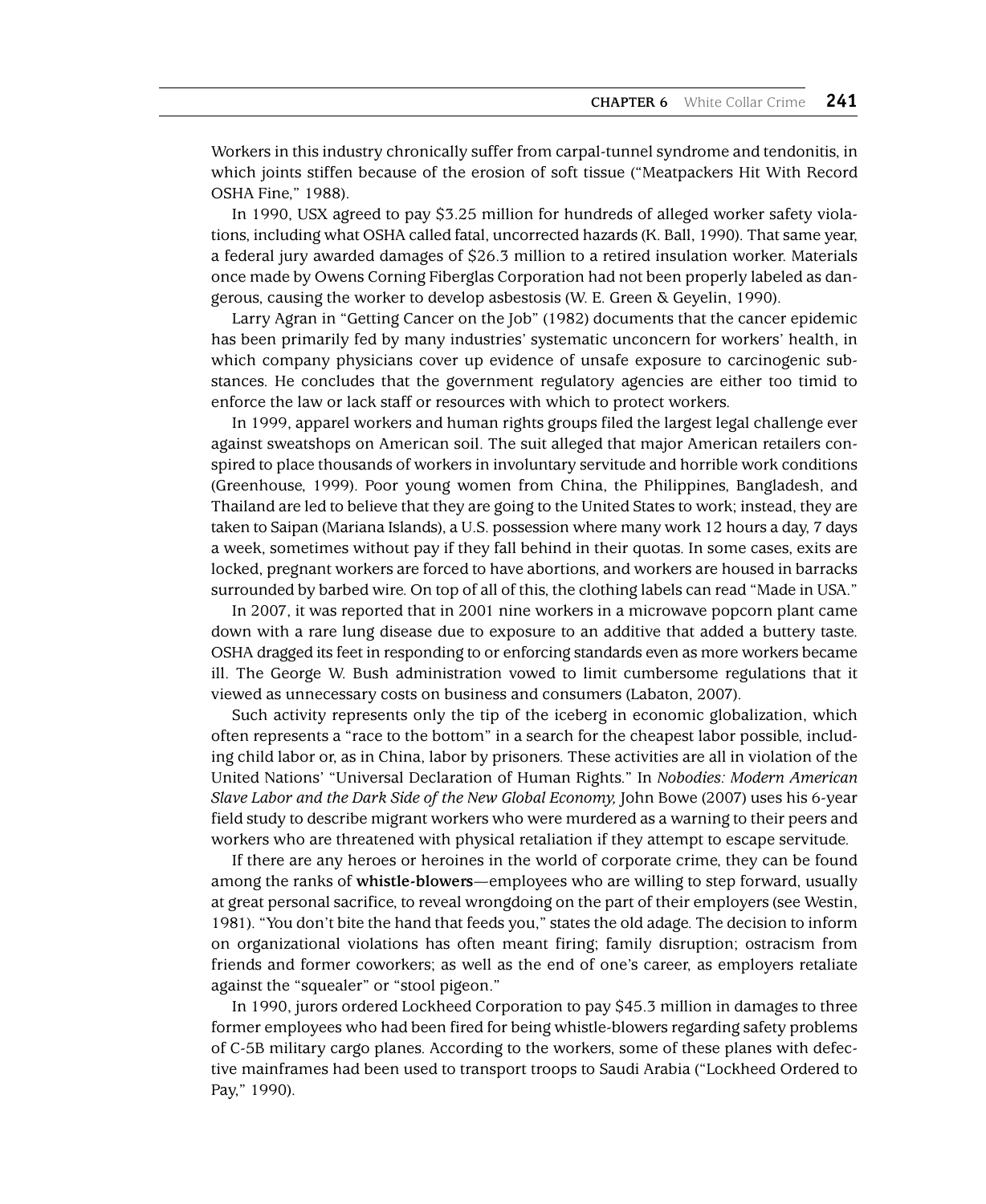

**Photo 6.2** Factory workers in a sweatshop in Phnom Penh work in horrible conditions.

Some examples of well-known whistle-blowers include

- Frank Serpico, former New York Police Department officer, who informed on fellow officers during the Knapp Commission investigation in the 1960s.
- John Dean, former legal counsel for President Nixon, who cooperated with the government in the Watergate investigation.
- Daniel Ellsberg, who revealed *The Pentagon Papers* to the press, alleging the government was misleading the public regarding the Vietnam War.
- Engineers at Morton-Thiokol, who had warned NASA regarding unsafe O-rings before the Challenger space shuttle disaster, and who later testified before Congress.
- Ernie Fitzgerald, a U.S. Defense Department employee, who testified regarding a \$2 billion cost overrun in the production of C-5A transports.

In extreme cases, an employer may even threaten an employee's life. While the following horror story is by no means typical, it profiles a true hero in the fight against corporate crime (see Mokhiber, 1988).

## *The Karen Silkwood case*

Congressional hearings (U.S. Congress, 1976) and Rashke's *The Killing of Karen Silkwood* (1981) describe the Silkwood episode. She was an employee of the Kerr-McGee nuclear plant in Guthrie, Oklahoma. The company used plutonium, one of the most lethal of substances, in its plant. A union activist for stricter safety standards at the company, Silkwood had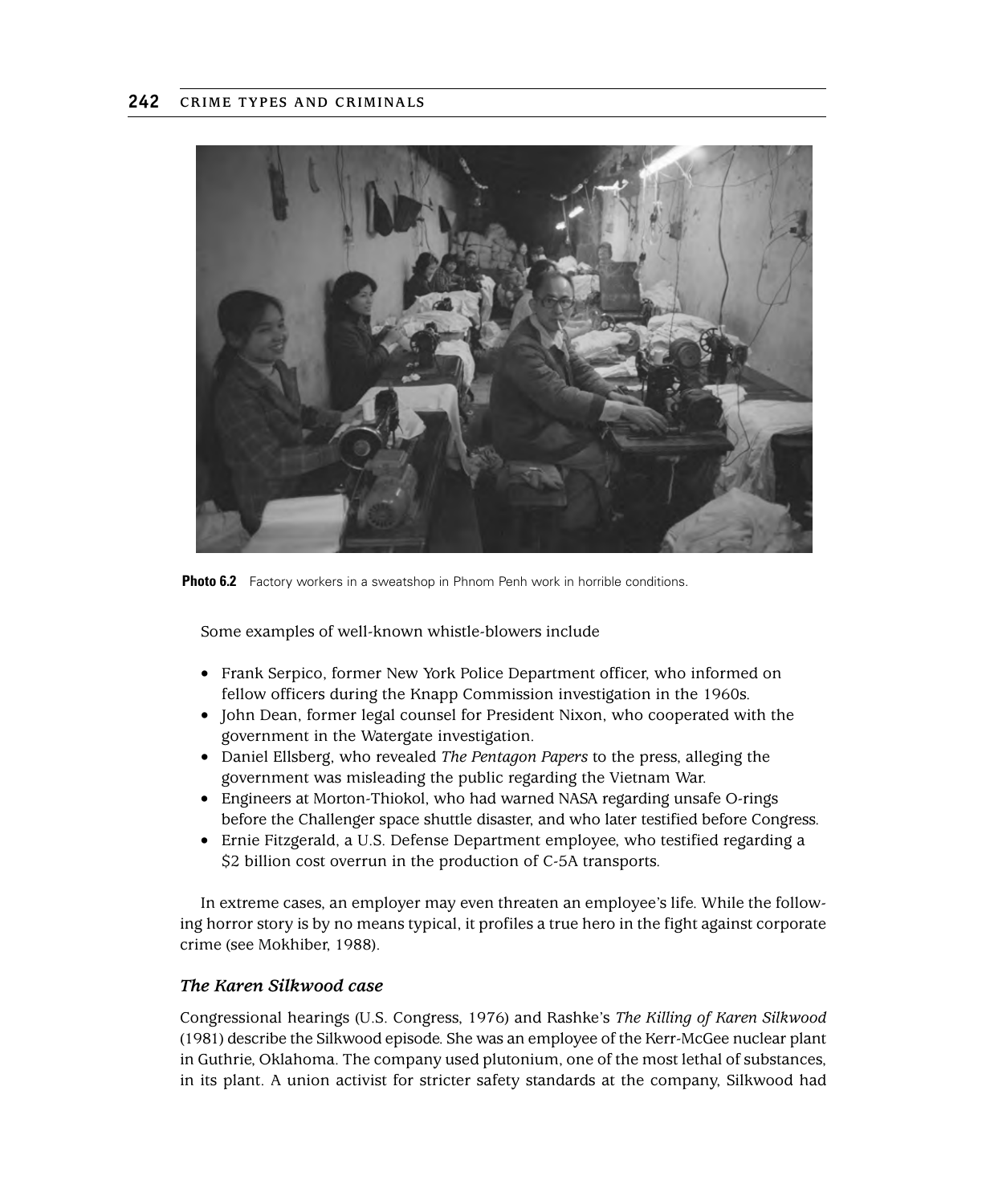gathered considerable information documenting the firm's negligence of health and safety measures for employees, as well as dangerous defects in the plutonium compounds being used.

On the evening of November 13, 1974, Silkwood was enroute with documents to a meeting with a union official and a reporter from the *New York Times* when her auto crashed into a ditch, killing her. The documents, which had been observed at the scene by state troopers, disappeared. In a subsequent trial investigating her death, Kerr-McGee was found guilty of negligence in health and safety practices, as well as criminally liable in Silkwood's contamination by radiation leaks during her employment. The Atomic Energy Commission found the company to be in violation in the majority of the union complaints, including in the contamination of 73 employees in 17 safety lapses over a 5-year period (Rose, Glazer, & Glazer, 1982, p. 407). The jury also ordered the company to pay Silkwood's estate \$10.5 million in damages ("Silkwood Vindicated," 1979, p. 40). The company appealed the case, and in January 1984, the decision was upheld by the U.S. Supreme Court.

In 1986, the U.S. Congress passed additional legislation to protect whistle-blowers' jobs, as well as reward them for whistle-blowing. They are entitled to as much as 15 percent of what the government collects. Some whistle-blowers have collected millions.

Environmentally dangerous occupations include those of chemical and insecticide workers, miners and shipyard workers who deal with asbestos, petrochemical and refinery workers, coal miners, coke-oven workers, textile and lead workers, medical radiation technicians, and those employed in the plastics industry. The exposures and risks are enormous; since most workers cannot easily switch jobs, they are even more dependent on federal regulatory agencies to protect their health and safety. Occupational hazards may be a necessary evil in modern industrial societies, but corporate subterfuge in unnecessarily exposing workers to such threats is not. Weak enforcement of OSHA regulations has resulted in the United States having 5 times as many work-related deaths per capita as Sweden and 3 times as many as Japan (J. A. Kinney, 1990).

# **Crimes by Organizations (Corporations) Against Organizations**

Criminal activity by organizations against other organizations (type 9 in Crime Types 6.1) may take many forms, including crimes by private corporations against the state (e.g., wartime trade violations, cheating on government contracts, or income tax violations) and crimes by corporations against corporations (e.g., industrial espionage and illegal competitive practices).

## *Wartime Trade Violations*

Because of their international structure, multinational corporations can sometimes play both sides of the fence in wartime. In *Trading With the Enemy,* Higham (1982) raises eyebrows with the following accusations:

- While gasoline was being rationed in the United States, managers of Standard Oil of New Jersey were shipping fuel through Switzerland to the Nazis.
- Ford trucks were produced for German occupation troops in France with authorization from Ford executives in the United States.
- Chase Manhattan Bank did business with the Nazis during the war.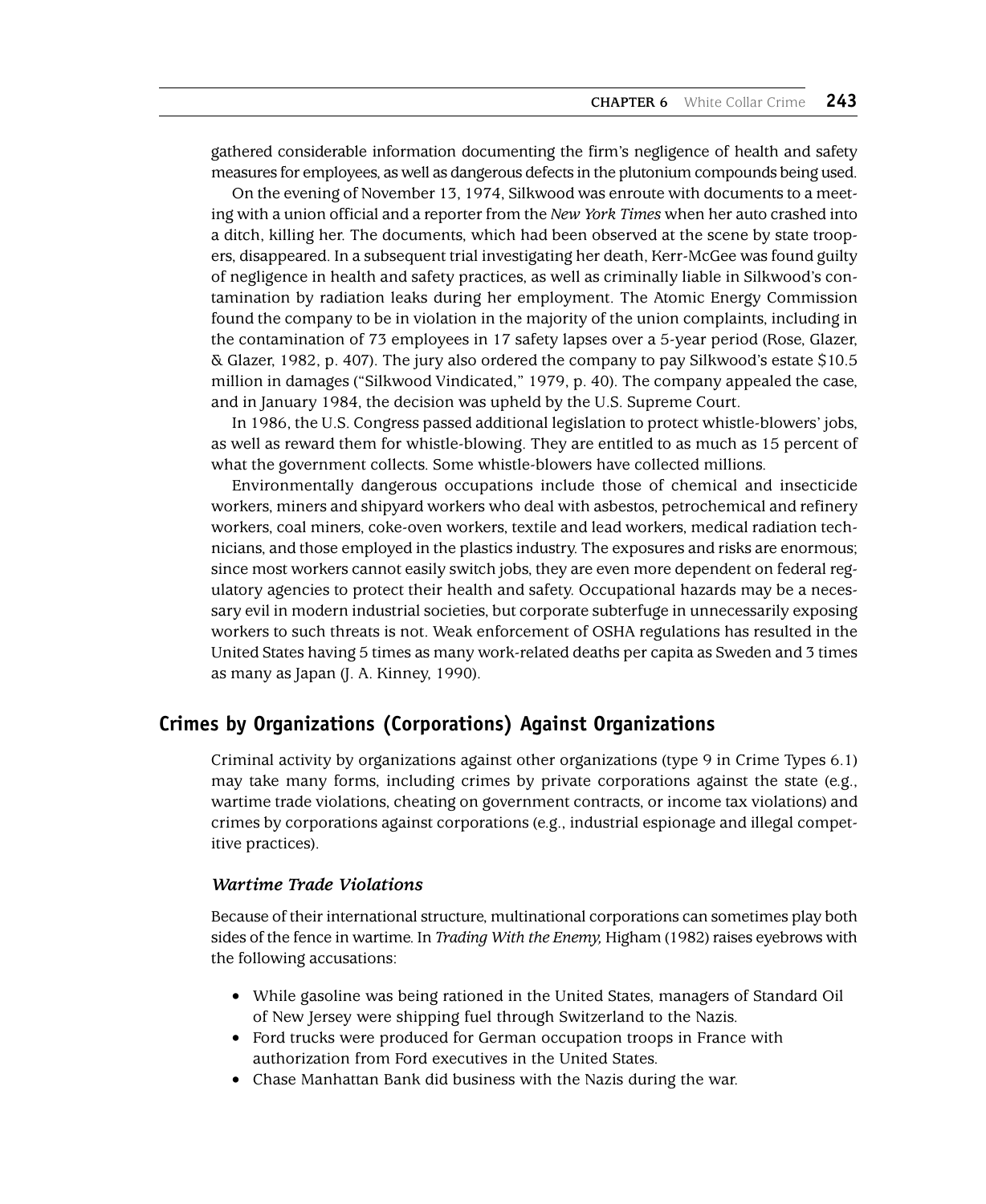An early, classic study of "white collar crime" by Marshall Clinard (1969), originally published in 1952, was entitled *The Black Market.* Using records of federal regulatory agencies during World War II, Clinard examined wartime trade violations on the part of businesses. He found extensive violations of rationing, price-ceiling offenses, tie-in sales, and lack of quality control. In a study conducted about the same period, Hartung (1950) found many violations of wartime economic regulations in the Detroit wholesale meat industry.

While it is not uncommon for victors to demand that losing countries pay reparations or war debts for damages, it is surprising that the United States paid for damages to U.S. multinational plants that were ruined during Allied bombing of Nazi-occupied Europe. Parenti (1980, p. 76) describes such postwar payments to GM and International Telephone and Telegraph (ITT). ITT had produced Nazi bombers and received \$27 million in damages, while GM had produced Nazi trucks and obtained \$33 million in compensation. Public furor arose after World War II when it was revealed that many oil companies had collaborated with the Nazis during the war. Although President Truman ordered that the Justice Department investigate and prosecute, the case was finally settled after 15 years of litigation with a minor consent decree (Coleman, 1985, p. 178). In 2007, the U.S. House of Representatives passed new legislation making it easier to convict private contractors who defraud the U.S. government during wartime. Of particular concern were contractors who were charged with overstating the value of goods and services or concealing information or presenting false statements (Flaherty, 2007).

In the 1990s, a renewed effort was undertaken internationally to recover the money of Holocaust victims held in Swiss banks. In addition, survivors of the Holocaust sued German and Japanese companies for damages for slave labor during World War II. Charges were also made that subsidiaries of U.S. auto manufacturers were key elements of Hitler's war machine. Chase National Bank is also being investigated, along with law firms, for collaboration (Hirsh, 1998).

#### *Industrial Espionage*

Until recently, **industrial espionage** has been a relatively neglected area of investigation by criminologists. Much of the work in this area has either appeared in trade magazines or has been done by journalists (see Barlay, 1973; Engberg, 1967; P. Hamilton, 1967). Such espionage (literally spying, or the acquiring of information through deceptive or illegal forms) is performed by three different groups: (1) intelligence agencies, (2) competing firms, and (3) disloyal employees. Bergier's highly readable *Secret Armies* (1975, p. 51) tells the story of an industrial-espionage agent who traveled from office to office of a corporate headquarters with a pushcart telling everyone that he was doing a check on secret documents, which he then proceeded to wheel away. The documents and their collector were never seen again.

Industrial spying goes back at least as far as 3000 B.C., when industrial and commercial secrets relating to silkworms and porcelain were stolen from China by Europeans. In the Middle Ages, it was so widespread that it led to patent laws. Bergier (1975, p. 15) claims that piracy by industrialists and governments was a significant factor in the spreading of the Industrial Revolution. From 1875 to World War I, Japan had the best industrial spies, after which Nazi Germany and the USSR dominated European spying. In the recent Hitachi case, a Japanese corporation attempted to steal state-of-the-art computer secrets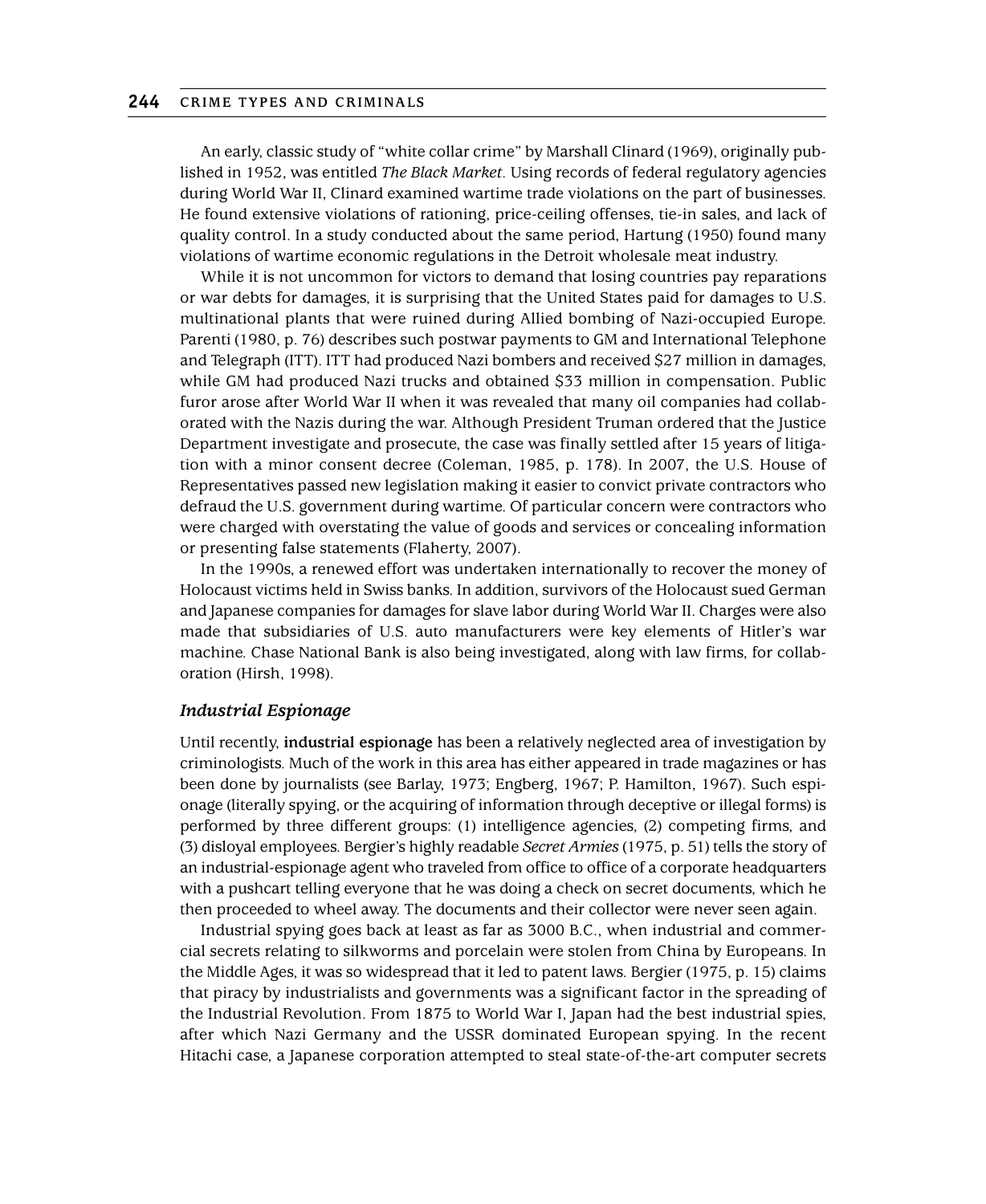from International Business Machines (IBM). Some examples provided by Bergier include the following:

- One large Detroit company found nine television transmitters hidden in the air vents of the main drafting room; these were probably transmitting the company's latest drawings to the competition.
- A telephone tap discovered in Manhattan covered 60,000 phone lines, presumably to pick up useful market tips, blackmail information, and the like.
- Several cases in England involved spies posing as typewriter repairmen and removing typewriters for "repair" in order to peruse used ribbons.
- Cars of important figures are stolen only to be quickly recovered—the aim is to bug them.

In free societies, about 95 percent of industrial information is available in the trade and popular publications. In fact, a growing area of investigation is called "competitive intelligence," which involves the use of open sources (unclassified documents) to gather information on one's competition. Sources of information on U.S. industry range from legitimate to illegal, as described by the *Wade System of Sources of Information on American Industry* (P. Hamilton, 1967, pp. 222–223). There has been an unexpected wave of foreign espionage with the end of the Cold War. Some examples of such activity include the following:

- A South Korean rival plants a radio transmitter on the target company's fax machine.
- IBM claims to have lost \$1 billion because of French and Japanese espionage.
- The French Intelligence Service, the Direction Generale de la Sécurité Exterieure (DGSE), has been most brazen, even bugging seats of businesspeople on flights and ransacking their hotel rooms for documents.
- Many companies are canceling plant tours. Americans used to be amused by the number of pictures Japanese business tourists would take when touring their plants. Many of these photographs proved very useful (Hamit, 1991).

In 2000, countries of the European Union alleged that U.S. Intelligence agencies (specifically, the Central Intelligence Agency and the National Security Agency [NSA]) were using "Echelon," a worldwide electronic spy network to benefit U.S. companies in gaining a competitive edge. In effect, the agency had redirected some of its Cold War assets toward economic intelligence. Despite denials, the information is believed to have helped Boeing sell 747s to Saudi Arabia, Raytheon sell a surveillance system to Brazil, and the Hughes Network in contracts for a telecommunications system in Indonesia (Windrem, 2000). The European Parliament alleges that all e-mail and worldwide telephone and fax communications in Europe are intercepted. Whether this is true or not, the NSA appears to have that capability.

A National Institute of Justice survey of the American Society of Industrial Security's list of directors of security in major industries found that 48 percent had experienced the theft of trade secrets (proprietary information) within the past year, and over 90 percent had encountered some theft within the past 10 years (Mock & Rosenbaum, 1988, p. 18). The major targets were research and development data, new technology, customer lists, program plans, and financial data. Misuse of authority/position was the principal method employed, followed by physical theft, computer penetration, subversion of employees, and false documents/authorization (p. 22). Crime File 6.4 gives an account of the "Pirates of the Internet."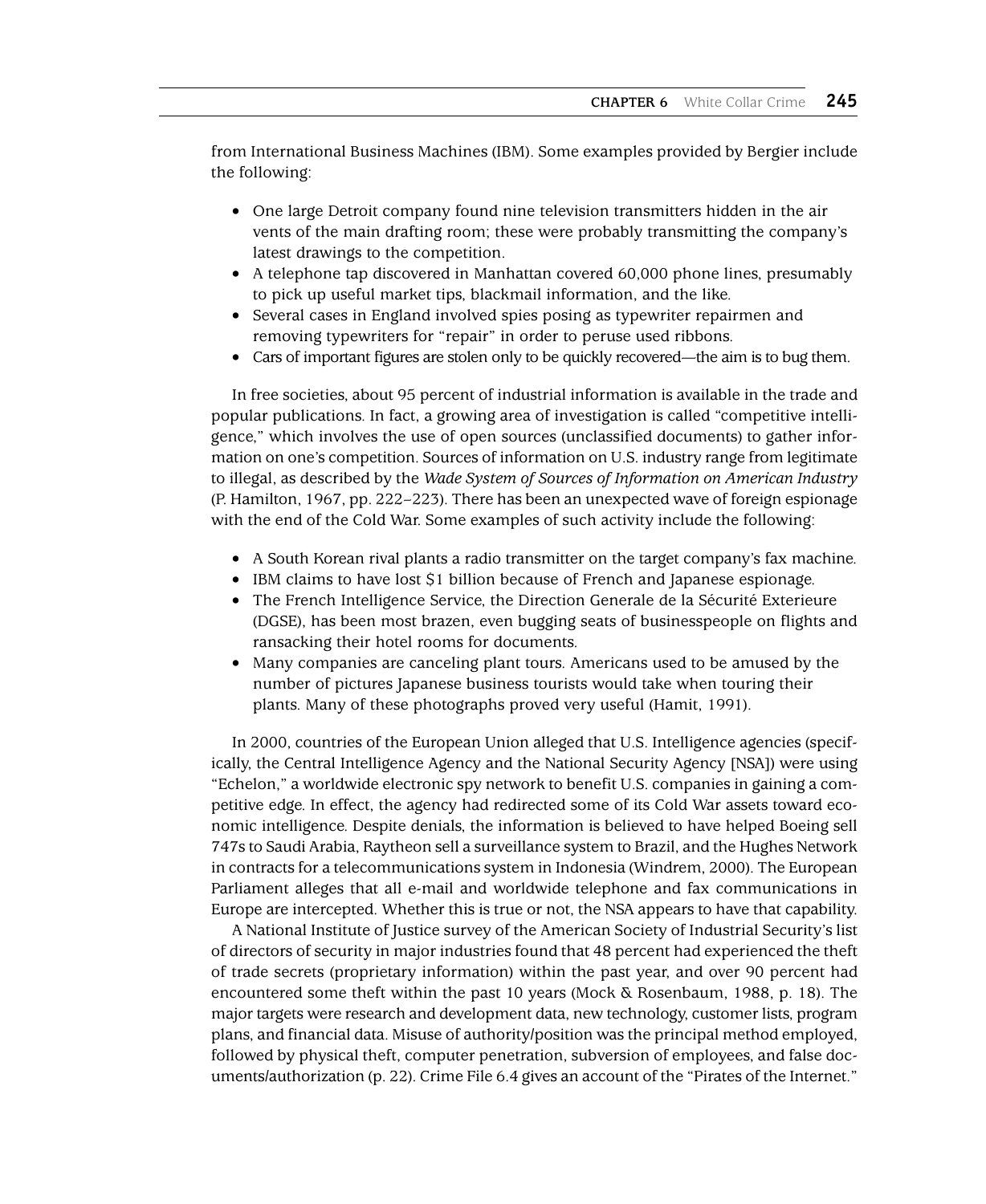Crime File 6.4 *Pirates of the Internet: Criminal Warez Groups*

Let's get one thing straight: we're not talking here about kids who make the occasional illegal download of a popular song from the Internet and share it with friends (though that, of course, is wrong). We're talking about big business—professionals who get up in the morning and put in a day of stealing copyrighted music, movies, games, and software from the Internet, processing them and distributing them through peer-to-peer (P2P) or file-sharing networks. How do these "businesses" work? Known as "warez release groups," these syndicates are highly organized:

- Plants in music, film, and software industries supply the newest/hottest items to the groups.
- "Crackers" strip out the embedded source codes and insert new trademarks.
- "Q & A" test the product to make sure it works.
- Distributors transmit the items through networks.

"Executives" not only control these day-to-day operations, they also recruit new members, manage archive sites, and shield their illegal operations from law enforcement with sophisticated encryption.

**What's the harm?** Economic harm. Online piracy and trading of music, movies, business, and gaming software adds up to lost revenues enough to put companies out of business, lose jobs, negatively impact the economy, and, in the end, take money out of your pockets as the losses are passed on to you, the consumer, in the form of higher prices.

**Not just a U.S. crime problem.**These acts of piracy are executed on an international stage—and they need an international law enforcement response. Last month [April, 2004], they got one: OPERATION FASTLINK, the largest global enforcement action ever undertaken against online piracy.

On April 21, 2004, the FBI and our international law enforcement partners conducted some 120 searches in 31 states and 10 countries to dismantle some of the best known and most aggressive online piracy enterprises. We seized over 200 computers and servers, including some that actually housed hundreds of thousands of copies of pirated works. We've identified nearly 100 leaders in these groups and expect that number to go much higher in the days ahead. To report cyber crimes, please contact your local FBI Field Office or file a complaint through the Internet Complaint Center.

*Source:* Quoted directly from "Pirates of the Internet," *FBI Headline Archives,* 2004. Available at http://www.fbi.gov/ page2/may04/051704piracy.htm.

#### *Research Project*

Find other examples of the use of the Internet as a tool of crime.

In 1998, textile manufacturer Milliken and Company was charged with hiring consultants to steal customer, supplier, and manufacturing information from nine competitors. They hired a private firm for \$500,000 to conduct illegal spying operations (Peterson, 1998). The U.S. Economic Espionage Act (EEA) of 1996 now criminalizes the theft of trade secrets. Two of the earliest cases prosecuted under the act were the Avery Dennison case and the PPG case. In the first example, involving the Avery Dennison Corporation near Cleveland, Ohio, two Taiwanese citizens were charged with stealing millions of dollars worth of trade secrets by bribing an Avery Dennison employee. In the PPG case, the company was informed by a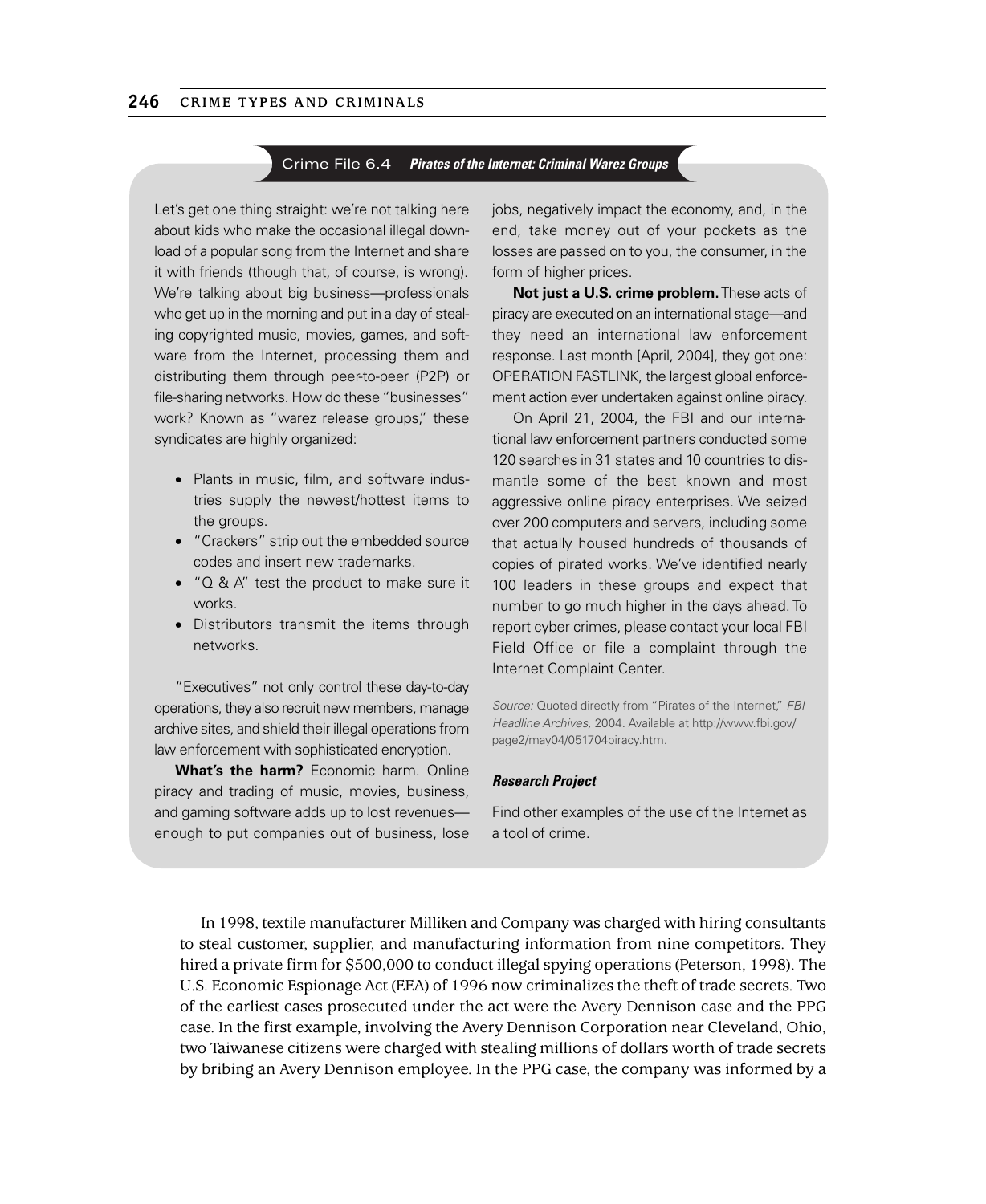competitor that someone had offered to sell them PPG trade secrets. The suspect (a former PPG employee) had carried secrets out of PPG headquarters in a gym bag. Cooperation of the competitor may have been gained by the fact that under the EEA, they could have been prosecuted as a coconspirator had they not been forthcoming (Nasheri & O'Hearn, 1998).

Warez (pronounced "wares") is derived from the plural form of the word "software" and it means copyrighted material that is illegally traded. It specifically refers to releases by organized groups, a form of commercial profit piracy ("Agents Crack Down on Global Piracy Rings," U.S. Department of State, 2001).

Crimes by private organizations against other private organizations raise problematic areas in jurisprudence, what if the perpetrator is a country? In the 1990s, China and other countries in Asia tolerated widespread patent and trademark violations within which fake name-brand products were copied and sold at a fraction of their cost. While the United States and other countries continue to threaten trade sanctions over such violations, China seems to make only halfhearted attempts to comply. Calling China "The Pirate Kingdom," Choate (2005) estimates China's bogus goods as costing at least \$29 billion annually.

# **CRIMINAL CAREERS OF OCCUPATIONAL AND ORGANIZATIONAL OFFENDERS**

Occupational and corporate offenders generally do not view their activities as criminal; their violations are usually part of their occupational environment. Such offenders maintain a commitment to conventional society while violating some of its laws, because their activities often are supported and informally approved of by occupational or corporate subcultures or environments (see Frank & Lombness, 1988).

Sutherland (1956a) sees many parallels between the behavior of corporate criminals and that of professional and organized criminals:

- 1. They are recidivists, committing their crimes on a continual and frequent basis.
- 2. Violations are widespread, and only relatively few are ever prosecuted.
- 3. Offenders do not lose status among their peers or associates as a result of their illegal behavior.
- 4. Like professional thieves, businesspeople reveal contempt for government regulators, officials, and laws that they view as unnecessarily interfering with their behavior (pp. 93–95).

# **Corporate Environment and Crime**

Corporate crime does not occur in a vacuum, but is affected by characteristics of an organization and its market structure. For instance, in an analysis of auto makers, Leonard and Weber (1970) found that price fixing requires two market forces: a few suppliers and inelastic demand (i.e., a steady need or demand for a product irrespective of a rise or fall in cost).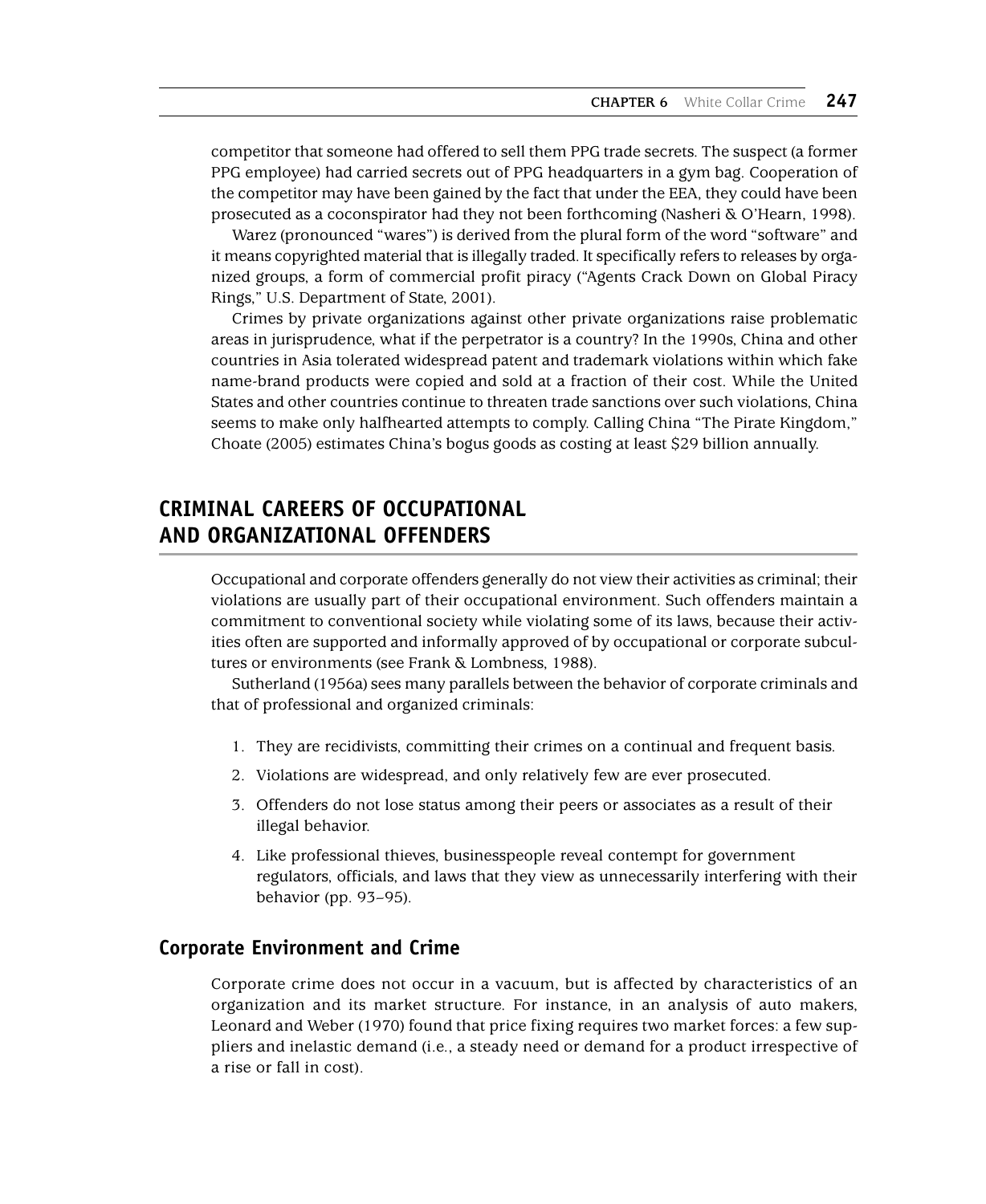# **Corporate Concentration**

The marketplace in postindustrial or advanced capitalistic societies has moved from competitive capitalism among companies to shared monopolies controlled by huge corporations and conglomerates. The growing concentration of markets can be demonstrated by the fact that, in 1960, a total of 450 U.S. firms controlled about 50 percent of all manufacturing assets and made 59 percent of all profits. By 1979, as much as 79 percent of the assets and 72 percent of the profits were controlled by these firms (D. R. Simon, 1999).

Overpricing of products is more likely to occur when four or fewer companies control a market. As a result of such shared monopolies, the FTC estimates that prices are 25 percent higher than they should be and that such concentrated market firms enjoy profits that are 50 percent higher than those of less concentrated industries (D. R. Simon, 1999). In size, complexity, assets, and power, these large corporations dwarf most states and most national governments. Their wealth and power in elections, in private foreign policy, and in the international economy make public sector regulation increasingly difficult.

# **Rationalizations**

Having little or no criminal self-concept, offenders view violations as part of their work. Among the rationalizations, or ways of explaining away responsibility, for white collar criminality are those below (Clinard & Yeager, 1980):

- Legal regulations of business are government interference with the free enterprise system.
- Such regulations are unnecessary and reduce profits.
- Such laws are too complex, create too much paperwork, and are incomprehensible.
- Regulatory laws are not needed and govern unnecessary matters.
- There is little deliberate criminal intent (mens rea) in corporate violations.
- "Everybody is doing it," and I have to keep up with competitors.
- The damage and loss are spread out among large numbers of consumers, thus little individual loss is suffered.
- If corporate profits do not increase as a result of the violation, there is no wrong.
- Violations are necessary in order to protect consumers (pp. 69–72).

# **SOCIETAL REACTION**

The UCR for the early twenty-first century estimated that property crimes such as robbery, burglary, and larceny cost U.S. society nearly \$9 billion. Federal investigators estimate that the federal government is being ripped off by at least \$50 billion a year, primarily through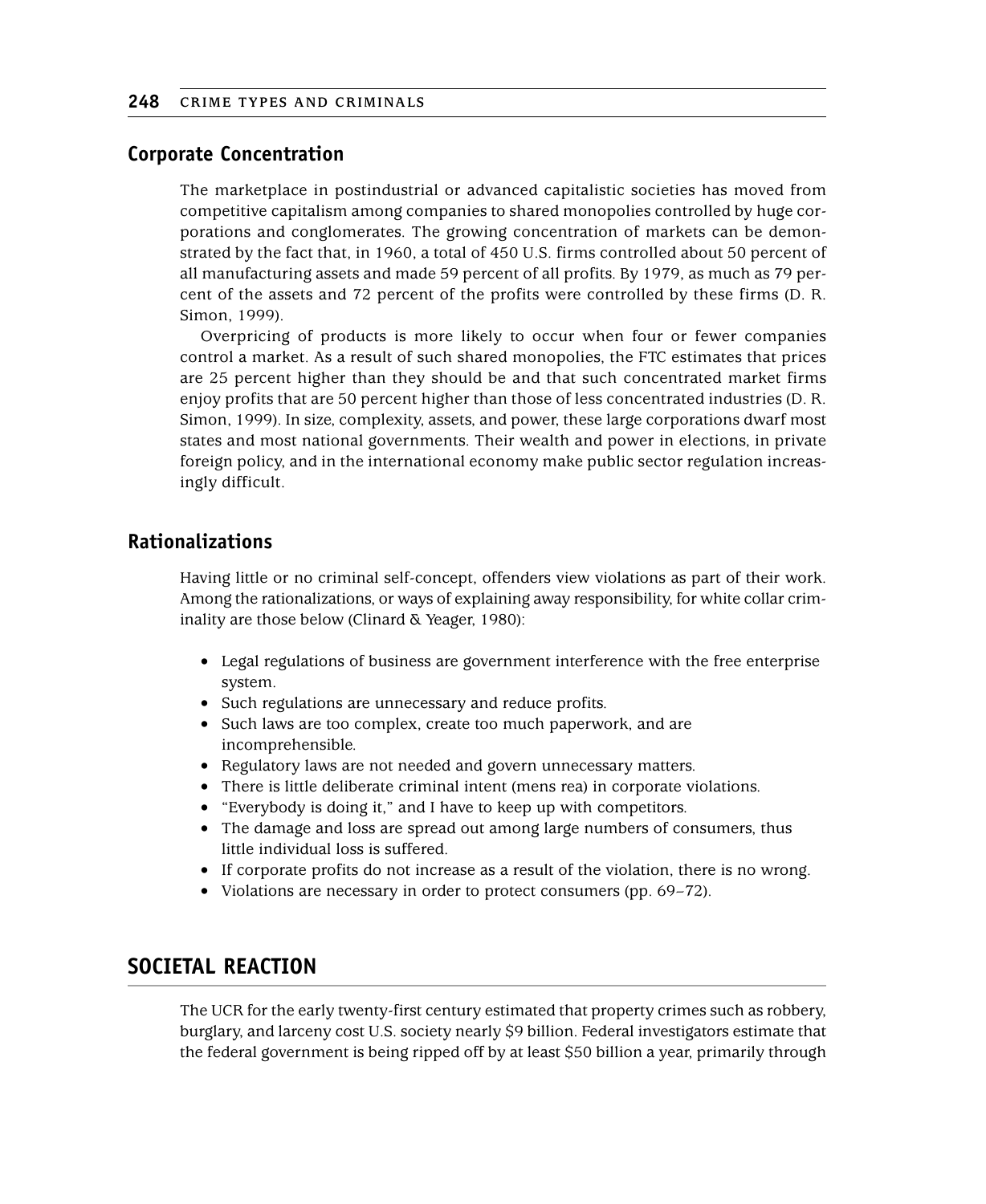fraud. In terms of threat and damage to property, health, theft, and corruption of law enforcement agencies, then, corporate crime is the "big leagues." The cost of the savings and loan scandal of the 1980s was estimated at \$500 billion, while the celebrated "Great Brinks Robbery" netted only \$2 million. The latter is much better known and has received more publicity than the former, even though 250,000 Brinks robberies would be required to equal the cost of bailing out the S&L's.

Despite growing public pressure for more severe treatment of higher occupational and corporate offenders, the likelihood of prosecution and conviction remains rare. When offenders are convicted, the penalties remain rather minuscule, considering particularly the economic loss to society. High recidivism rates among such criminals continue. Many are even "deadbeats" in paying assessed fines. The "big dirty secret" remains true: judges and government agencies are "soft" on corporate crime. In 2007, it was reported that enforcement against polluters during the George W. Bush administrations in prosecutions, investigations, and convictions was down by more than one third (Solomon & Eilperin, 2007). EPA civil lawsuits were down 70 percent. The number of investigators at the agency had been cut back.

Returning to the previous example of the "Great Savings and Loan Scandal," the costliest series of white collar crimes in American history, by 1994 the average sentence given for major thrift cases was 36 months compared to 38 months for car thieves and 56 months for burglars. It should be noted that most of the sentences were handed down before more strict federal sentencing guidelines were instituted in 1989 (Pontell, Calavita, & Tillman, 1994).

# **Why the Leniency in Punishment?**

If white collar crimes are economically the most costly crimes to society, why are such acts seldom punished? A number of reasons have been suggested:

- Many acts were not made illegal until recently. For example, many environmental and occupational health and safety regulations are of post–World War II vintage, and not until the twentieth century were false advertising, fraud, misuse of trademarks and patents, and restraint of trade considered criminal matters.
- American business philosophy has been dominated by beliefs in laissez-faire economics (government noninterference in business) as well as the notion of caveat emptor ("let the buyer beware").
- Public concern with corporate crime is a recent phenomenon. Once this resentment becomes organized, public pressure against white collar crime and pressure for legislation and enforcement can be expected. At least one national survey suggests the general public regards white collar crimes as even more serious than conventional crimes such as burglary, robbery, and the like (Wolfgang, 1980a, p. E21). Thus, it seems lenient treatment of elite offenders is not supported by the public.
- In the past, white collar crimes were given less publicity; sometimes the media were owned by businesses that themselves were violators (Snider, 1978). Fear of loss of major advertising revenue may also have an impact.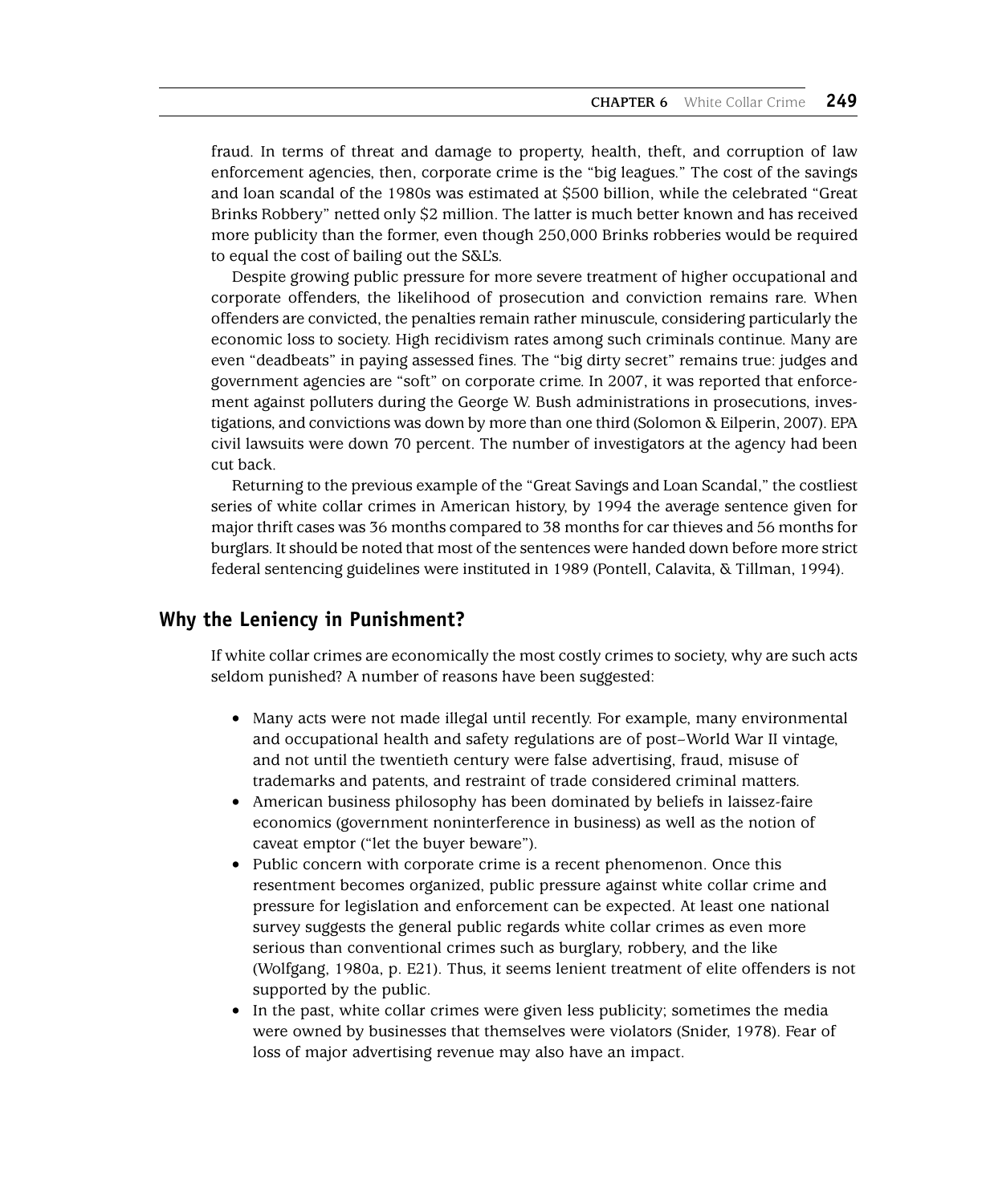- White collar criminals and those who make and enforce the laws share the same socioeconomic class and values. They fail to match the public stereotype of the criminal. Vilhelm (1952) suggests that citizens don't oppose such crime because they themselves often violate many of these same laws on a modest scale.
- Political pressure groups often block effective regulation or enforcement. Some of the biggest campaign contributors are also the biggest violators. Funding for such groups may come from previous tax avoidance, laundering, and other shady practices. Since such criminals are seldom prosecuted, many are first offenders and thus are treated with leniency.
- It is easier for politicians and public officials to concentrate on the crimes of the young and lower class, groups that lack political clout.
- The long-term nature of corporate violations and court delays make sanctions difficult.
- Black (2004) suggests a main problem with federal regulatory agencies is that they are in desperate need of criminological expertise. No federal, state, or local government agency has a "chief criminologist" position, and criminologists are excluded from policy debates on these issues.

A 1999 National Public Survey of White Collar Crime conducted by the National White Collar Crime Center (Rebovich & Layne, 1999) revealed that the public regarded many types of white collar crime as serious, or more serious than traditional street crime. For instance, in answering which was more serious, they responded in the following way:

- Someone steals \$100 on the street or a contractor cheats someone out of \$100: Robbery, 41 percent; Fraud, 40 percent; Equal, 20 percent.
- Someone steals \$100 on the street or a bank teller embezzles \$100 from his employer: Robbery, 27 percent; Embezzlement, 54 percent; Equal, 18 percent.
- Person robs someone at gunpoint or auto maker fails to recall a vehicle with a known defective part: Armed Robbery, 46 percent; Defective Product, 40 percent; Equal, 14 percent.
- Person robs someone at gunpoint or a store owner sells a shipment of meat he knows is bad: Armed Robbery, 39 percent; Tainted Product, 42 percent; Equal, 19 percent.

In response to the large number of corporate scandals at the turn of the last century, the U.S. Congress passed the Sarbanes-Oxley Act that compels the SEC to address weaknesses in corporate oversight. Among the reforms were the following:

- Accountants will no longer be considered independent and objective if they or their auditing partners receive non-audit (consultant) pay from publicly traded clients.
- Lawyers are required to become "whistleblowers" and must report legal violations to company officers or the board of directors.
- Mutual fund managers must ensure that shareholder proxies are voted in the best interest of investors and not insiders ("Investor's Guide," 2003).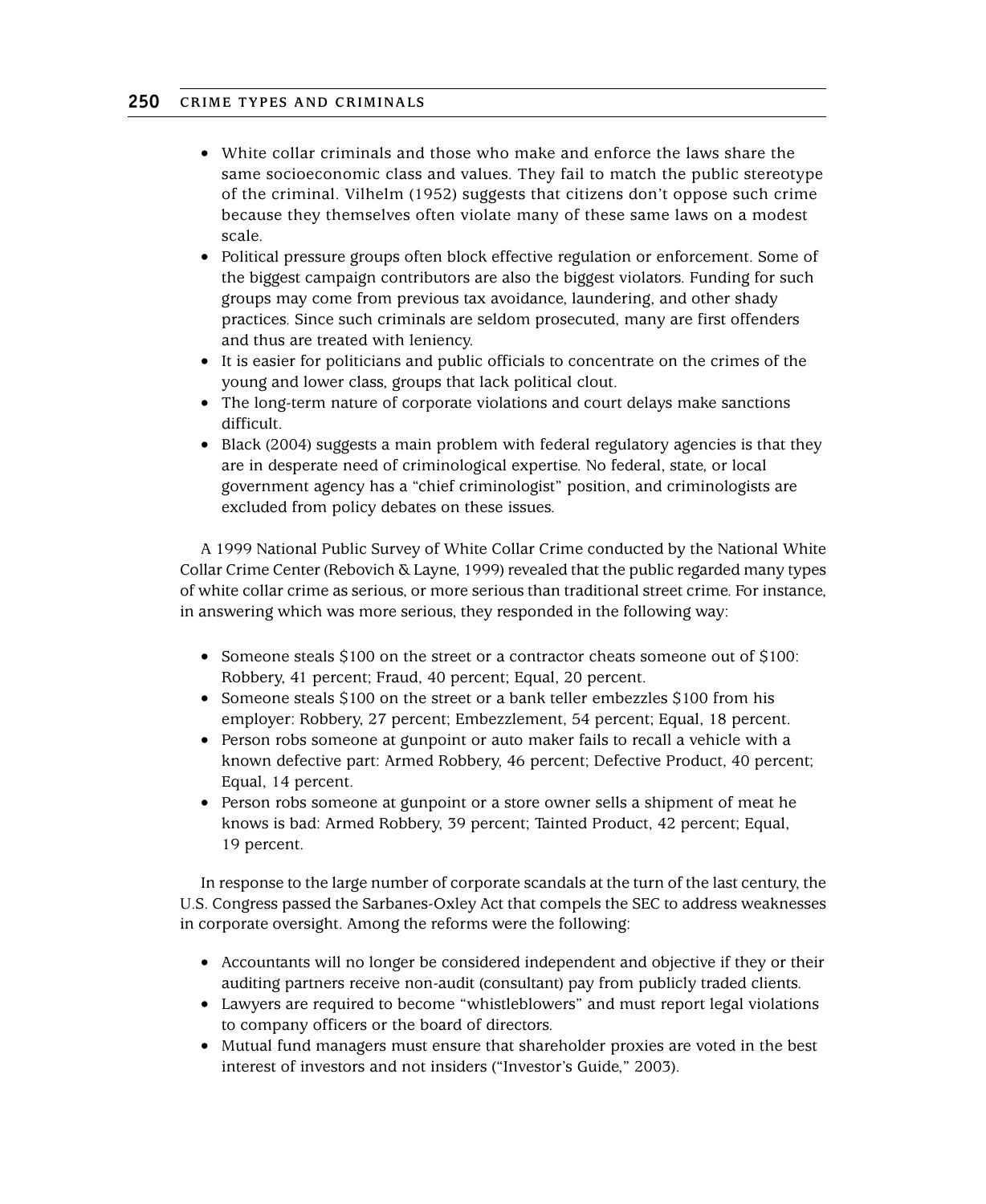Finally, in reading the remaining chapters of this text, keep in mind that if we ended our discussion of crime with this chapter, we would have covered the largest, most costly category of crime. All the other forms of criminal behavior together do not equal the costs of occupational and organizational (corporate) crime.

# **SUMMARY**

The formative statement on white collar crime was made by Sutherland in 1939. He defined it as "crime committed by a person of respectability and high social status in the course of his occupation." Despite the much greater cost of widespread corporate violations, the criminal justice system finds it more politically expedient to concentrate on traditional crimes. Related to Sutherland's notion is Ross's notion of criminaloids as "those who prospered by flagitious [shameful] practices which may not yet come under the ban of public opinion" and Mills's concept of the higher immorality or moral insensibility of the power elite. The concept of white collar crime has been criticized as too global in nature, and a variety of other terms have been suggested. Particularly important are the concepts of "occupational," "organizational," and "corporate" crime. *Occupational crime* refers to violations that are committed for selfbenefit during the course of a legitimate occupation, while *organizational crime* refers to crimes by businesses or officials on behalf of the employing organization. Organizational crime becomes *corporate crime* when undertaken on behalf of a private business or organization.

The reasons for the lack of research on occupational and corporate crime were detailed in this chapter, indicating that criminologists, because of the lack of readily available data, still rely on many secondary sources. Data and figures from various sources were presented in an attempt to measure the cost of white collar crime. While conservative estimates place the figure at \$36 billion, more liberal estimates place the cost for monopolistic practices at over \$230 billion. Any of the cost estimates far exceed those for traditional crimes.

Myopia must be avoided, so as not to view the current level of white collar crime as the worst in history; historical analysis suggests that this type of crime may actually have been even more prevalent in the past. Analysis of legal regulation of occupational practice points out that the more developed professions have been granted a mandate for self-governance even though such self-policing has been less than impressive.

While different typologies of white collar crime have been offered (Bloch  $\&$  Geis; Edelhertz), the author suggests an "Occupational/Organizational Crime Grid" as a heuristic device for presentation purposes in this chapter. This results in nine theoretical types based on the criminal (individual, employee, or organization) and the victim (individual, employee, or organization).

Crimes by employees may include a variety of offenses as detailed in Edelhertz's typological examples. *Crimes by employees against individuals/the public* were portrayed by means of public corruption (the Knapp Commission, Judgescam, Watergate, and Abscam), as well as private corruption and sharp practices by auto dealers. *Employee vs. employee crime* was examined by means of "sweetheart contracts" while *crimes by employees against organizations* were depicted with descriptions of embezzlement, employee fraud, pilferage, and computer crimes (including the argot of electronic "hackers"). *Crimes by individuals* (or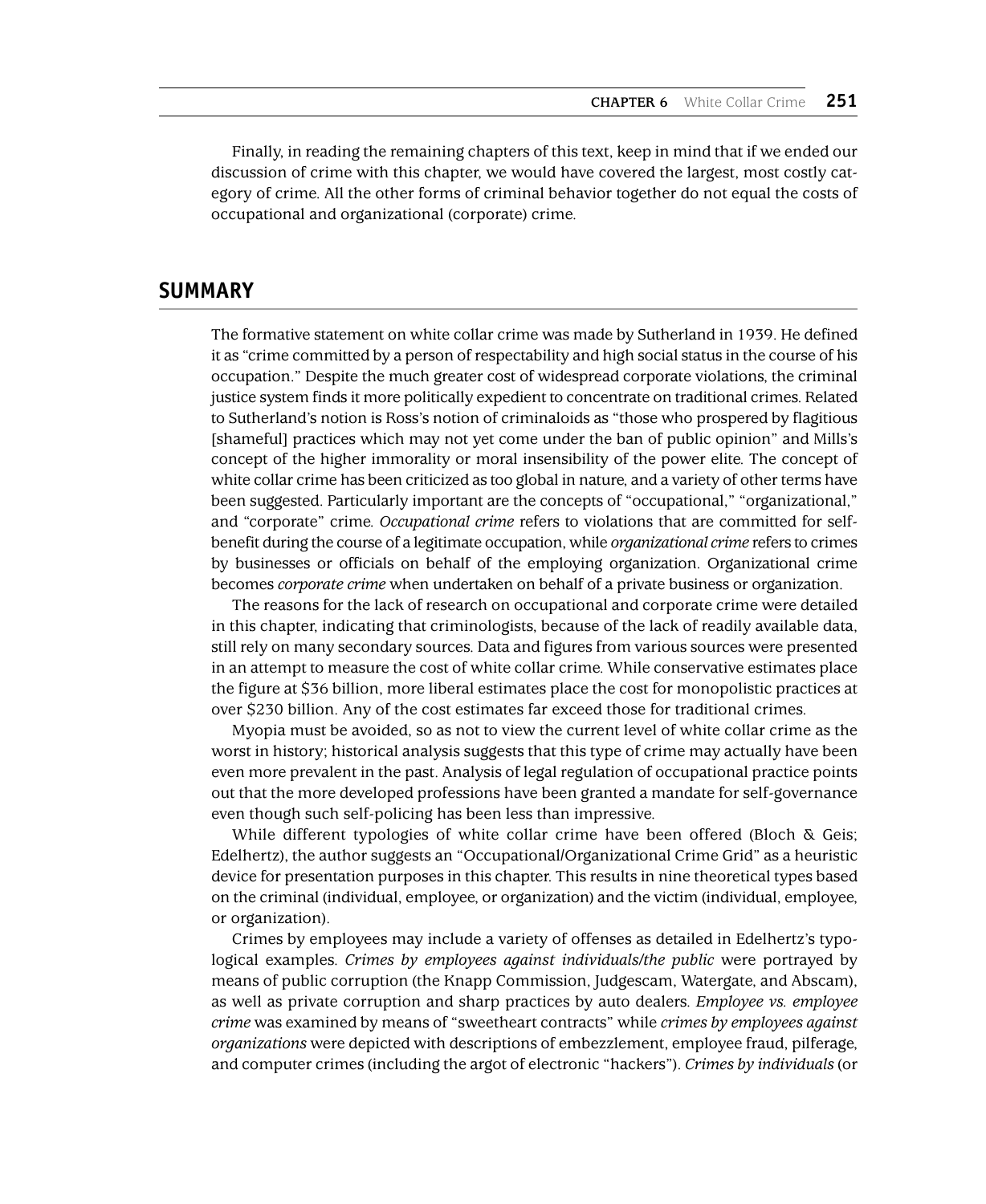

**Photo 6.3** Senator Harrison Williams (NJ) was one of eight members of congress convicted in the Abscam sting. Williams became only the second U.S. senator in history to go to prison.

members of occupations) were delineated by describing crooked practices in the medicine, law, and pharmacy fields as well as in business-related trades and occupations.

Reasons for the dearth of studies of corporate crime were detailed. In the United States, the legal governance of business organizations began in the nineteenth century, particularly with the Sherman Antitrust Act (1890). Much regulation of corporate activity takes place through federal regulatory agencies such as the FCC, ICC, and SEC. These agencies can utilize civil and criminal as well as administrative means of assuring compliance, but they seldom do. Most agencies are "outgunned" by the industries they are supposed to control, and, in fact, they are sometimes controlled by these industries. Gross characterizes this nonenforcement and kid-glove treatment of elite criminals as "the big dirty secret."

Studies by Clinard and Yeager and associates signaled a new renaissance in studies of corporate criminality—the first large-scale, comprehensive study of corporate crime. In an examination of *crimes by organizations against individuals/the public,* detailed examples were provided, such as multinational bribery, and case examples such as the Equity Funding Scandal, the Great Electrical Industry Conspiracy, and the Great Oil Scam. Other important illustrations presented included the Ford Pinto case, toxic criminals, environmental violations, and corporate dumping of unsafe products.

*Crimes by organizations against employees* primarily relate to threats to the health and safety of workers, as dramatically illustrated by the tragic Karen Silkwood case. *Crimes by organizations against organizations* were illustrated by examples of wartime trade violations; industrial espionage (such as the Hitachi case); and corporate fraud against government, particularly on the part of defense contractors.

Characteristics of the corporate environment, such as supply and demand, and corporate concentration, such as the number of producers of a product, are predisposing factors in corporate criminality. *Societal reaction* to higher-level occupational and corporate crime has in the past been characterized by leniency. A number of reasons were provided for such indulgence, including policies of laissez-faire economics and a caveat emptor philosophy prevalent in the past. Recently, public reaction to such crimes has hardened and now rivals or exceeds that for traditional crimes. Recent research suggests some improvement in punishing elite offenders but still not in concomitance with the quantity, prevalence, and cost of such activities. Some retrenchment in regulatory activities may be occurring in response to a more conservative, pro-business political climate. The *toleration of white collar criminals and deadbeats* raises a major challenge to claims of equitable standards of justice and indirectly fosters crime in the streets through the perpetration of inequality.

The *criminal careers* of occupational and corporate criminals entail little identification with crime; these offenders enjoy subcultural support and employ rationalizations to explain away responsibility for wrongdoing.